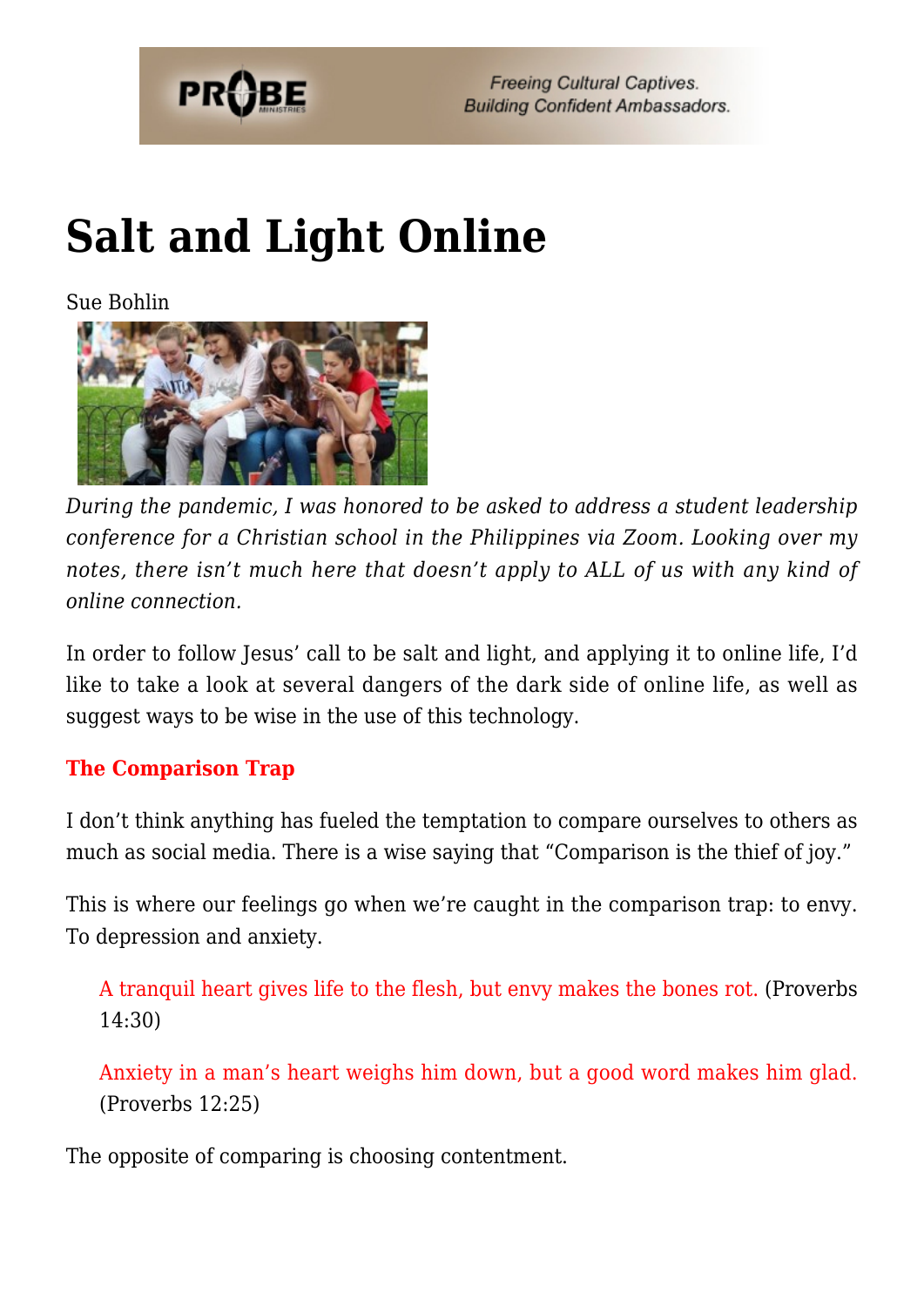

Keep your life free from love of money, and be content with what you have, for he has said, "I will never leave you nor forsake you." (Hebrews 13:5)

Now there is great gain in godliness with contentment, for we brought nothing into the world, and we cannot take anything out of the world. But if we have food and clothing, with these we will be content. (1 Timothy 6:6-8)

And one of the best ways to choose contentment is to train yourself to practice gratitude. Give thanks for what the Lord has allowed for you.

Whatever happens, give thanks, because it is God's will in Christ Jesus that you do this. (1 Thessalonians 5:18)

### **Dangers of Social Media Apps**

One of the worst is Tiktok.

A 17 year old girl wrote: "The only thing worse that happened to me besides Tiktok was my family members dying . . . . I would spend countless hours crying in my bedroom repeatedly watching Tiktok, telling myself I wasn't good enough."

Another girl told of starving herself to look like the people Tiktok decides are acceptable.

Tiktok destroys people's self-esteem. Millions of kids try to learn the dances to fit in or feel accepted.

There is a strong pro-anorexia and pro-bulimia presence, causing lots of girls to develop eating disorders because adolescents are particularly vulnerable to peer pressure.

The message on so many of the apps for girls is: If you want to be seen, heard, loved—show off your body. No one is valuing you for your heart or your mind or your passions, just your appearance. Just your body.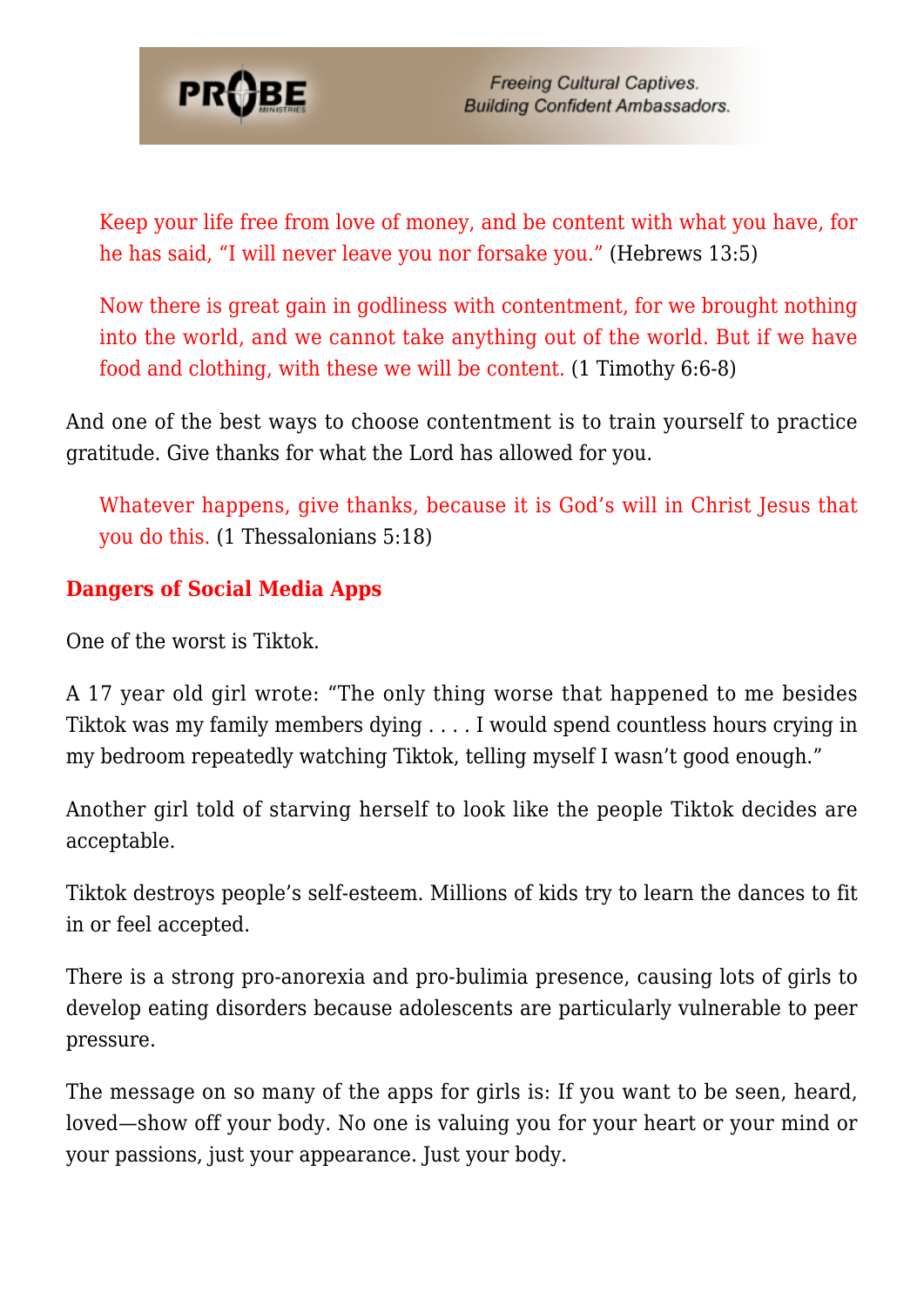

This is so dangerous! It's a lie that a girl's worth is in how pretty she is or how thin she is or how sexy she is.

A person's worth is set by Jesus, who was willing to pay for each one of us with His life. He says, "I made you in My image, and that makes you infinitely valuable to begin with. Then I died for you, which proves you are infinitely valuable." THAT is true worth. It's set by Jesus Himself.

Many of the apps are also dangerous because sexual predators use them to trick kids and lure them into meeting, where bad things happen. So many victims of sex trafficking are drawn in on social media.

Another way social media is dangerous is because there's where so much cyberbullying happens.

If you see someone being bullied, ask the Lord for help and be brave. Speak up and say, "That's not okay." There is power in just one voice! And report it-to whatever authorities have to do with how you know the person, such as school, or church, or the neighborhood. Keep inviting Jesus into the situation and ask for supernatural help.

Another problem with Tiktok in particular is a different kind of danger, concerning privacy and security.

One expert said, "Anytime Amazon, major banks, and the Department of Defense ban employees from using an app for security issues, it's time for everyone to uninstall the app."

You need to know that NOTHING you put on social media is private.

### **Other Emotional Dangers**

The more time you spend online, the greater your risk of feeling isolated and taken to a dark place emotionally. Because of the pandemic's lockdown,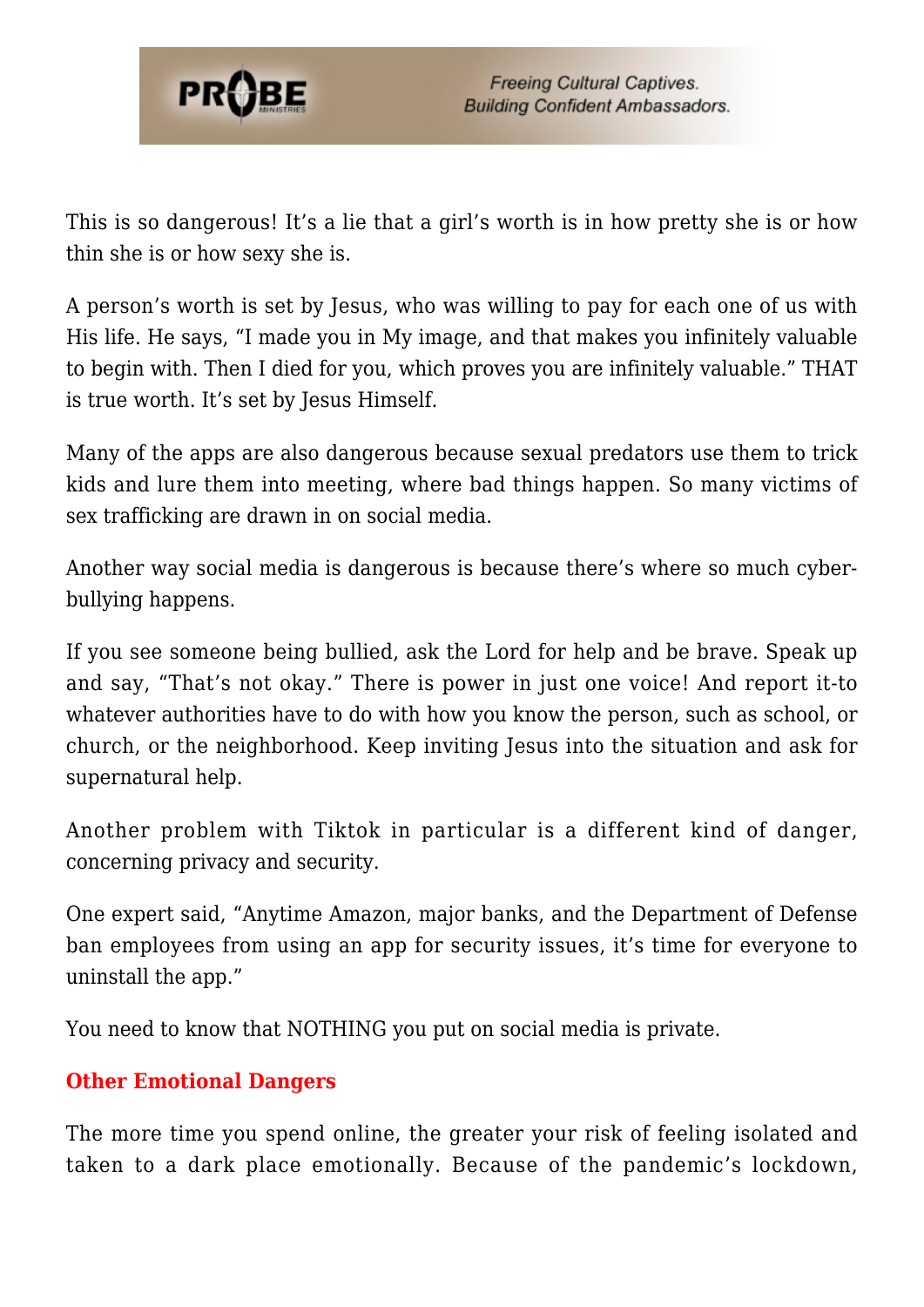

depression and loneliness are at an all-time high.

Scrolling your social media feeds contributes to feeling left out.

Too much social media leads to disconnection and loneliness, and feelings of social isolation. Too much social media makes us feel inadequate because of the comparison thing.

A 2018 study published in the Journal of Social and Clinical Psychology revealed that those who limited their social media exposure to 30 minutes a day, reported that their depression lifted and their loneliness improved. Social media activist [Collin Karchner](https://youtu.be/uMb0wqTqE_4), founder of the "Save the Kids" movement, kept hearing from U.S. students that they reported feeling better immediately after deleting their social media apps!

Another aspect of spending too much time online is that it can cause difficulty engaging in conversations in real life. Which of course fuels the loneliness further.

### **Purity**

Probably the MAJOR pitfall of the Internet is pornography.

The fastest growing consumer of porn is girls 15-30. I found one statistic that 70% of guys and 50% of girls struggle with a porn problem. I think it's higher than that.

I understand that when apologist and speaker Josh McDowell offered a one-month discipleship program for Christian student leader, he learned that 100% of both guys and girls confessed to problems with porn.

Brain chemicals are released when viewing pornography and during sexual experiences. These brain chemicals are intended to bond husband and wife like emotional superglue, but when people use porn, they bond to the porn instead of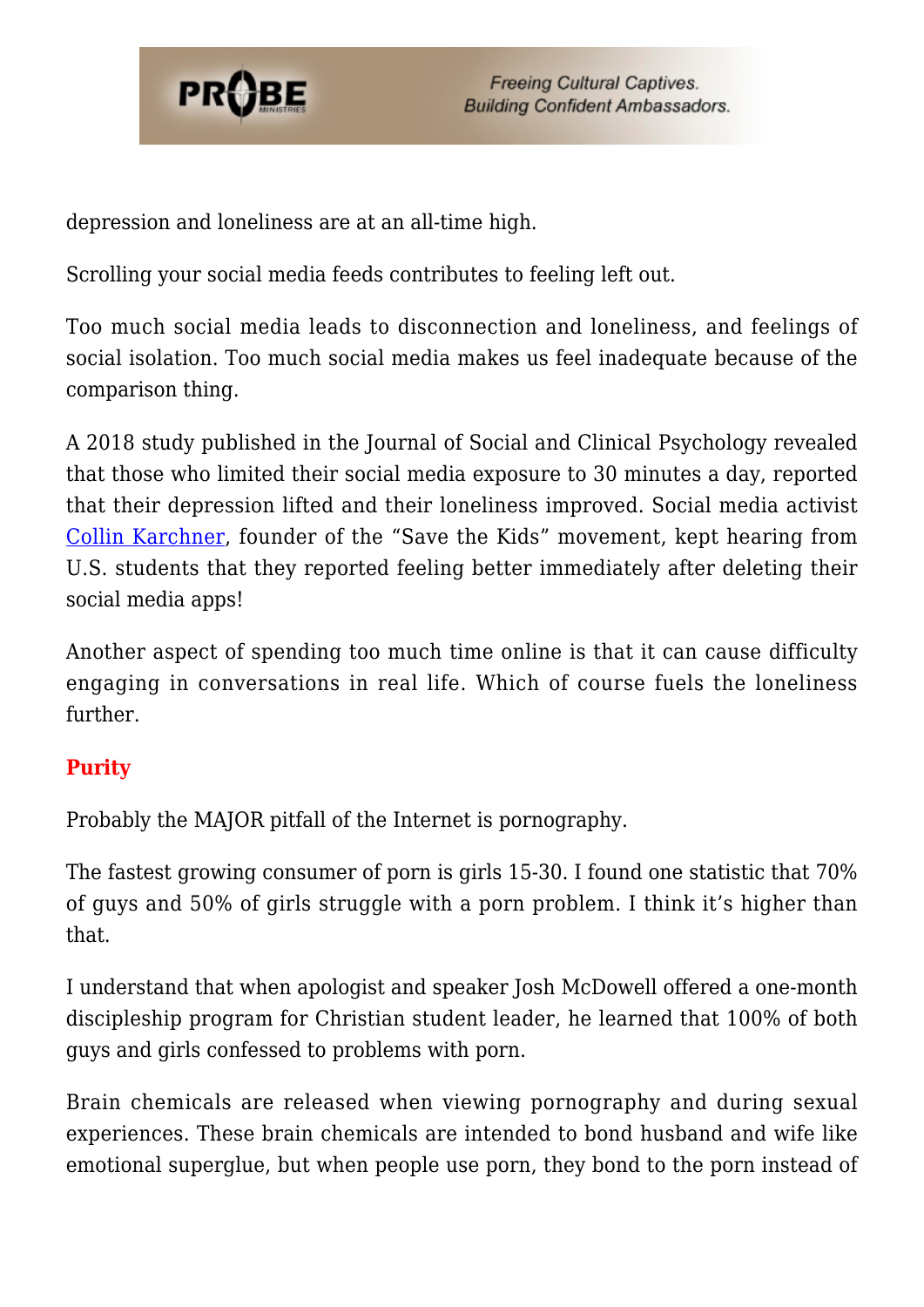

an actual person.

This is a matter of spiritual warfare. The enemy of our souls is taking captive millions of Christians through pornography, then beating them up with shame and guilt.

I plead with you, install a filter or an accountability program on your phone to help you stand against this attack on your purity.

And please, don't take pictures of your bodies. And most certainly do not send any pictures of body parts to other people!

You were bought at a price. Therefore glorify God in your body. (1 Corinthians 6:20)

The wife does not have authority over her own body but yields it to her husband. In the same way, the husband does not have authority over his own body but yields it to his wife. (1 Corinthians 7:4)

Your body was bought by Jesus and it belongs to Him. It's not okay to give it away, even in pictures, to anyone except the person you have married.

#### **What would being WISE look like, then?**

First, recognize that this is a huge issue, especially in the Philippines. People in your country spend more time online than any other country in the world-almost 11 hours a day. You also spend more time on social media, over four hours, than any other country-twice the worldwide average.

It would be wise to choose to unplug yourselves so you can replenish your mental, emotional, and spiritual resources.

Jesus said in Matthew 16:24, "If anyone wants to come after Me, he must deny himself, take up his cross, and follow Me."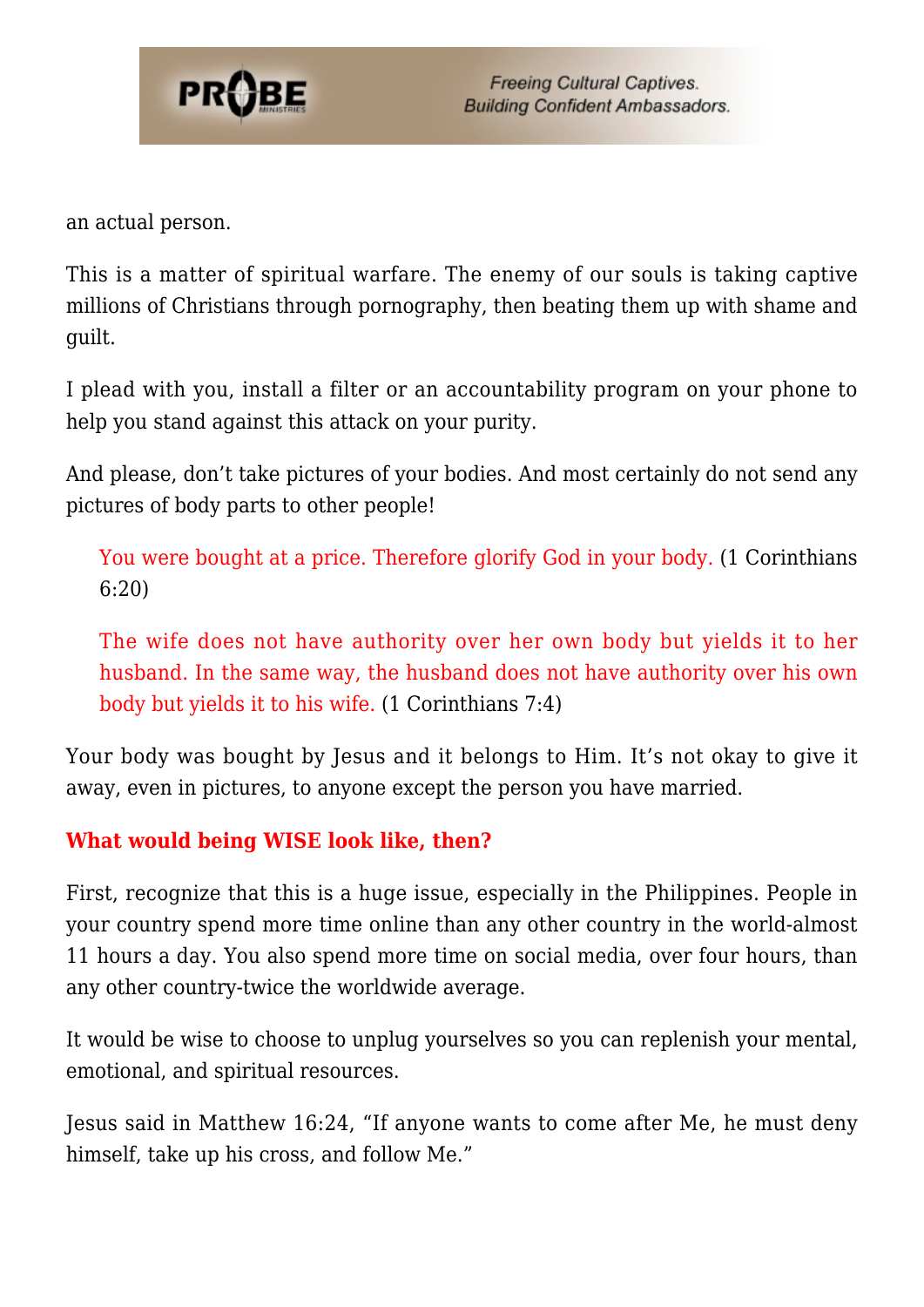

There has to be a choice to deny ourselves and say NO to the phone as a way of saying YES to Jesus.

Think about all the ways you stay tethered to your phone so it controls you.

Get a real alarm clock and watch so you're not dependent on your phone to tell you what time it is.

At night, recharge your phone in another room so your sleep won't be disturbed by the sound and light of incoming messages and notifications.

Don't post on social media when you're emotional. Don't treat social media like a diary. Then you won't regret emotional posting that embarrasses you later.

If you're already feeling down, don't scroll social media. It will make you feel even worse.

To be emotionally healthy, let yourself feel your feelings instead of distracting yourself by scrolling.

Put your phone down and be 100% mindful of what's happening in your life at that moment.

The blue light from screens decreases your melatonin levels, which leads to sleep problems. Turn off your screen an hour before bed to help yourself sleep better.

#### **Love One Another**

Before you post anything, ask:

- $\blacksquare$  Is it true?
- Is it helpful?
- $\blacksquare$  Is it kind?
- Will it cause drama?
- Am I posting this for the right reason?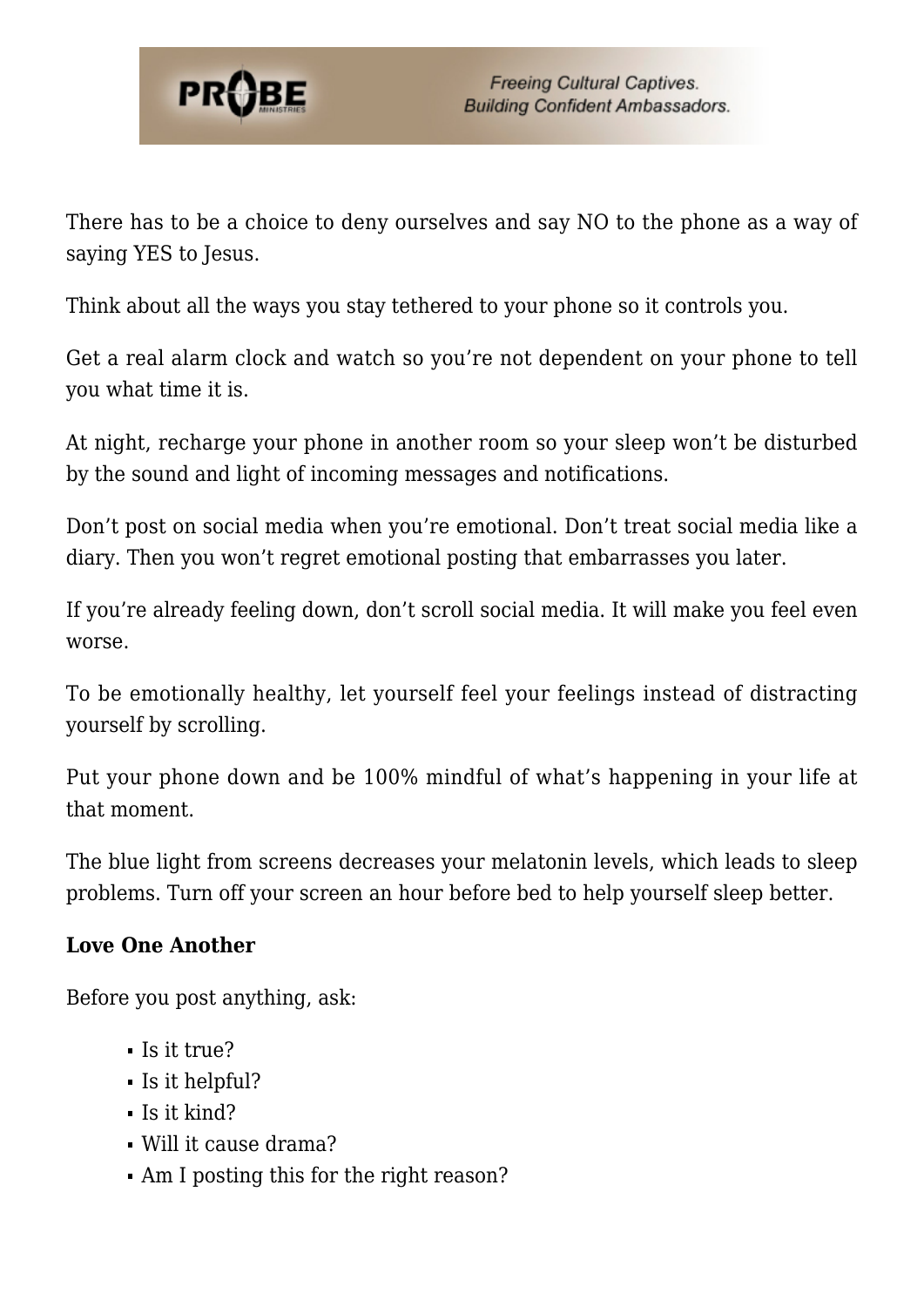

- Would my grandmother want to see this?
- Is it mine to share?
- Would I say this or share this in real life?
- Does this glorify God?

Can you see how passing your post through the filter of these insightful questions would be loving?

### **The Big Picture**

There are two verses that strike me as especially appropriate to this issue:

Do nothing out of selfish ambition or vain conceit. Rather, in humility value others above yourselves. (Philippians 2:3)

So then, whether you eat or drink OR WHATEVER YOU DO, do it all to the glory of God. (1 Corinthians 10:31)

If that is the question we ask: "Will this bring glory to God?" we will find ourselves being loving, kind, respectful Christ-followers who are bringing salt and light into the dark and corrupt world of the internet.

And we will earn the Lord's accolade: "Well done, good and faithful servant."

This blog post originally appeared at [blogs.bible.org/salt-and-light-online/](https://blogs.bible.org/salt-and-light-online/) on May 17, 2022.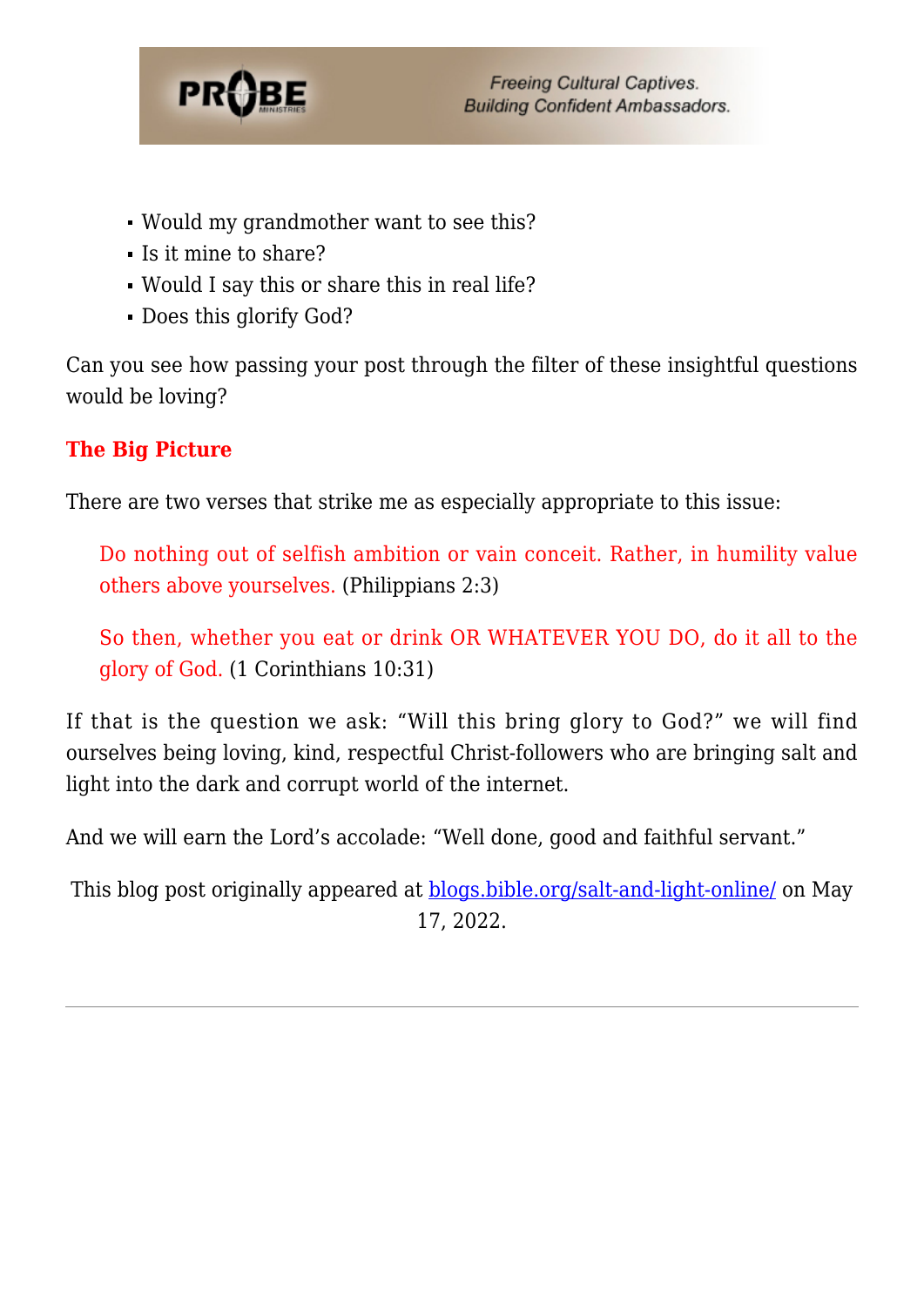

## **["Men Have Always Looked at](https://probe.org/men-have-always-looked-at-pornography-whats-the-big-deal/) [Pornography–What's the Big](https://probe.org/men-have-always-looked-at-pornography-whats-the-big-deal/) [Deal?"](https://probe.org/men-have-always-looked-at-pornography-whats-the-big-deal/)**

Sue Bohlin



**Men have always looked at pornography—what's the big deal?**

I asked for insight on this question from my friend Emily Efurd, a licensed marriage and family counselor who has been working with sex addicts for over a dozen years. She writes:

The one thing we know from the Bible is that men and women are different. Many people take a statement like that and do a lot of damage with it, but what I mean is that God created them to be different. One of the major differences is that men are sexually aroused by visual stimuli and women are sexually aroused by feeling special, cherished and loved. Many men believe that looking at pornography makes them better lovers for their wives. Unfortunately these men are hacking away at their marriage one piece at a time. Let me tell you a story about a man named Frank.

Frank was well into his twenties when he married. He and his wife had life all planned out. They would mature in the marriage for a few years, then have a family, which they did, with a boy and a girl. He was a professional, had a good job, was a great dad and even went to church occasionally. Frank's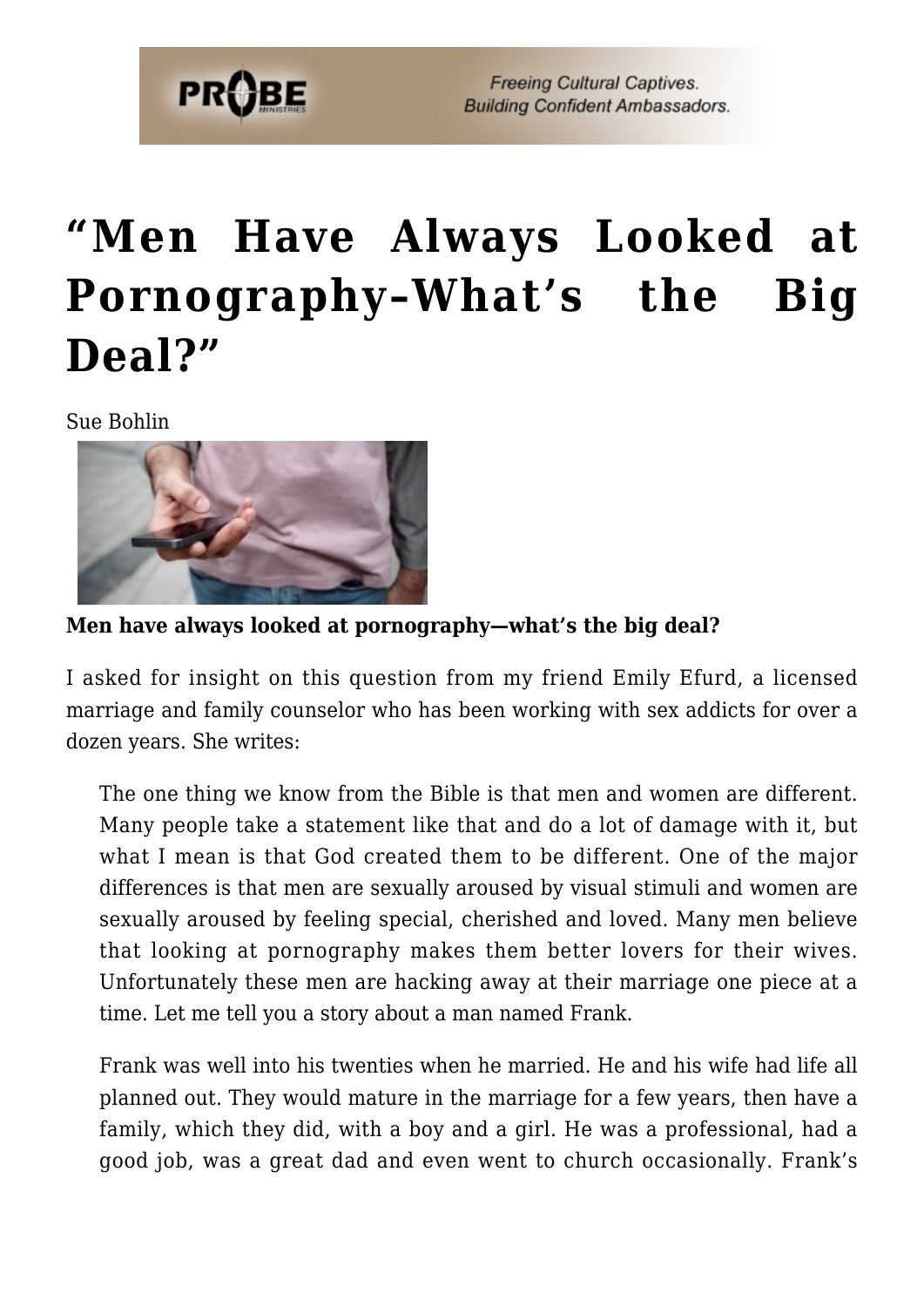

pornography habits were known by his wife, she even shared in watching some of his videos, but she soon grew bored with it. Frank did not get bored with it. His viewing pornography escalated beyond *Playboy* and videos to "peep shows" and trading or buying some "really great stuff" on line. Because his wife didn't look anymore she missed out on some great things he saw, so he began to ask her to do certain things and dress in certain garments when they made love. She began to wonder if she was not attractive to him anymore. Frank kept asking his wife to get breast implants, so that she would look like the women in the pictures. At this point she became very selfconscious about her looks, and did not like to even change clothes in front of Frank. He became irritated with her and enjoyed lovemaking with her less and less. She just wasn't as "sexy" as he wanted her to be. He found more pleasure in waiting until his wife had gone to bed (which became earlier and earlier) and sitting in front of the computer with these "beautiful babes" and letting his imagination take over. He enjoyed pleasuring himself rather than taking pleasure in his wife. As the relationship deteriorated, they were barely speaking. As she confided in her friends about what a bum of a husband Frank was, one friend at work kept telling her how beautiful and wonderful she was, and that he'd know how to appreciate a woman like her. I don't need to tell you how that ended. Frank suspected she was having an affair so he turned to the 16-year-old babysitter, because she looked a lot like the porn pictures.

By the time I met Frank, there had been a bitter divorce, fighting each other for custody of the children, and felony charges for aggravated sexual assault of a child (the 16-year-old babysitter). Frank told me that looking at pornography had nothing to do with the problems he had.

How does a person come back from this kind of misery? Understanding how a man conditions his own arousal pattern is the first step. As Frank looked at porn and masturbated to those images, he was conditioning his arousal to more deviant sexual images. Soon *Playboy* just didn't do it for him anymore. He needed more graphic sexual images to masturbate to. As those images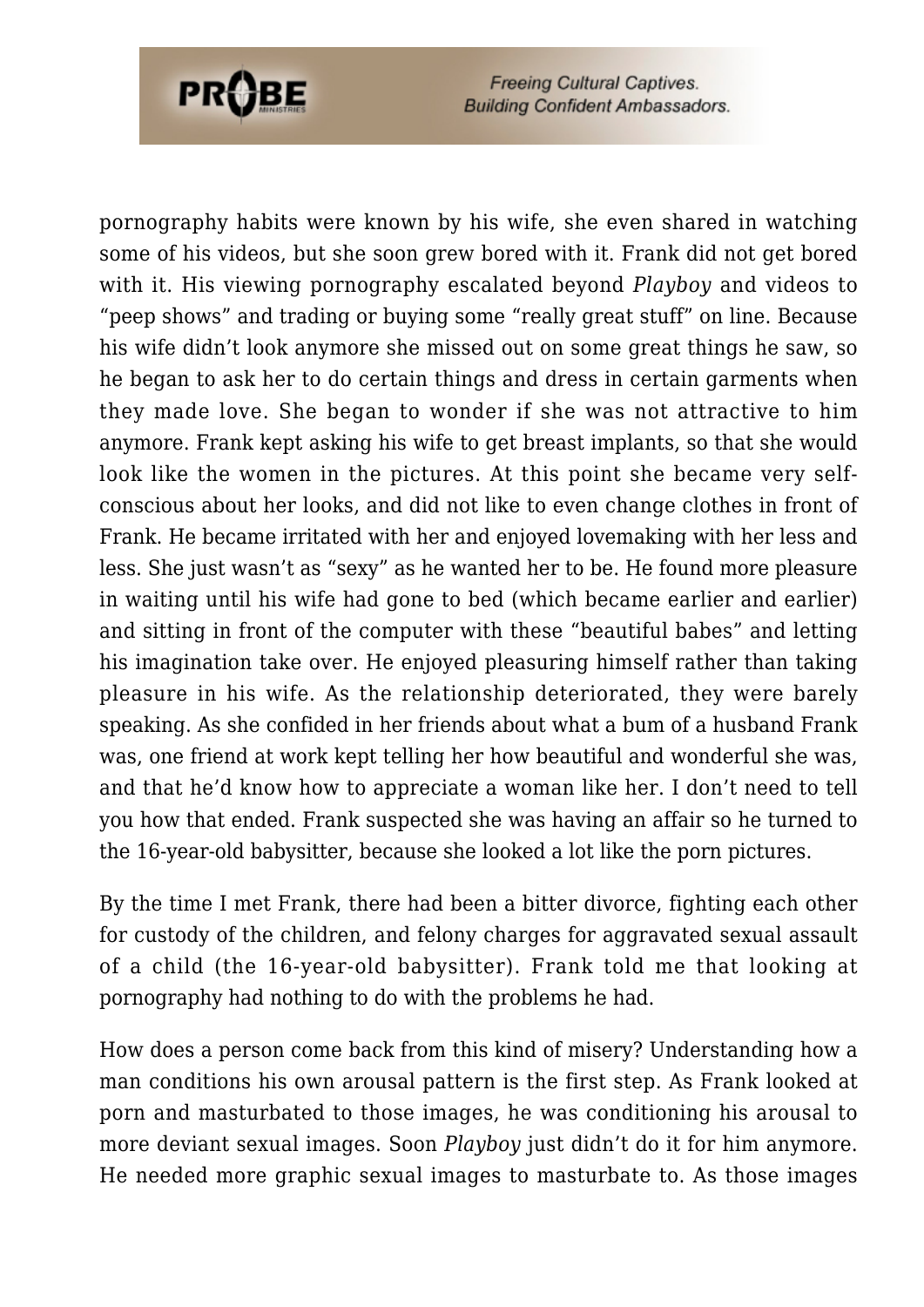

became boring he needed something like live images to look at. As this addiction grew it is no wonder that he lost interest in his wife. He became obsessed with finding more graphic images and lost his ability to draw boundaries around what is appropriate and not appropriate.

Frank's therapy started with getting a clear understanding of how he got where he was. Then he had to make the decision that he didn't want to be there anymore and be willing to make some changes in his behavior. Giving up masturbating was difficult because even without looking at the porn images he had a great collection in his imagination. As he progressed he began to recognize times that he was free of the urge to masturbate. He became more aware of how he objectified women in general. Objectifying women means that you look at them as body parts, rather than as a person. "Wow, great breasts," "Look at that body," and undressing women in your mind is an indication you're objectifying women. I asked Frank to begin to consciously look at women in the face, noting the color of their eyes, and hair. He became more aware of how much he did see women as sexual parts. I'd known Frank about two years when he finally admitted to me that he was the one who destroyed his marriage and he took full responsibility for his other inappropriate behavior. He thanks God for the chance to change his way of thinking and living and often tells people how mighty and powerful the love of God is to forgive and restore him to dignity and integrity.

Psalm 51 tells Frank's story, because it was also King David's story.

Oh loving and kind God, have mercy. Have pity upon me and take away the awful stain of my transgressions. Oh wash me; cleanse me from this guilt. Let me be pure again. For I admit my shameful deed; it haunts me day and night. It is against you and you alone I sinned, and did this terrible thing. You saw it all, and your sentence against me is just. But I was born a sinner, yes from the moment my mother conceived me.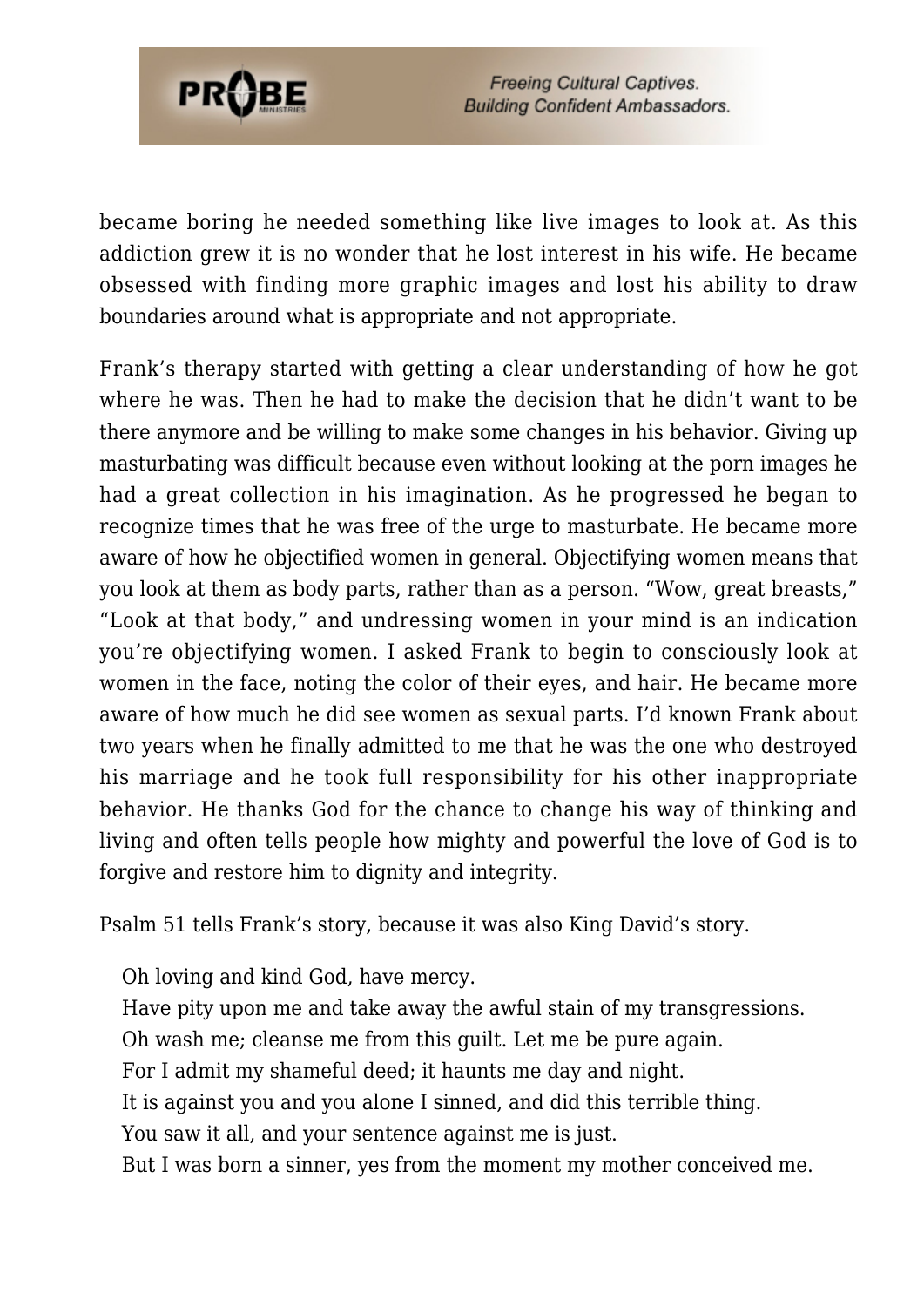

You deserve honesty from the heart; yes utter sincerity and truthfulness, Oh give me wisdom.

Sprinkle me with the cleansing blood and I shall be clean again,

Wash me and I shall be whiter than snow.

And after you have punished me, give me back my joy again.

Don't keep looking at my sins—erase them from your sight.

Create in me a new, clean heart, O God, filled with clean thoughts and right desires.

Don't toss me aside, banished forever from your presence.

Don't take your Holy Spirit from me.

Restore to me again the joy of your salvation, and make me willing to obey you.

Then I will teach your ways to other sinners, and they—guilty like me—will repent and return to you.

Don't sentence me to death. Oh my God, you alone can rescue me.

Then I will sing of your forgiveness, for my lips will be unsealed—oh, how I will praise you.

Psalm 51: v. 1-15

I asked Emily for the bottom line steps to overcoming sex addiction:

- 1. Recognize how you got where you are by examining the small but important choices you have made over time. (Note: more in-depth information on this step is available [here](https://probe.org/im-a-compulsive-masturbator/) in the Probe Answer to E-mail "Help! I'm a Compulsive Masturbator!")
- 2. Confess it all as sin and choose to repent by changing your behavior. Slam the door on your former behaviors.
- 3. Stop masturbating, which is a type of substance abuse. (The brain chemicals activated by arousal and orgasm are a specific chemical substance that can become addictive. There is no recovery from substance without giving up "using.")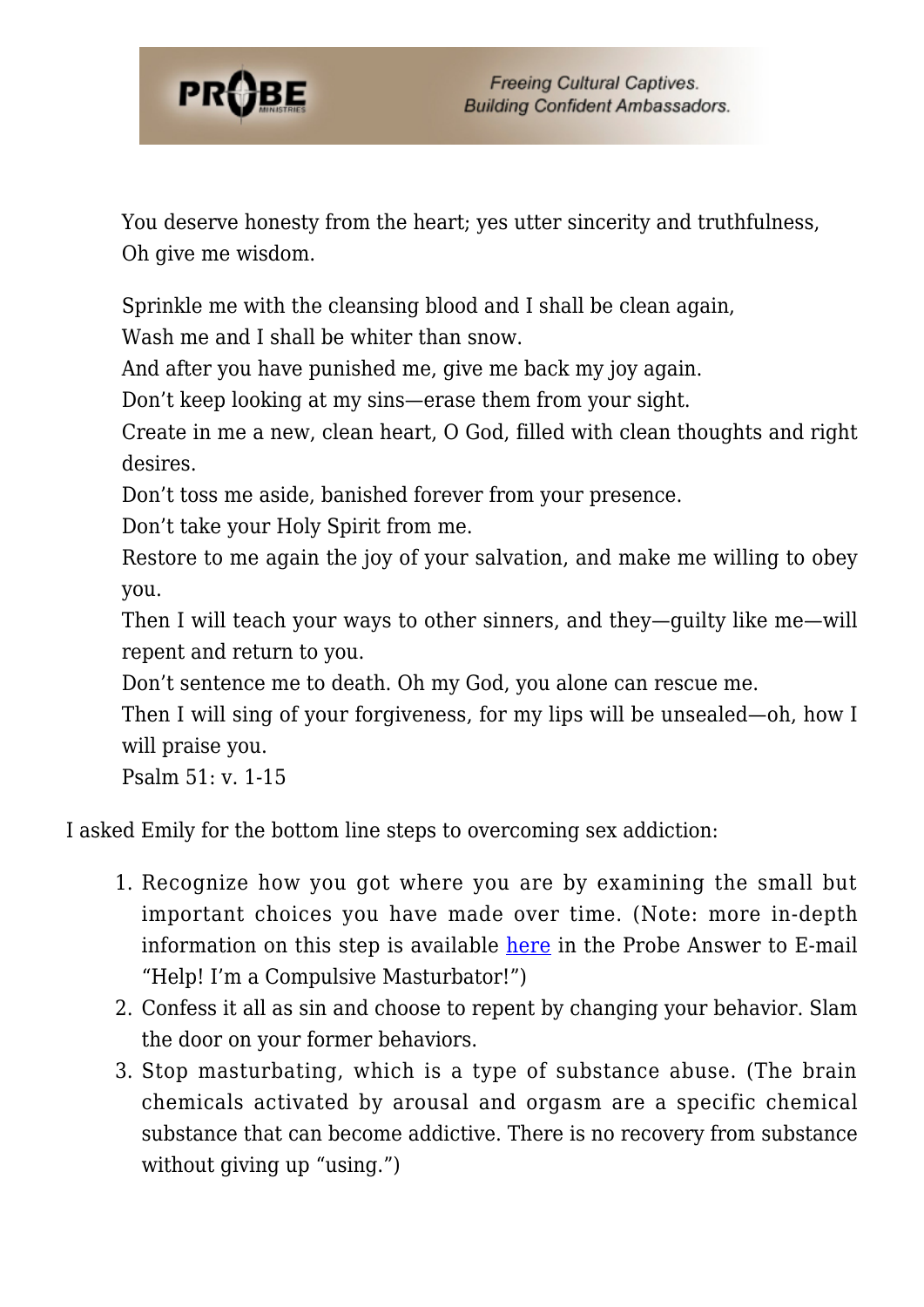

4. Stop objectifying women as sex objects or body parts and train yourself to see them as real people. For example, look them in the eye and note their eye color; note their hair color.

Hope you find this as helpful as I did.

Sue Bohlin

© 2005 Probe Ministries

## **["I'm a Compulsive Masturbator!"](https://probe.org/im-a-compulsive-masturbator/)**

Sue Bohlin

### **I hate it that I am overpowered by an addiction to porn and compulsive masturbation. I don't understand why I just can't stop it. I really loathe that part of myself. It disgusts me. Can you help?**

You and millions of other people, millions MORE now that the internet has invaded our lives!

I serve on the board of [Living Hope Ministries](http://www.livehope.org), a Christ-centered outreach to those wanting to leave homosexuality. I asked Ricky Chelette, a pastor of First Baptist Church of Arlington (TX) and Executive Director of Living Hope, to share his highly understandable explanation of what happens in an addictive cycle, in a way that has also helped many people dealing with their various besetting sins. He graciously gave me permission to offer his material to answer your question. I hope it helps.

Sue Bohlin Probe Ministries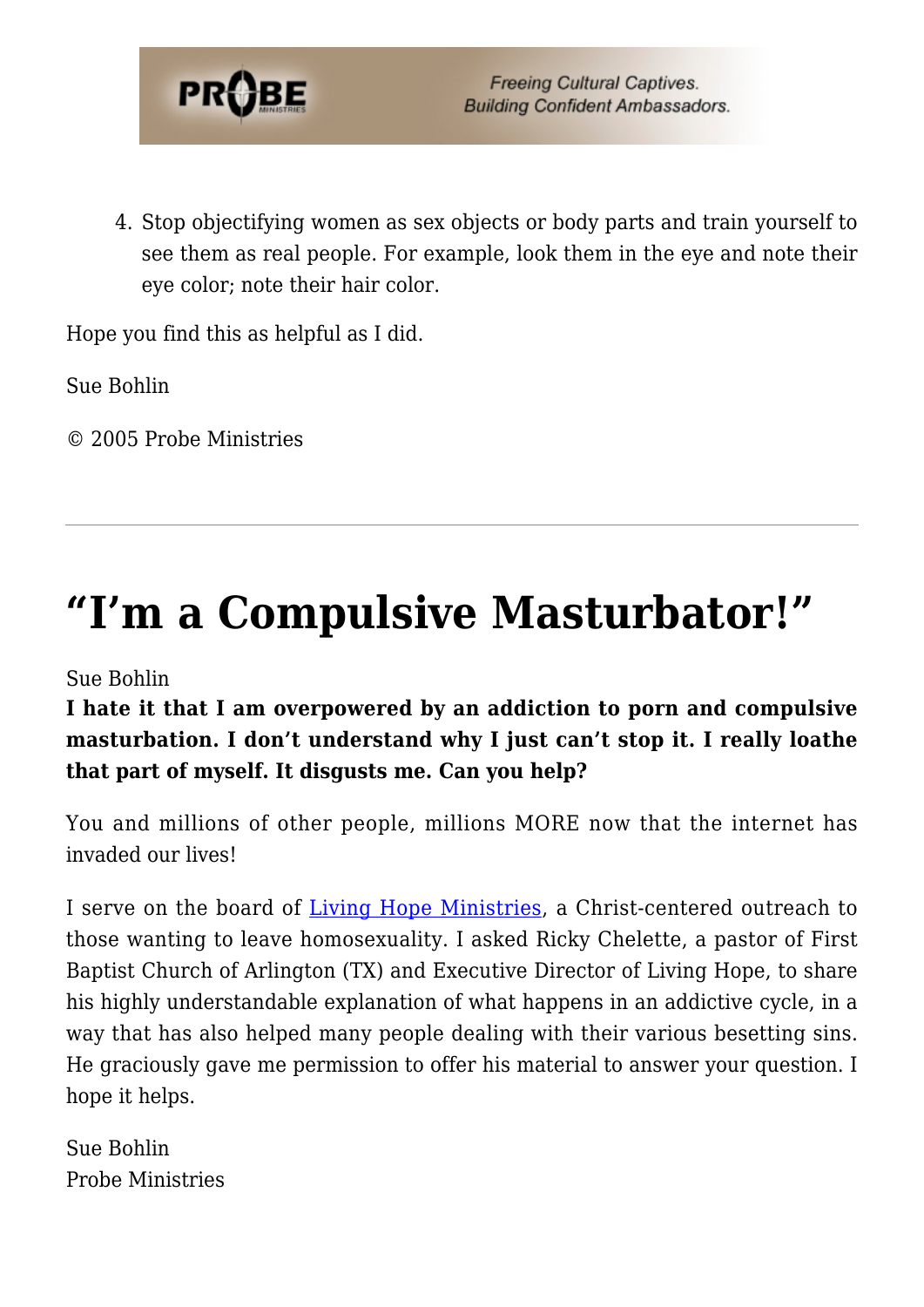

## **Understanding The Cycle of Sin**

This is the cycle of sin that I often share with folks that meet with me. Though I designed this visual image for overcomers with same gender attraction (SGA), I have used it with my single adult group as a whole, for I feel the concepts are universal though the vehicles we use to accomplish our end result might be somewhat different.

Take a look at this diagram.



You begin the cycle of sin at the bottom of the page where you see the letters and blank lines.

Though many of you think that what triggers you is the sight of a good looking man/woman, I think something much deeper is taking place. Most of our triggers fall into one of these broad categories:

#### **Health**

I am talking about bad health. When you are sick you are open to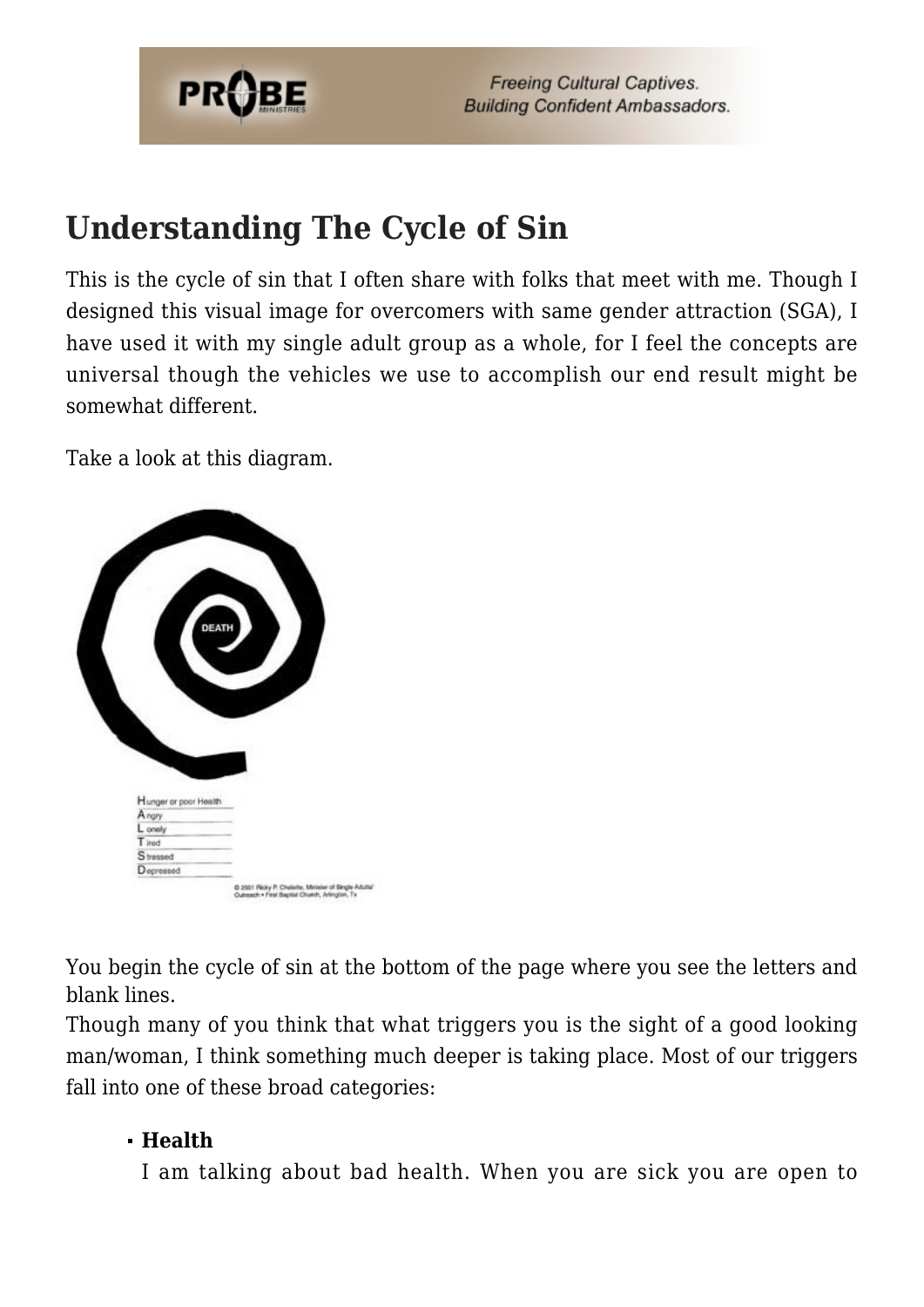

temptation.

**Hunger**

When we are hungry we can feel temptation.

- **Angry**
- **Lonely**

Need I say more…

- **Tired**
- **Stressed**
- **Depressed**

Whenever we feel one of these feelings or something closely related to one or more of them, we have the thought of RELIEF. We all want relief from the pain, hurt and stresses of our lives.



The way that we find relief is to seek some form of medication. This does not have to be actual medication, though it can be and this is how people get addicted to drugs, but it is medication all the same. It is something that causes us to experience pleasure and relief.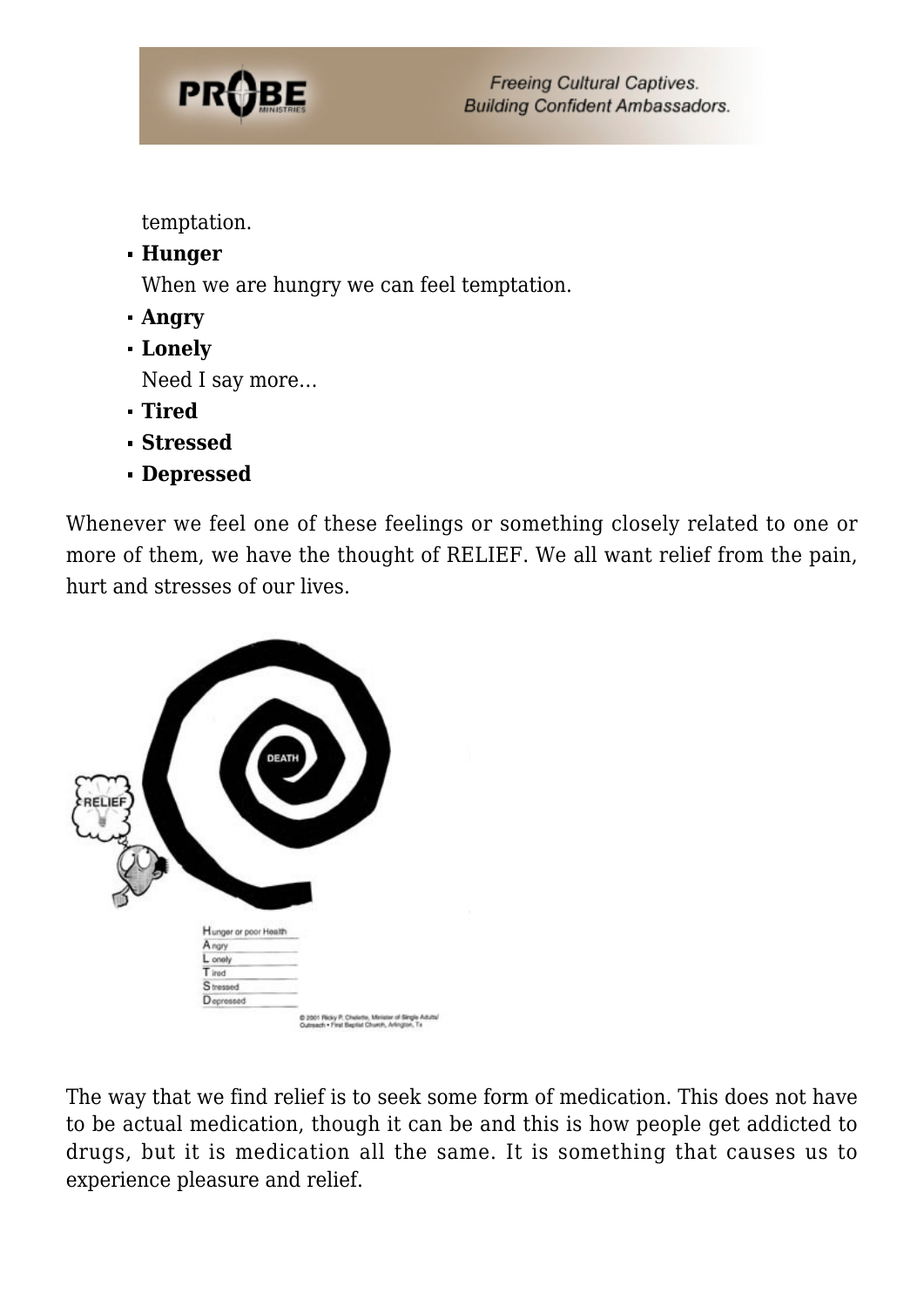

So we move from the bottom of the diagram to the thought for relief (the man and the bubble) to the thought of what we will do to medicate our pain and find relief (bottle of pills). When we decide to medicate our pain we go through some action (the runner) before we actually get to the medication.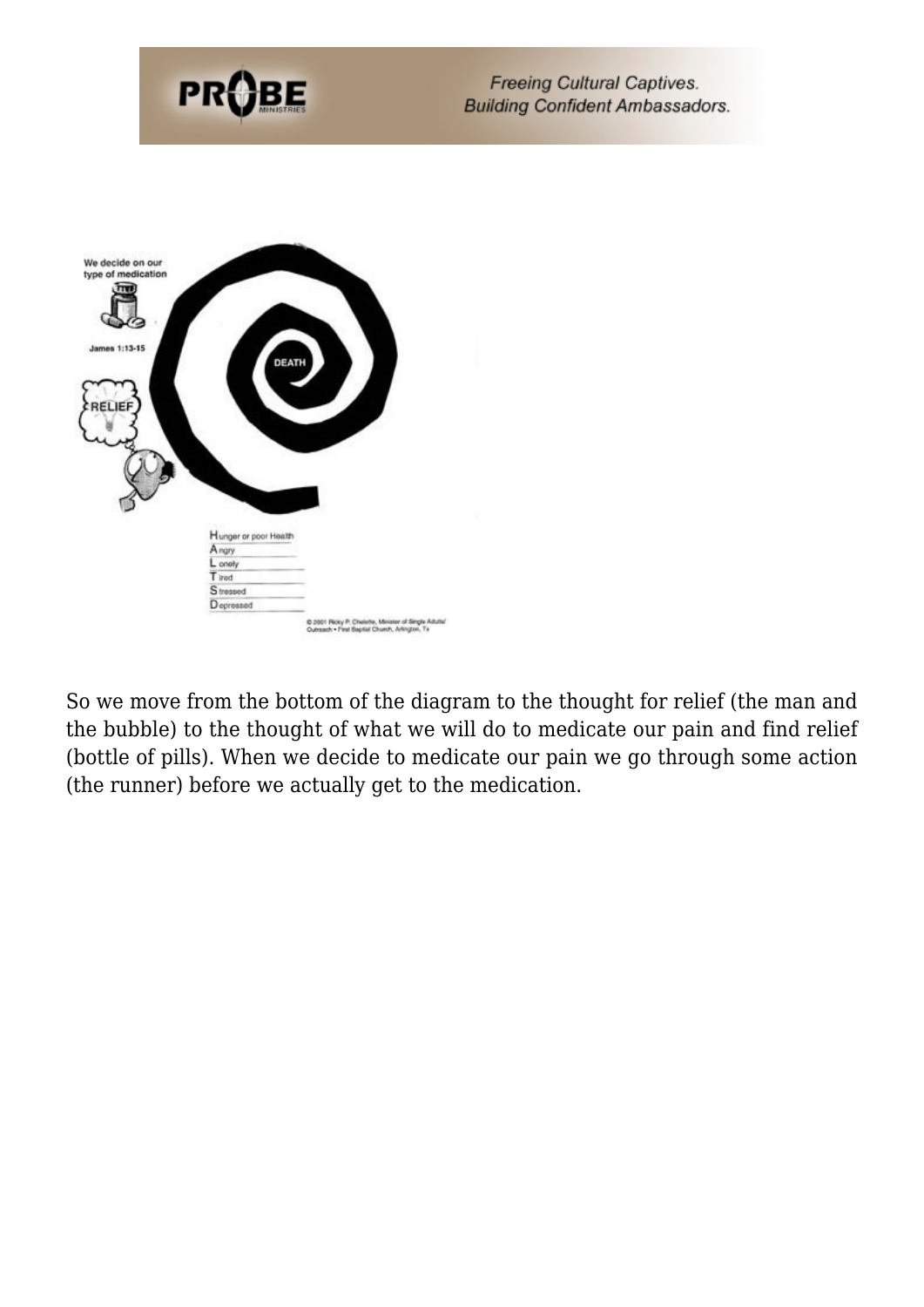



Oddly enough, even the action toward the intended medication, is somewhat medicinal itself. For example: If you are going to do the big M (masturbation) for your medication you might get undressed and lay in bed, or jump in a warm shower. If you are going to cruise P (internet Porn) on the internet you might get into something more comfortable and begin the search process. If you are going to act out with another or "cruise," you might get cleaned up and put on some alluring clothing or other articles that would give clues to your intent. Basically, you go through some sort of ritual of preparation. It just doesn't "happen." However, we have done this ritual so many times that it feels quite automatic–we may not even realize that we are doing it. It is at this stage that most people tell me that they feel as though they really can't help themselves–"it is like another person has taken over my body and I am just on autopilot." In many ways, they really are.

I am convinced that once you move from thought to action, it is very difficult if not nearly impossible to stop the ultimate medication/action from taking place. Yes, of course God could intervene, but He has created us with free will and He rarely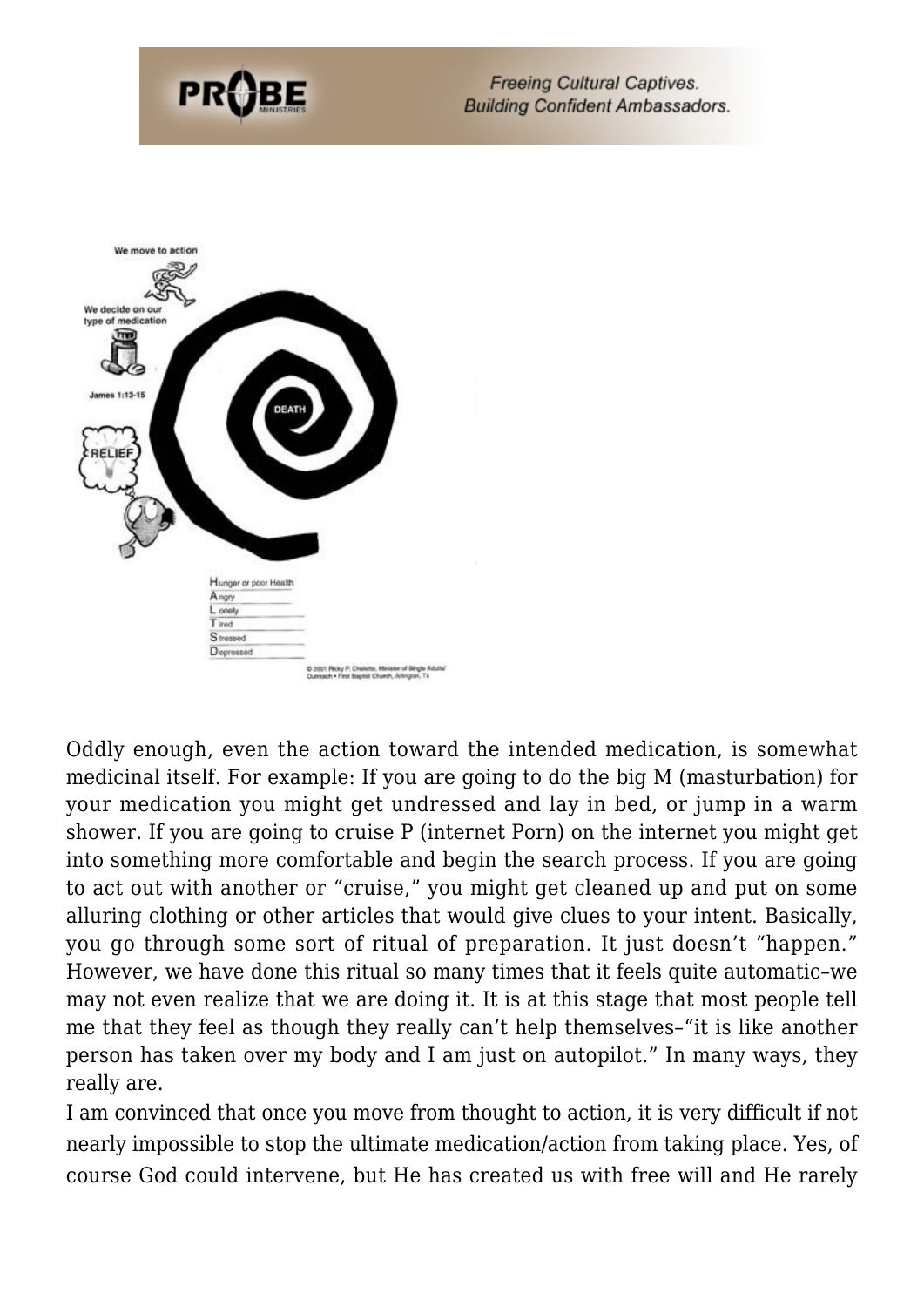

interferes with our willful decisions. During this phase of the cycle you are also likely to be producing adrenalin; a very strong chemical that makes a person's heart rate increase, increases their blood pressure, and gives them a sense of invincibility.



Finally, you carry out your medicative fix by doing the big M or having sex and achieving an orgasm in some way. When you do this, your brain produces a chemical called endorphin. This chemical is extremely strong, some say even ten times stronger than cocaine.

Every time you achieve an orgasm or act out in some way to achieve your medication, endorphins are produced and your body responds in a very predictable way. This is why you get that feeling of pleasure, euphoria, or peace when you orgasm (medicate). There are actually chemicals being produced in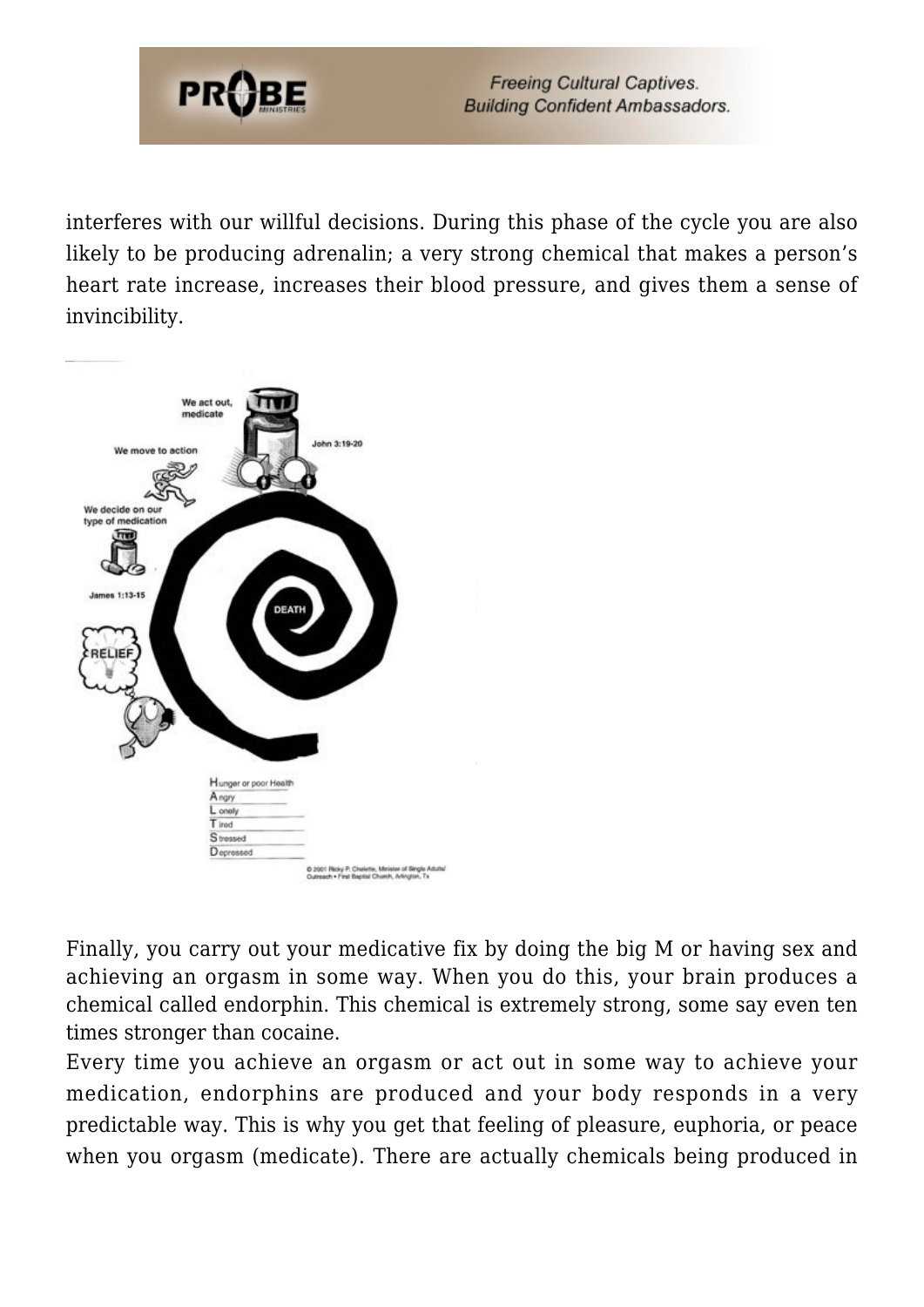

your brain that make you feel good. The preparation for the orgasm also can produce these chemicals (remember Pavlov's salivating dogs?!) but not in the same quantity or intensity as the orgasm itself. (Now you are at the top of our diagram–medicine bottle)

I want you to think of your brain as a CD. Each time endorphins are produced, you burn another track on that CD. If you keep playing the same tune (producing the same chemical) over a period of months/years, you burn a rut in your CD and it is very, VERY difficult to get out of that rut. It is a universal, psychologically proven fact. We establish pathways in our brain that demand that we do certain things and get our fix. Thus, we continue to the cycle of medicating our hurts. . .

However, like every high, it is followed by an equally powerful low. The low begins as the chemicals in our brain are absorbed and assimilated into our bodies. We first begin to feel guilty (the lady that is crying on the diagram).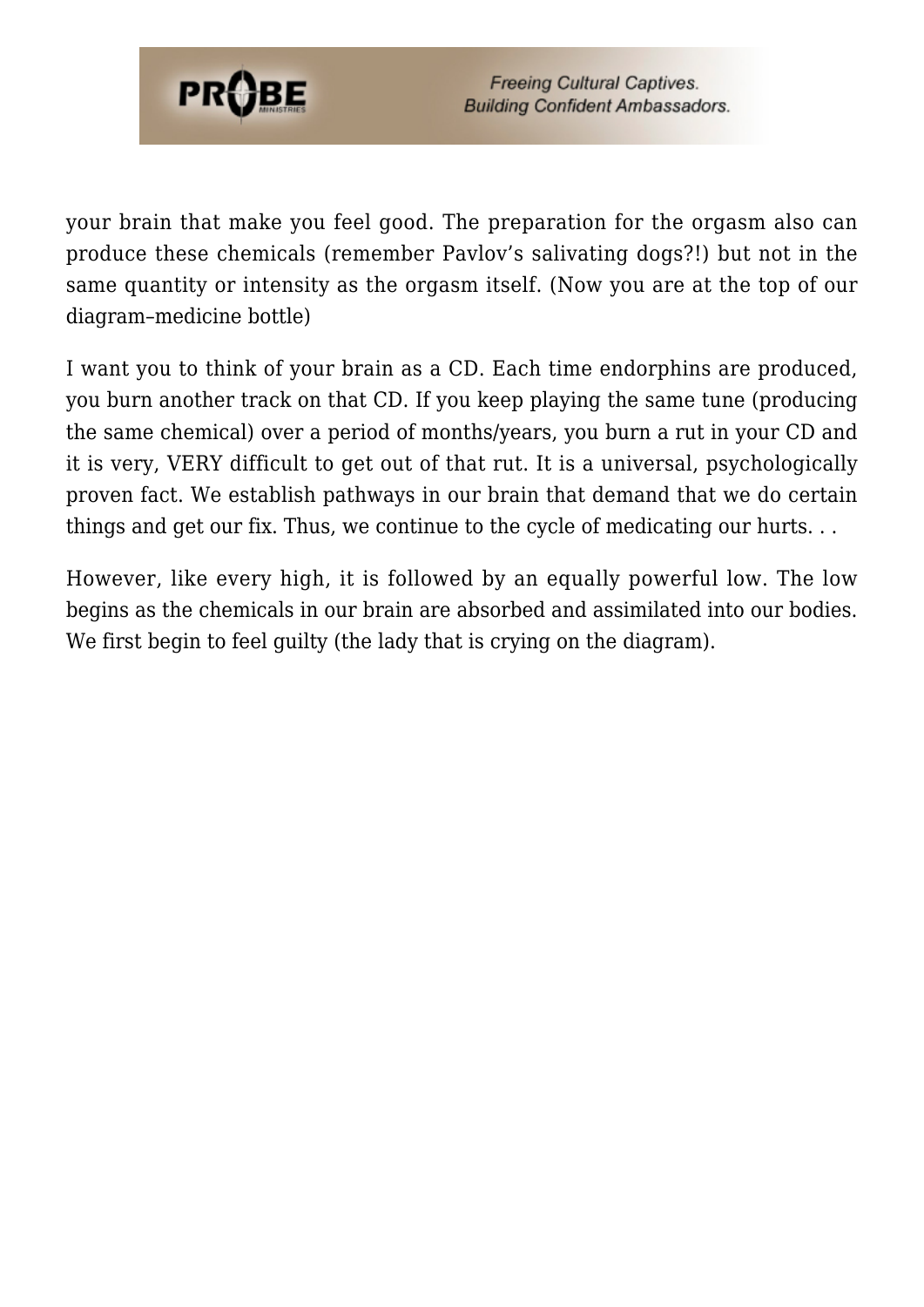



I believe that guilt and conviction are really good things. I see them as a way that the Spirit of God brings correction and discipline to our lives. However, many times we feel guilt, but we don't confess and repent. We simply feel guilty. We do this because we think that God will not hear our prayers. . .again, for the thing that we seem to keep doing over and over. As a result, not too long after we feel guilt, Satan comes in and uses our sense of guilt to make us feel shame (the man that looks perplexed).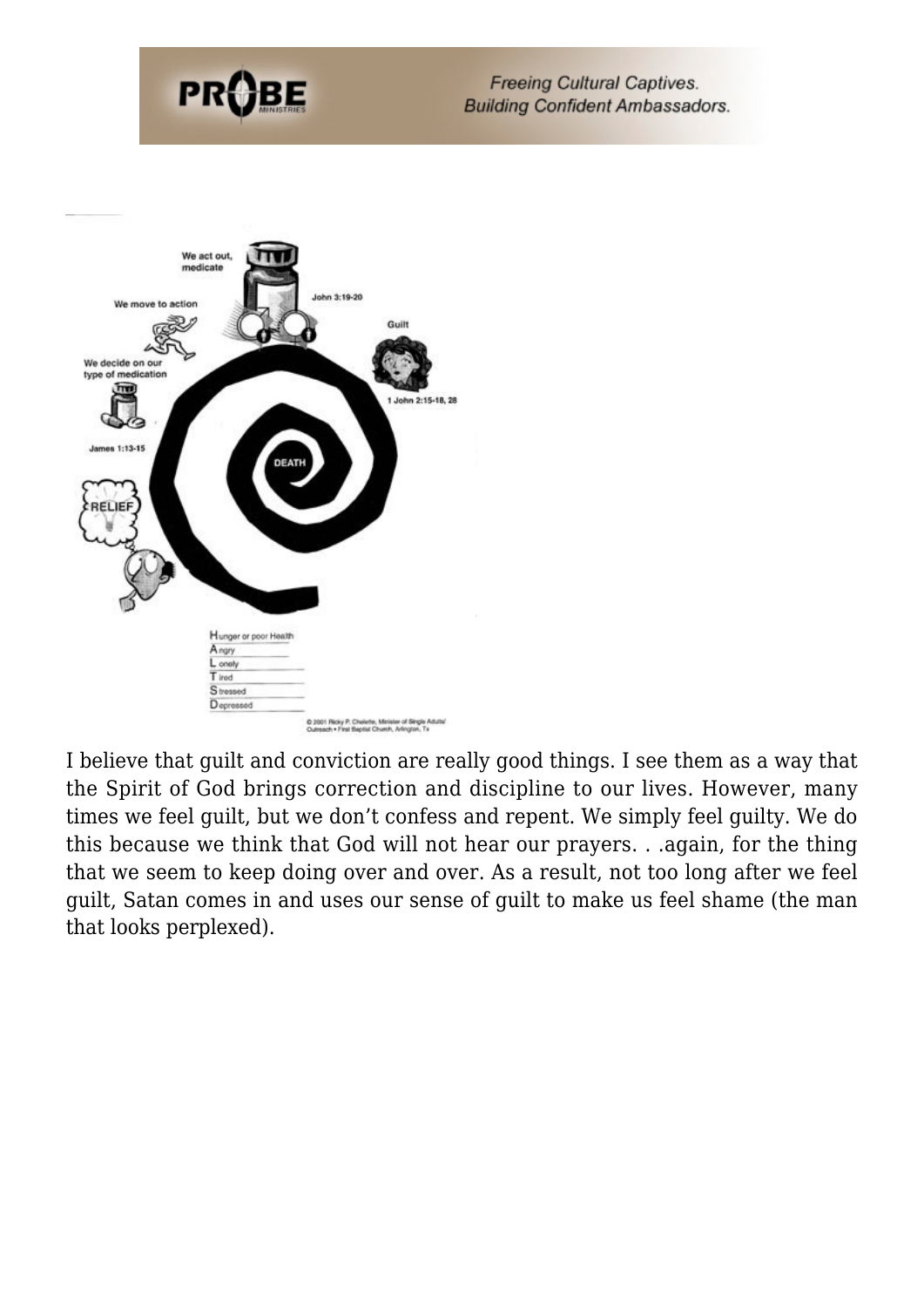



Shame, I believe, is of the devil. The difference between guilt and shame is that guilt is over our actions–things we do. Shame is feeling bad about who we are–our sense of self. Shame causes us to review the lies of Satan and our old tapes that tell us that, "I am worthless. God doesn't really love me. I am a loser. No one will ever love me. I will never be rid of this sin. I am gay. Etc., etc."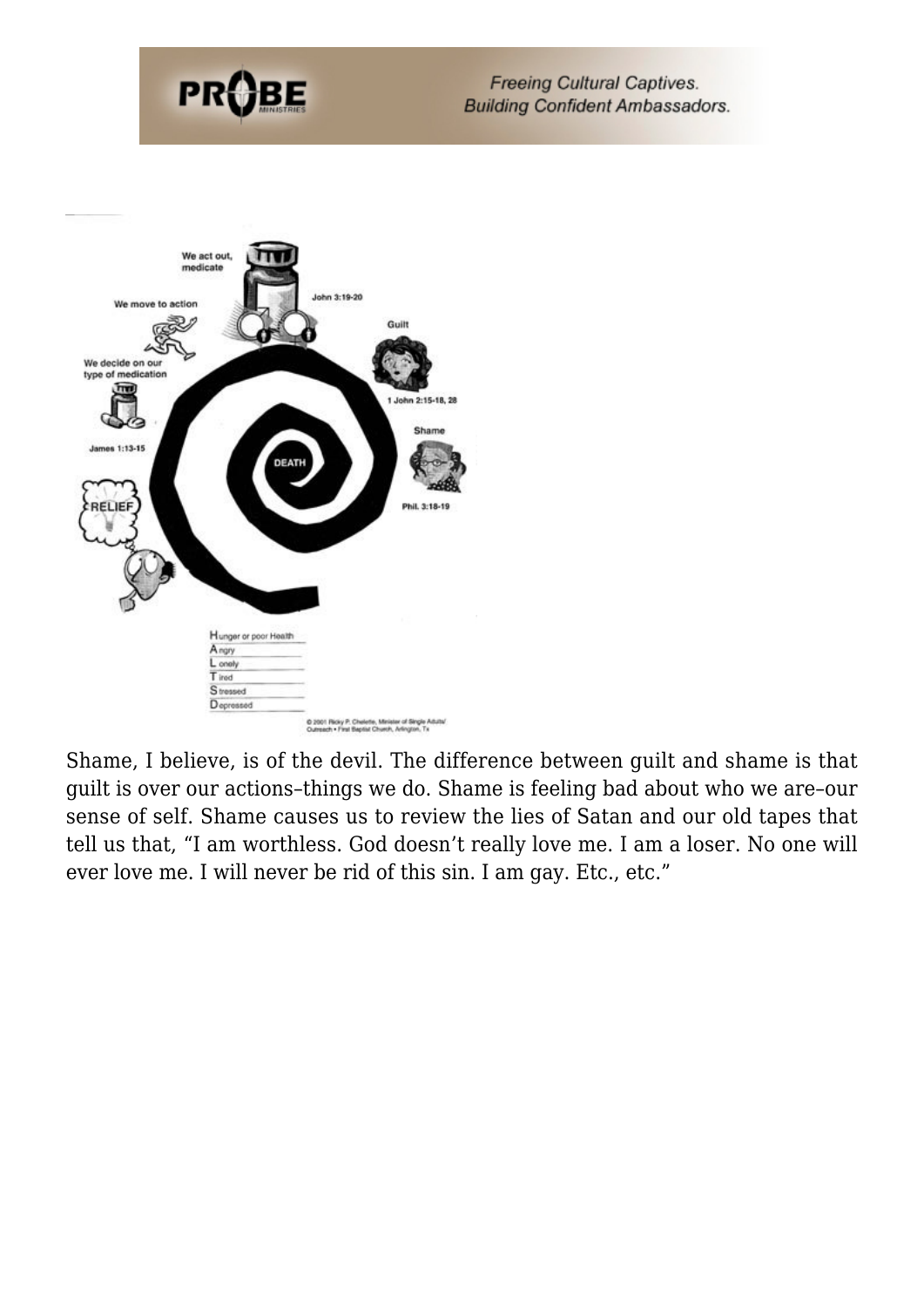

These self-loathing statements do nothing but drag us further down the cycle so that we become confused, stressed, angry, lonely, etc. (the confused triple-headed person). And where does that lead us?

Back at the beginning of the cycle to keep repeating our sin again and again..

You should also notice that this spiral makes an inward progression that ends at a black hole. You see, what happens with our desire to medicate is that each time we do it, it takes a bit more stimulation to get us to the place that we have the same medicative results. We constantly need more. That is why the spiral is a spiral and not just a circle. It draws us in, deeper and deeper, until we reach the black hole–DEATH. James 1 says when sin is complete it will brings forth death: spiritual death, emotional death, and even physical death. The process is gradual most of the time, but it is guaranteed.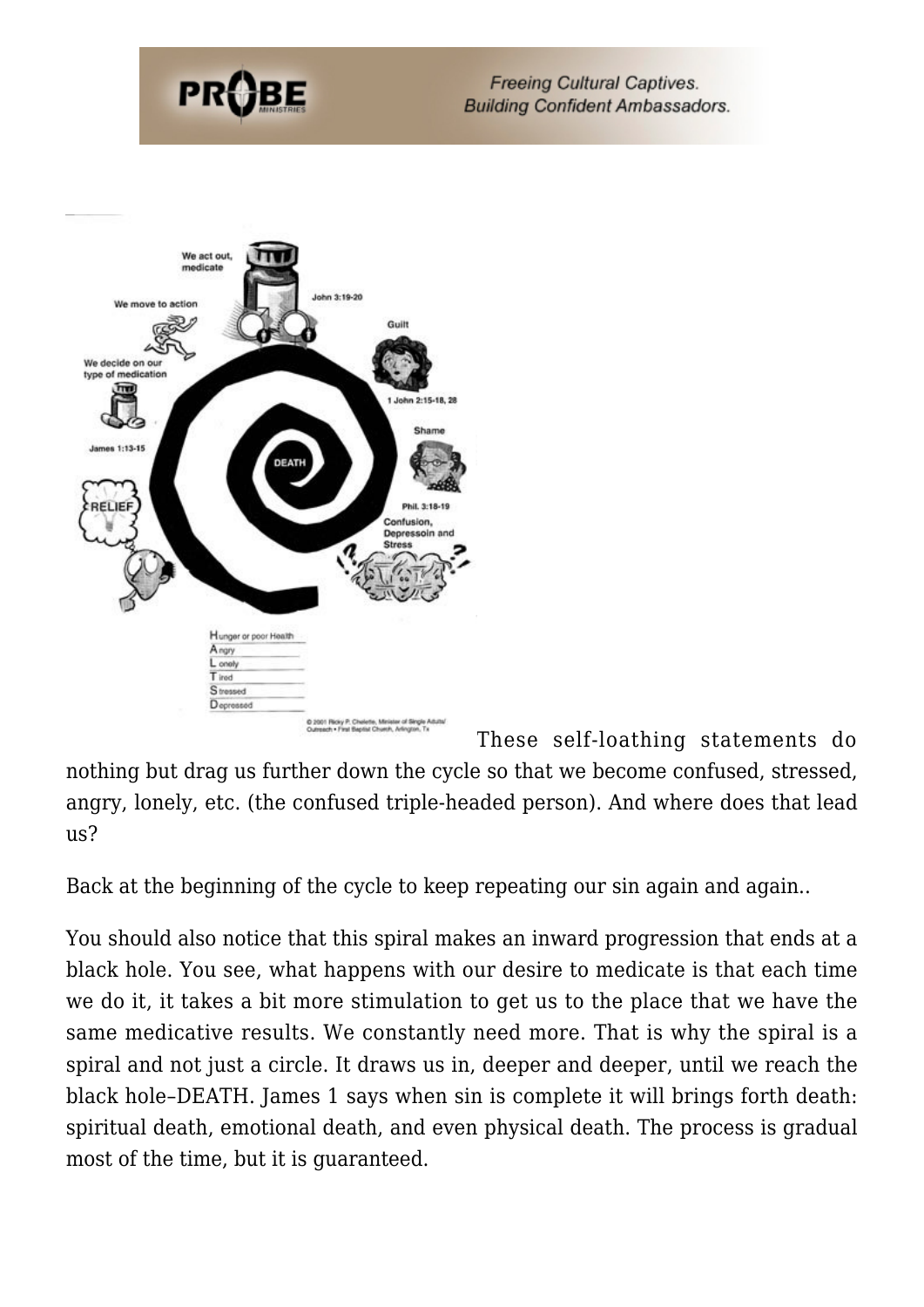

Take for example the person who starts out just looking at a "Men's Health" magazine. Nothing wrong with that really. But there are some buff men that have their shirts off. They get excited about that, do a little lusting and masturbate and then they decide to find some porn on the internet. At first it is "mild porn" and then they have a need to find more explicitly sexual pornography, etc. Before you know it that is not enough for them and they search for chat rooms. They start chatting dirty and eventually they decide to call and talk with someone. They won't meet. At least not this time….. But sooner or later chatting is not enough and they meet… and they have sex…. and you know the rest of the story….



Our desire to medicate will take us further and further down this path of destruction. The results are guaranteed, but so is its destructive end.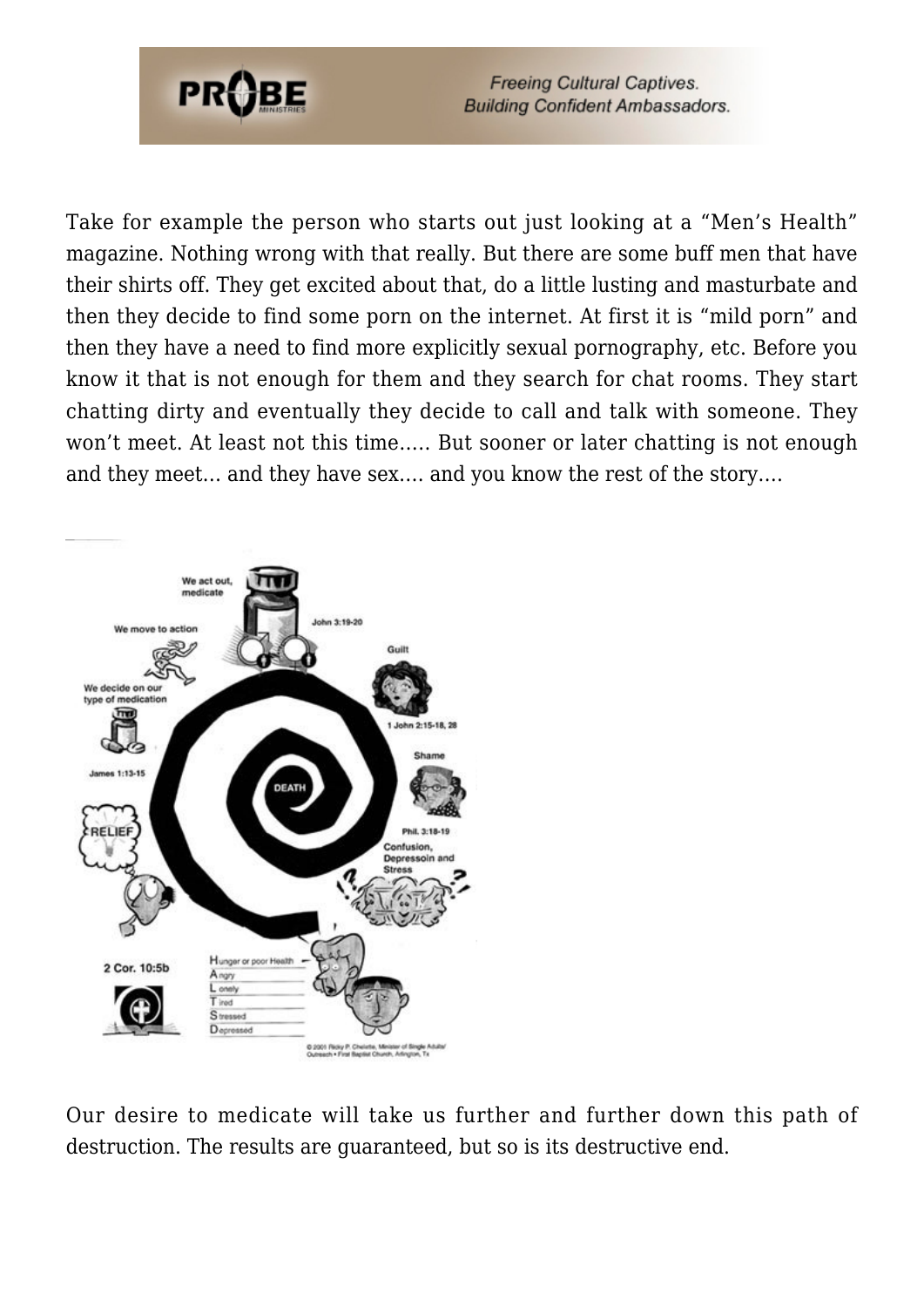

### **So how do we break the cycle of sin in our lives?**

I really think that there is only one opportunity for us to break the cycle. I think that we have to learn how to cope effectively and Biblically with our triggers.

If, when we realize that we are experiencing a trigger, we want relief (which we all do naturally) this is OK. However, this is where the discipline comes in. When we want relief we have to move from seeking to medicate our pain with acting out, to taking that need to medicate to the One who is the Great Physician–God. We have to go to Him, at this early stage, and tell Him what we are experiencing; what is going on with us; and ask Him for help. We have to do what 2 Cor. 10:5b says, "Take every thought captive to the obedience of Christ." Every thought… not just some, but especially those that seek relief.

If we do this, we are able to kick ourselves out of the cycle of sin and find victory and freedom in Christ.

Is it that easy? Absolutely not. It is hard work. Many of you have not yet learned how to identify the triggers and that will be your first step. But with God's help, it is doable.

Now, don't think that this is just a struggler thing. It is not.

Here's another example from my wife who does not struggle with SGA issues at all (thank God!). She is a nurse in ICU; a very stressful job. She is also a selfproclaimed chocoholic (any ladies relate to this?). Many times, when things are going bad at work (stress trigger), she says she can "hear" the candy machine calling her name (need for relief). She puts things in order with her patients (action/ritual) and sneaks out to the machine (more action) and eats a candy bar (medication). After she eats it she gets an insulin rush (sugar high) which makes her feel all euphoric and wonderful only to be followed by a sugar low which makes her feel guilty and convicted because she knows that she shouldn't handle stress by eating. She then can easily slip into a shame cycle of self-loathing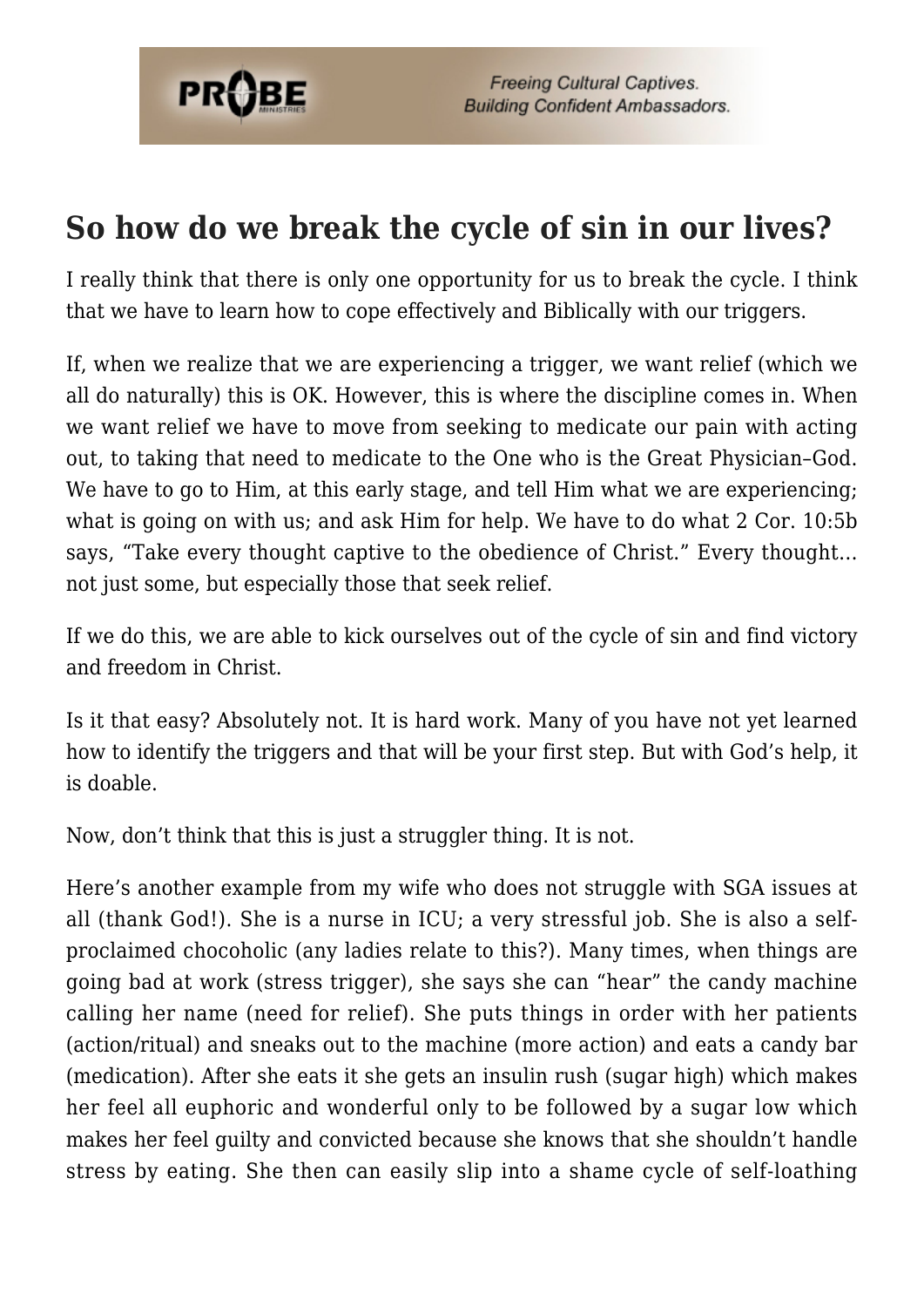

thinking that she is too fat (which she is not), out of control, etc. and the cycle begins again. [She told me I could share this as this diagram has helped her understand you and herself better.]

The same could be said of people who shop when they are triggered, spend money, drink coffee, become violent, use drugs or alcohol, etc. Same triggers, different courses of medication, different chemicals produced (sometimes), but all ending in the same results.

Well, I hope this makes some sense to you and is helpful to you in visualizing and getting a handle on what is taking place in your life. I would really encourage you to memorize the 2 Cor. 10:5b passage and the James 1:13-15 passage as these can help you in directing your thinking when you begin to think "RELIEF"–it will point you to Christ rather than to medication.

## **["Help! My Husband's Addicted to](https://probe.org/help-my-husbands-addicted-to-porn/) [Porn!"](https://probe.org/help-my-husbands-addicted-to-porn/)**

#### Sue Bohlin

**I am in a dilemma. I have been married for nineteen years. We have two beautiful children and what I thought was a 'picture perfect' marriage. Although I would have liked to make love more often, my husband never seemed interested — so I assumed he had a low level of sexual desire.**

**Recently I discovered to my horror that my husband has been masturbating to hard-core pornography. When I approached him about it, he was very angry at first, saying that "All husbands have secrets from their wives", but then he was extremely sorry and promised that he would**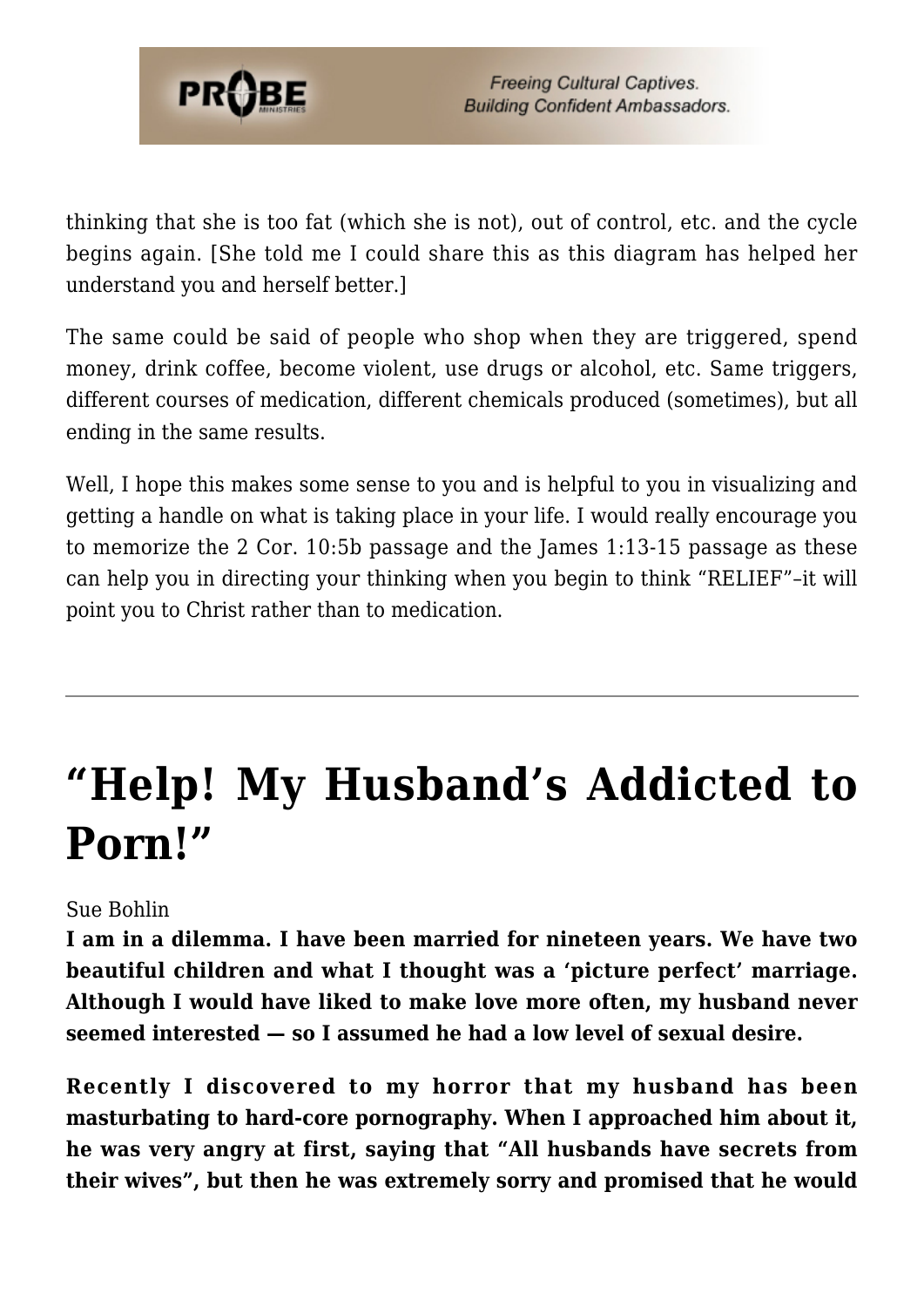

**never touch himself again. He also stated his undying love for me and the family arrangement and I truly believed and forgave him. I was and still am deeply hurt because I also discovered that he has been doing this habitually almost every day for the duration of our marriage, waiting for me to leave the house before he "indulges." We had a good discussion where he broke down and cried and said that life was not worth living without me in it. I slowly tried to pick up the pieces and began to think that, because he was coming to me for sex more regularly, that things had changed for the better. A few days ago, while doing the laundry, I discovered a semen stain on his underwear.**

**I approached my husband but he profusely denied it, saying that it was a "urine dribble stain." I certainly know the difference! He then became extremely angry, stating that I was dredging up the past. He called me awful names for being so possessive. He also squeezed my arm so hard that it had bruises on it (something that has happened before). Once again, he eventually broke down crying saying that he loved me and that he felt like crashing his car into a tree. Please help me, because, other than all of this he IS a good man. He gives me flowers and gifts all the time, he constantly tells me that I am beautiful and he says "I love you" every single day. He shows great attentiveness when we do make love and I truly enjoy being with him; he is a hard worker, a positive thinker and an emotional being who can show great depths of compassion and humility. He has done so much for so many people, including me and our children – but I am having trouble dealing with this "other side." It is killing me to think that he chooses to masturbate as soon as I leave the house — after having spent the entire day together. I am frightened of his blackmailing me to stay — because I honestly think that he WOULD kill himself if I left him. Other than this, our sex life together (when it happens) is wonderful and we spend a lot of quality time together as a family.**

**He will not attend counselling sessions, as he is in denial as to how hurt**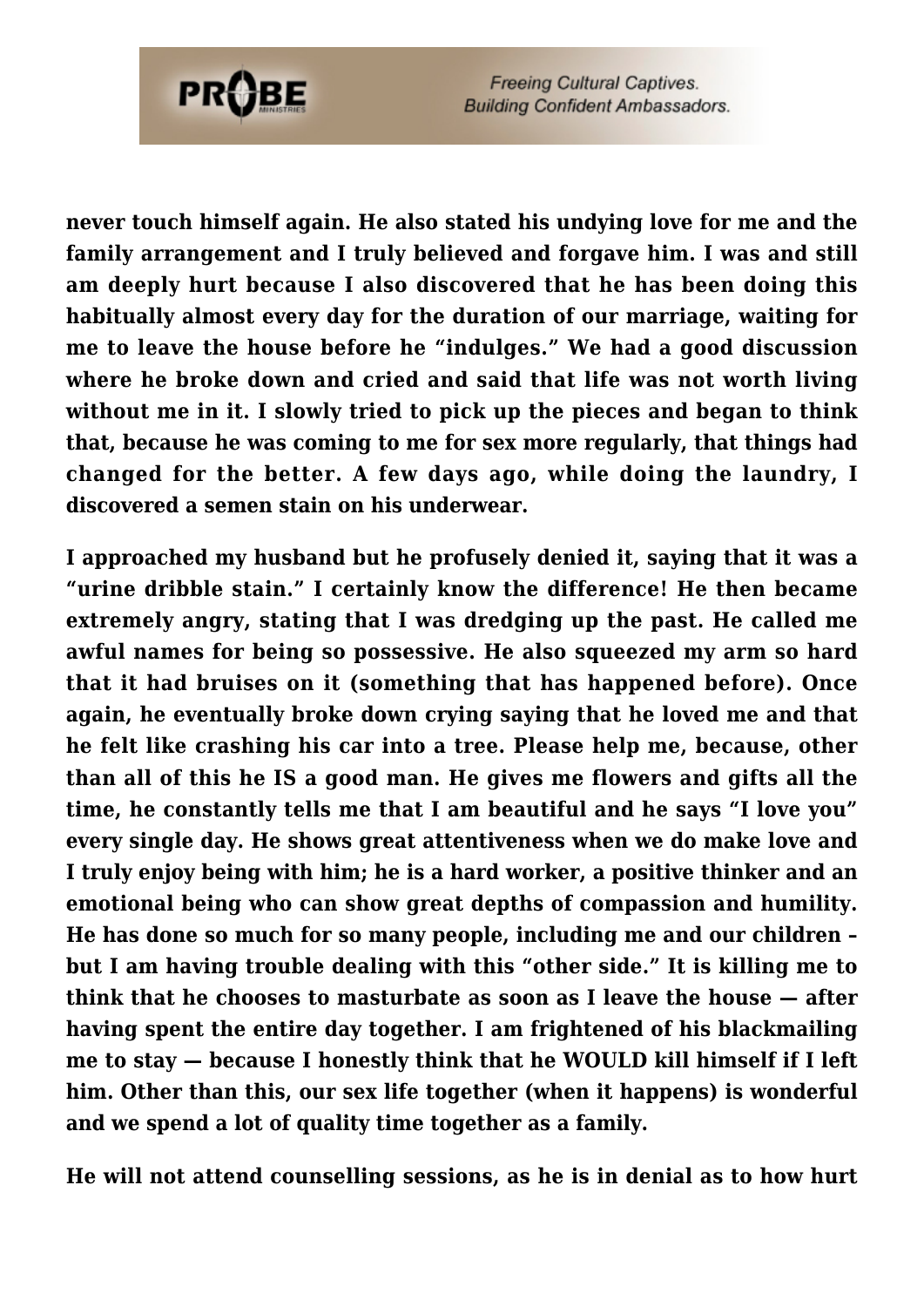

**and shattered I am. I feel my whole married life has been based on betrayal. I now do not trust or respect my husband anymore and although I will always love him from the depths of my heart, I no longer find that I am in love with him. Please help me.**

Bless your heart! I am so sorry for the horrible pain you're in!

I asked our good friend Henry Rogers, author of *The Silent War: Ministering to Those Trapped in the Deception of Pornography*, for help in answering your question. Here's his answer:

*I'm convinced this man has been a habitual masturbator (is that a word?) since childhood. I suspect he battled with guilt during his teen years and yet the guilt gets stronger after marriage. The reason is simple. It's after men are married that they finally realize how selfish masturbation is. Sex between a husband and a wife is giving yourself completely to your spouse. Masturbation is giving nothing. What a contrast between the two which causes feelings of guilt.*

*Married men involved in habitual masturbation feel guilty because they have wives, yet at times they prefer masturbation. Masturbation can take a man into a fantasy world where he can be with anyone he wants and do anything he wants. It's selfish because the sex act that God designed for the husband and wife is taking place in the mind. Eyes can be closed to enjoy his imagination or they can be opened to enjoy pornography. Either way, it needs no one else…and it's selfish. And yes, masturbation is an addiction, too. Many men have told me they thought they would stop after marriage. Sadly, addictions don't stop at the altar.*

*A wife hates it when she finds out about her husband's masturbation because she knows that her husband is enjoying a sexual release alone. The oneness is absent. She feels unwanted, unneeded…and unloved. And it hurts. When pornography is involved the pain is worse because a wife cannot compete with the women in porn. How does she compete with the fantasy who is ready any*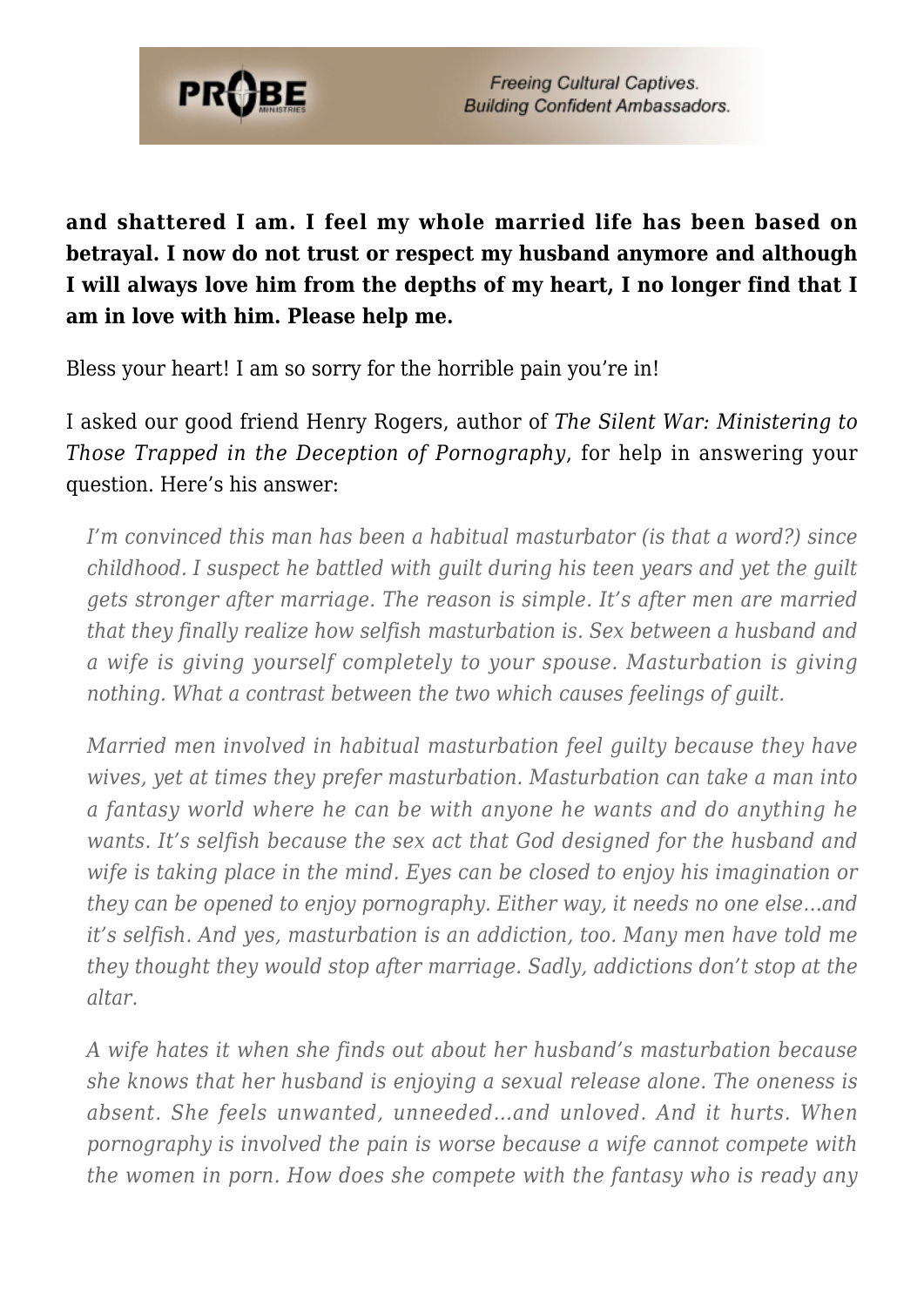

*time of the day and willing to do anything he wants?*

*I want this wife to know that she is not alone. There are many other wives who know the pain she is experiencing. The good news is that she can help. Here's how:*

*1. Pray for him daily…that he would flee from this temptation. He's done it for over 20 years, and unless God, by His grace, frees him from it, he has a tough road ahead. He needs prayer most of all.*

*2. Don't confront him with semen stained underwear with an "I gotcha" attitude. She'll get denial in return or names and bruises. She needs to be gentle in her confrontation. Gentle, yet firm….*

*3. Encourage accountability with another man. All men understand masturbation, yet we act like no one else has done it except us. (Sometimes we're not very smart…) It's OK to talk about. And it's OK to be accountable to another man. We need each other, especially if this is a problem.*

*4. I would also tell her that his masturbation is not because she is not desirable, or pretty or sexy enough for him. Again, he's done it from childhood…and he did it with porn before they were married. She does not need to own it as her fault…which many women do.*

*5. Encourage him to set boundaries for himself. When is he most prone to masturbation? When is he most likely to give in? Where does he masturbate? Does he stay up late after she goes to bed? Try to encourage him to answer these questions and then set up some boundaries or protective measures.*

*6. Finally, encourage him to pray, too. In fact, they can pray together! She knows his secret and she loves him. They can talk about it…*

I hope you find this as helpful as I did!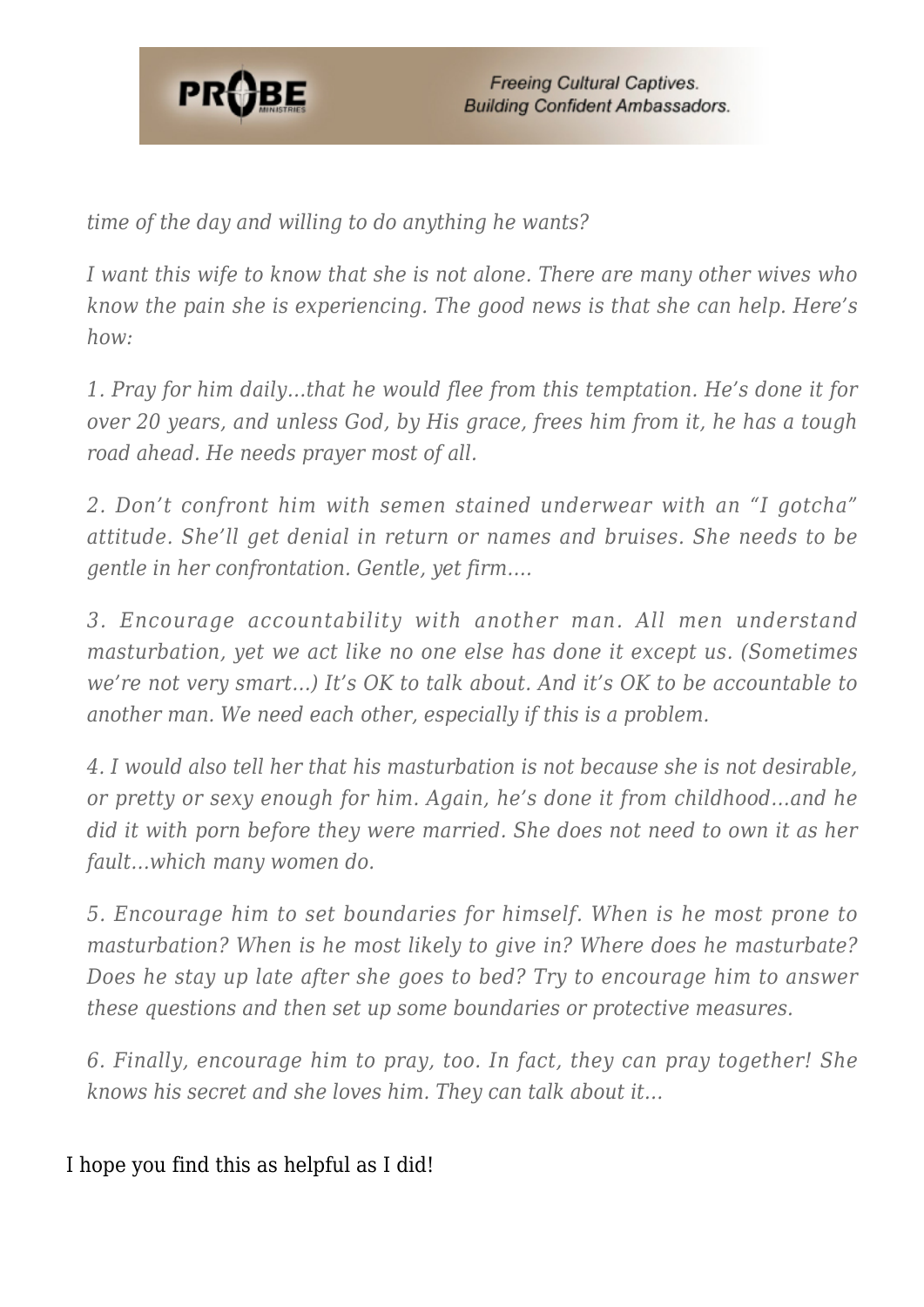

Sue Bohlin Probe Ministries

**See Also:**

### **[Pornography](https://www.probe.org/pornography/) by Kerby Anderson**

#### **Probe Answers Our Email:**

- How Do I Handle My Husband's Porn Addiction?
	- • [I Need Resources for My Porn Addiction](https://www.probe.org/i-need-resources-for-my-porn-addiction/)
	- [What's Wrong with Masturbation, Anyway?](https://www.probe.org/whats-wrong-with-masturbation-anyway/)
- • [Men Have Always Looked at Porn—What's the Big Deal?](https://www.probe.org/men-have-always-looked-at-pornography-whats-the-big-deal/)
	- [I'm a Compulsive Masturbator](https://www.probe.org/im-a-compulsive-masturbator/)

# **[Protecting Your Family On the](https://probe.org/protecting-your-family-on-the-internet/) [Internet](https://probe.org/protecting-your-family-on-the-internet/)**

Sue Bohlin

### **Protecting from Pornography**

What's available for free and sometimes delivered without asking for it is not just airbrushed naked women anymore–it's very clear pictures of people actually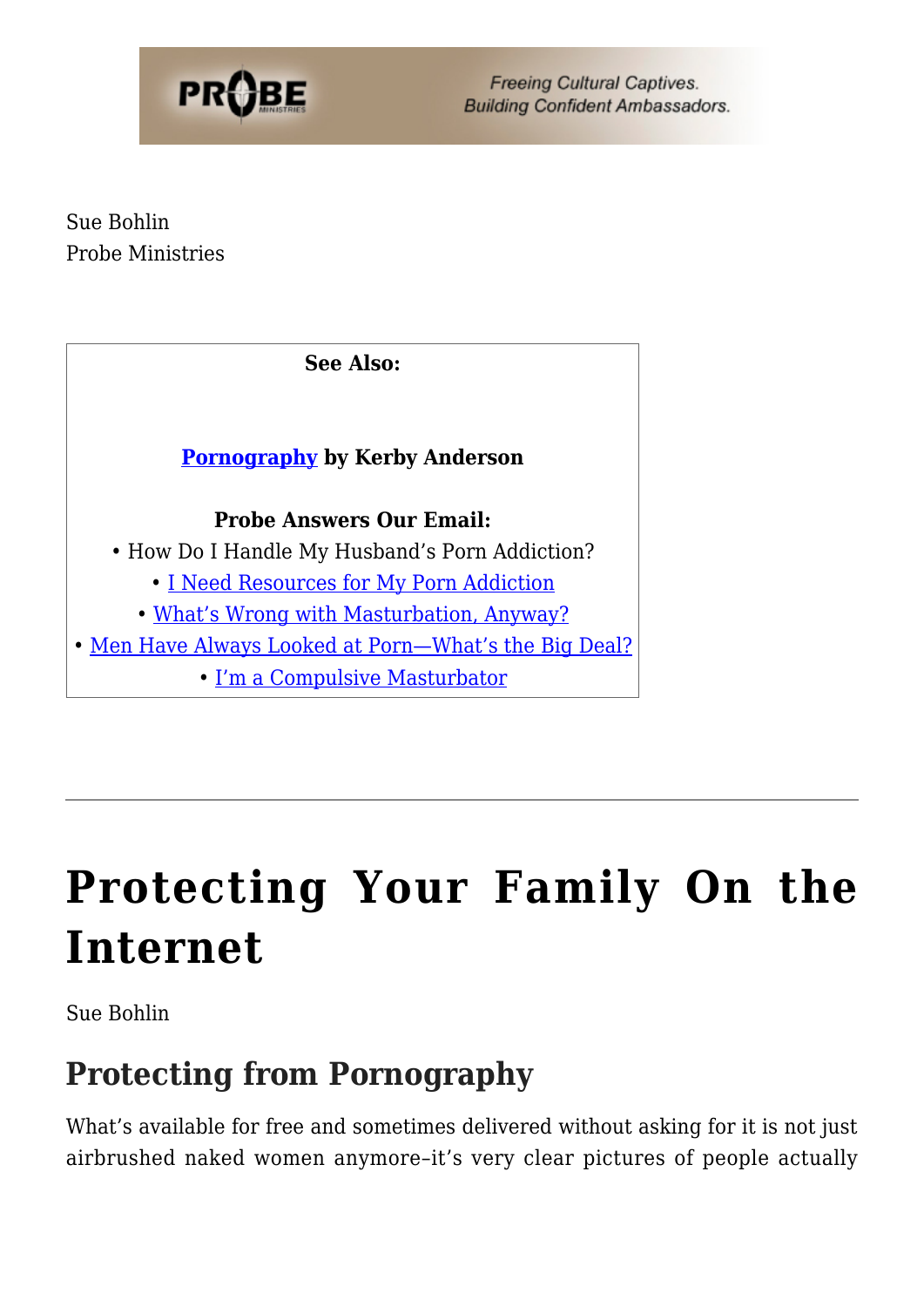

engaging in various types of sex, bestiality, and adults molesting children.

Like the tobacco industry used to, the pornography industry aggressively targets young children as consumers. They position their Web sites to be found in seemingly innocent searches using words like toys, Disney, Nintendo, or dolls. According to NetValue, children spent 64.9 percent more time on pornography sites than they did on game sites in September 2000. Over one quarter (27.5%) of children age 17 and under visited an adult Web site, which represents 3 million unique underage visitors. $\{1\}$ 

But they are not the only ones struggling with easy and anonymous access to pornography–over 200,000 Americans, classified as "cybersex compulsives," are hopelessly addicted to e-porn. The study, conducted by psychologists at Stanford and Duquesne universities, appears in the March 2001 issue of the journal *Sexual Addiction and Compulsivity.*

We personally know of people now in jail for stealing to support their porn addiction. Pastors are hearing from scores of people in their congregations who are secretly addicted to e-porn. Exposure to pornography, for some, escalates into more perverse and dehumanizing images. Online pornography is so strongly graphic, sending a hormonal power surge through the brain, that it has been called "electronic crack cocaine."

Protection from online pornography is essential. Parental involvement is the first line of defense. And Internet filters will add an additional layer of security in the home. Whether a filtered Internet service provider, a filtering software program, or even hardware filters just recently available, some level of filtering is better than none, but none are perfect. The technology is developing every day and filters are far more effective and less intrusive than a couple of years ago.

Many organizations have tested filtering technologies, and their evaluations and experience is available to parents. The Center for Decency [\(www.centerfordecency.org](http://www.centerfordecency.org/)), the National Coalition for the Protection of Children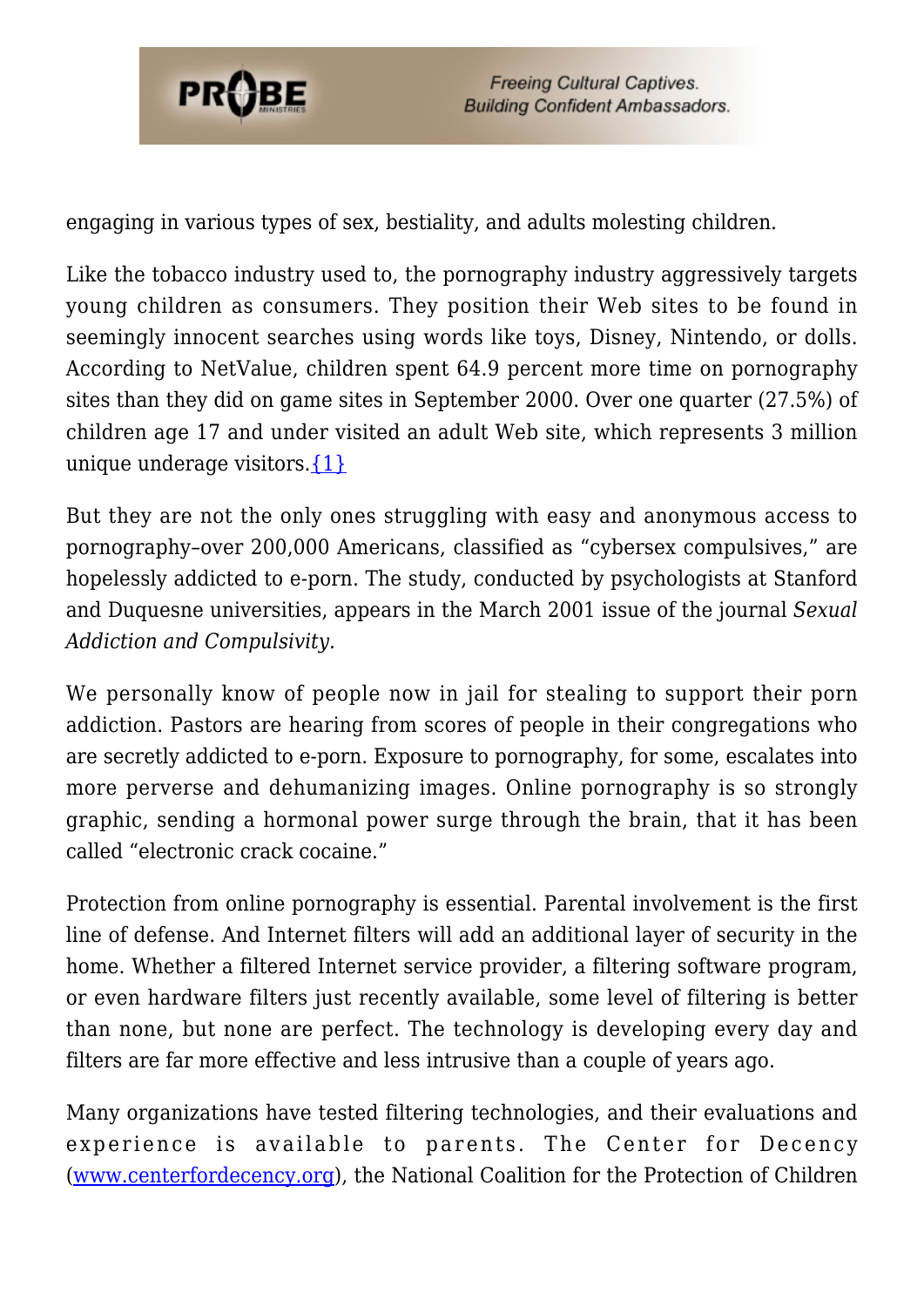

and Families [\(www.filterreview.org\)](http://www.filterreview.org/) and a combination of several organizations at [www.getnetwise.org](http://www.getnetwise.org/) are excellent resources.

Those sites will also provide excellent advice to parents about monitoring their children or spouse's online activities as well as provide resources to deal with situations that arise if pornography is a problem in the home.

Put your computer in a public place in your home where anyone can see what's on the screen. Determine how much time children can spend online. Some families link screen time to reading time: a half-hour of reading earns you 30 minutes of Internet time. Talk to your children about the dangers of pornography. We warned our boys about "mind dirt," the kind of mental images that can't be washed out of memory like the mud that was ground into their soccer uniforms. Talk about why pornography is wrong: because it destroys the dignity that God gives people made in His image, and because it fuels our flesh instead of our spirits. $\{2\}$ 

Protecting our families from Internet pornography in our homes, businesses, schools, and libraries is one of the most loving and important things we can do for them.

### **Protecting from Predators**

Several years ago when my son was about eight or nine, we had a memorable conversation when he decided he was going to run away from home. I used all the arguments from reason to try and dissuade him, but he was determined to leave. He was quite confident that if he met any bad guys, he'd just "beat 'em up," and that would be the end of that. I had to tell him about the *real* bad guys who are out there looking for vulnerable runaways, alone and defenseless, who either capture or lure them to places where they make horrible videos of grownups doing horrible things to kids–or worse. Thankfully, he decided to stay home.

As parents, of course we want to protect our kids from predators "out there" in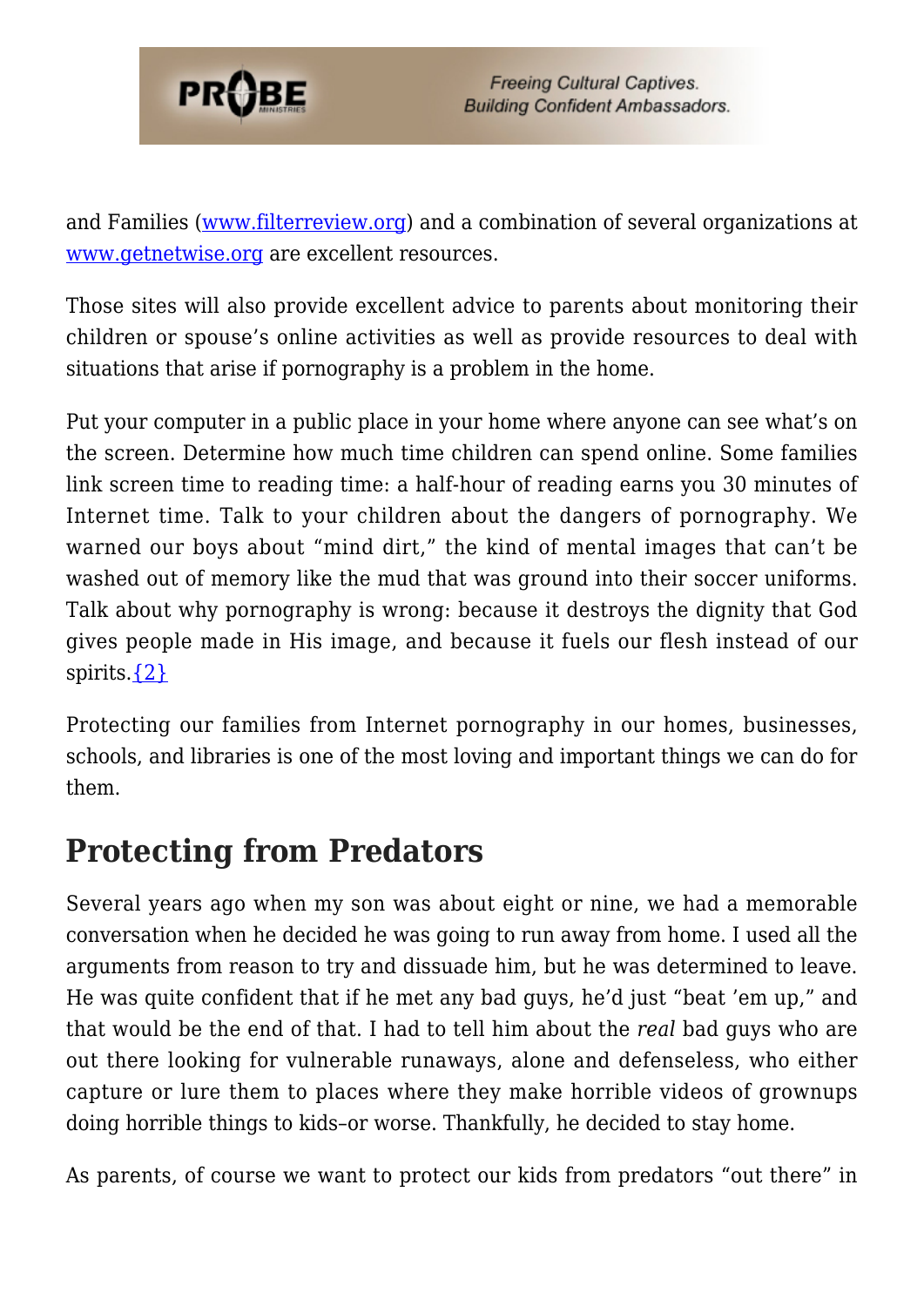

the world; but it's just as important to protect them from predators online. Evil people and pedophiles know how to find children who don't know enough to be suspicious and self-protective, and they often rationalize their actions by saying that if parents don't protect their kids, then they deserve whatever happens.

One of the most unsafe places on the Internet is chat rooms. Conversations start out in a group, but one person can invite another into a private conversation. Anyone can initiate a private conversation, called an "instant message" or IM, with any other computer user once they know their nickname or screen name. I strongly suggest you teach your kids not to go into chat rooms or have private conversations unless you are supervising. Some "kids" they meet in chat rooms or IM's may not be kids at all, but adults with bad intentions.

It's essential to set down safety rules for our families. Teach your kids never to give out personal information like their age, phone number, school, or your town or city. Don't even let them use their real names. Kids must never call or meet an online friend in person unless a parent is there. And it would be wise also not to have a personal profile, which is a big part of the America Online community, but also Web sites like Yahoo (www.yahoo.com). Predators prowl the profiles looking for likely victims.

Donna Rice Hughes,  $\{3\}$  a children's Internet safety advocate, suggests some excellent questions to ask your kids who spend time online:

- Have you seen any pornographic pictures?
- Has anyone online talked dirty to you?
- Have you met anyone online whom you don't know?
- Has anyone asked you for personal information?
- Has anyone asked to meet you in person?

Ask the questions, and watch their body language for clues that anything has happened. We need to stay alert. We need to protect our kids from predators.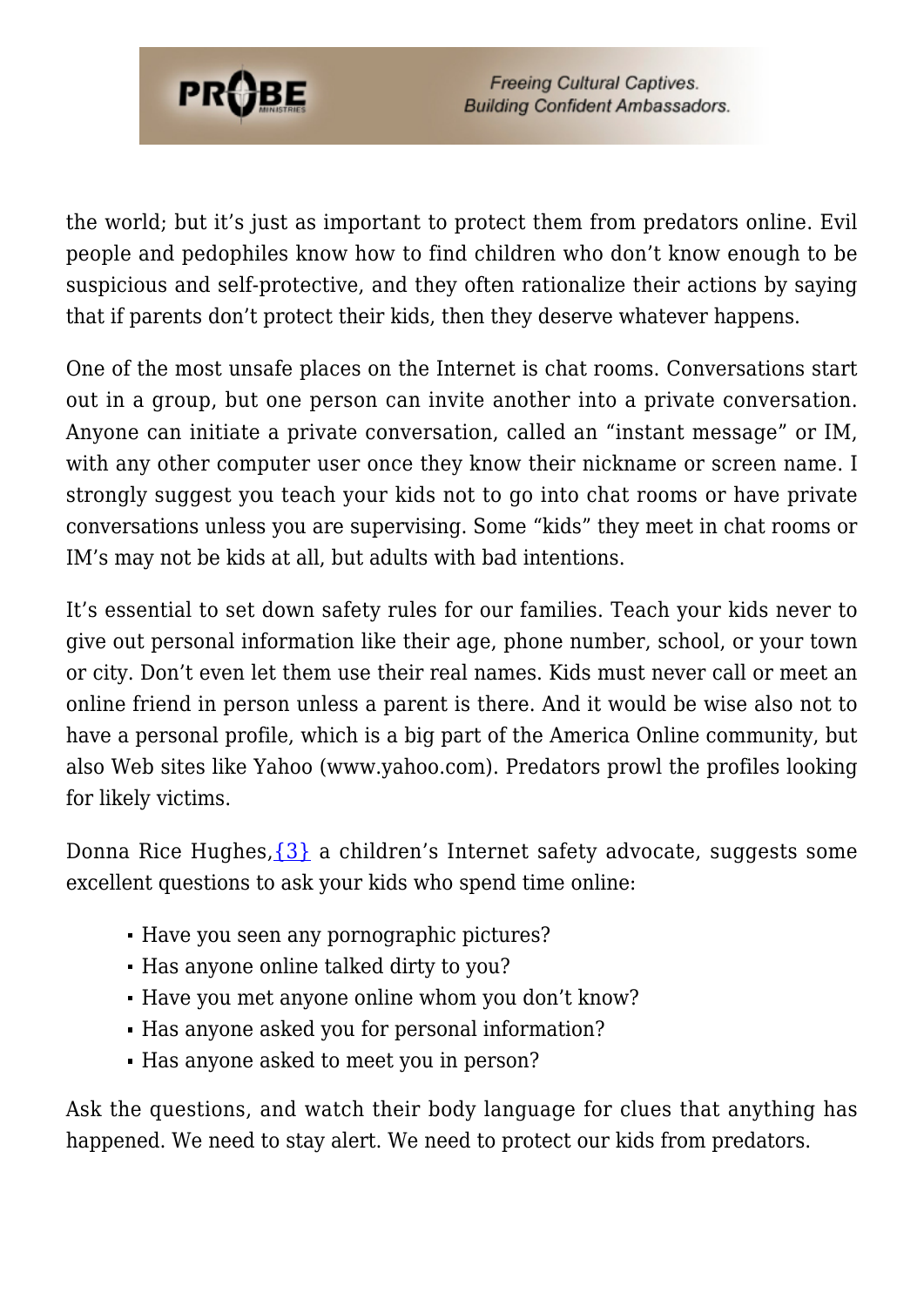

### **Protecting Ourselves Emotionally**

The Internet has opened an almost literal Pandora's box of emotional disasters for huge numbers of people.

An innocent looking computer screen or television set, for those with Web TV, turns out to be a portal to enormously addictive and powerful relationships with people we would never otherwise meet. People can be overwhelmed by the sense of truly connecting with people in an intense, compelling way. It can be a shock and a thrill to get a computer for doing mundane tasks like word processing or bookkeeping and discover that when it connects to the Internet, there are live people on the other side of the screen! The nature of online communication is different from the face-to-face or telephone communication we're used to in real life (or "RL" in net-speak). For one thing, people can project themselves as they wish to be. The painfully shy introvert can become a witty conversationalist, the charismatic center of attention in a chat room. Overweight, slovenly people can pretend to be buff and beautiful. Middle-aged men can–and do–present themselves as young girls.

This means that online communication so often isn't between *people* as much as between *personas*. Add to that the development of a dizzily rapid sense of intimacy, and you have the potential for people to get hurt by not guarding their hearts as Proverbs 4:23 tells us to do.

For instance, one young man met disaster when, lonely after his divorce, he thought he fell in love with a young lady he met in a chat room. They started talking by phone. He professed his love for her; she professed her love for him. She visited him for a romantic weekend tryst. But it turns out she was a fourteenyear-old runaway, not eighteen as she had said, and when her parents tracked her down they had him arrested as a sex offender.  $\{4\}$ 

Many married people have discovered how intrusive the Internet can be when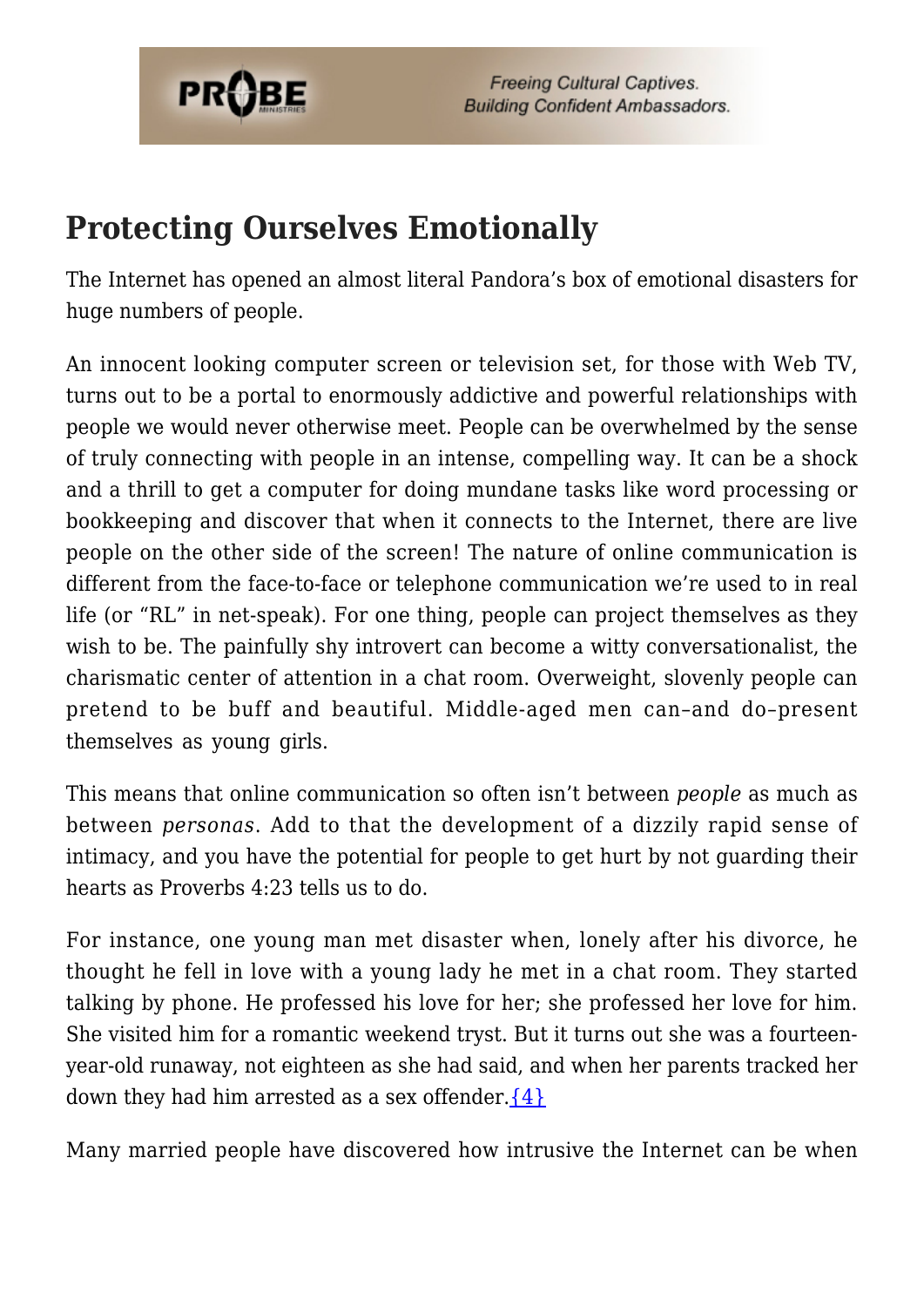

their spouses start spending hours online in chat rooms and private conversation. Many marriages have broken up over online affairs. It doesn't matter if the relationships become physical or not; when people give their affections to another person, it's adultery of the heart.

How do we protect ourselves emotionally?

First, pre-decide to guard your heart (Prov. 4:23). If you start to think and daydream about someone in a way that you would be embarrassed if others knew what you were thinking, pull back. You're probably spending too much time online and spending too much emotional energy on that person. Redirect your thoughts to ones that are more righteous.

Second, if you're married, shore up your relationship. Spend at least as much time building into your marriage as you do with online friends. Resolve not to take your spouse for granted or compare him or her to your image of your online friends. Remember that we tend to project onto online friends the qualities we want them to have, and it's not fair to compare the reality of the person you're married to with the fantasy of the *persona* on the other side of the screen. Consider that it is extremely rare, and frankly unwise, for married people to have close friends of the opposite sex.

Third, watch how much of your heart you share with people online. They are, after all, strangers. Our emotions follow our hearts, and when we give chunks of our hearts away by sharing our hopes and dreams and feelings, our affections are tied to those pieces of our hearts. I've heard it called "emotional fornication," and for good reason.

It's important to realize how quickly and easily we can fall into the false and fast intimacy of online relationships. We need to remember that the intimacy is not real, but the pain that might come from forgetting that *is* very real.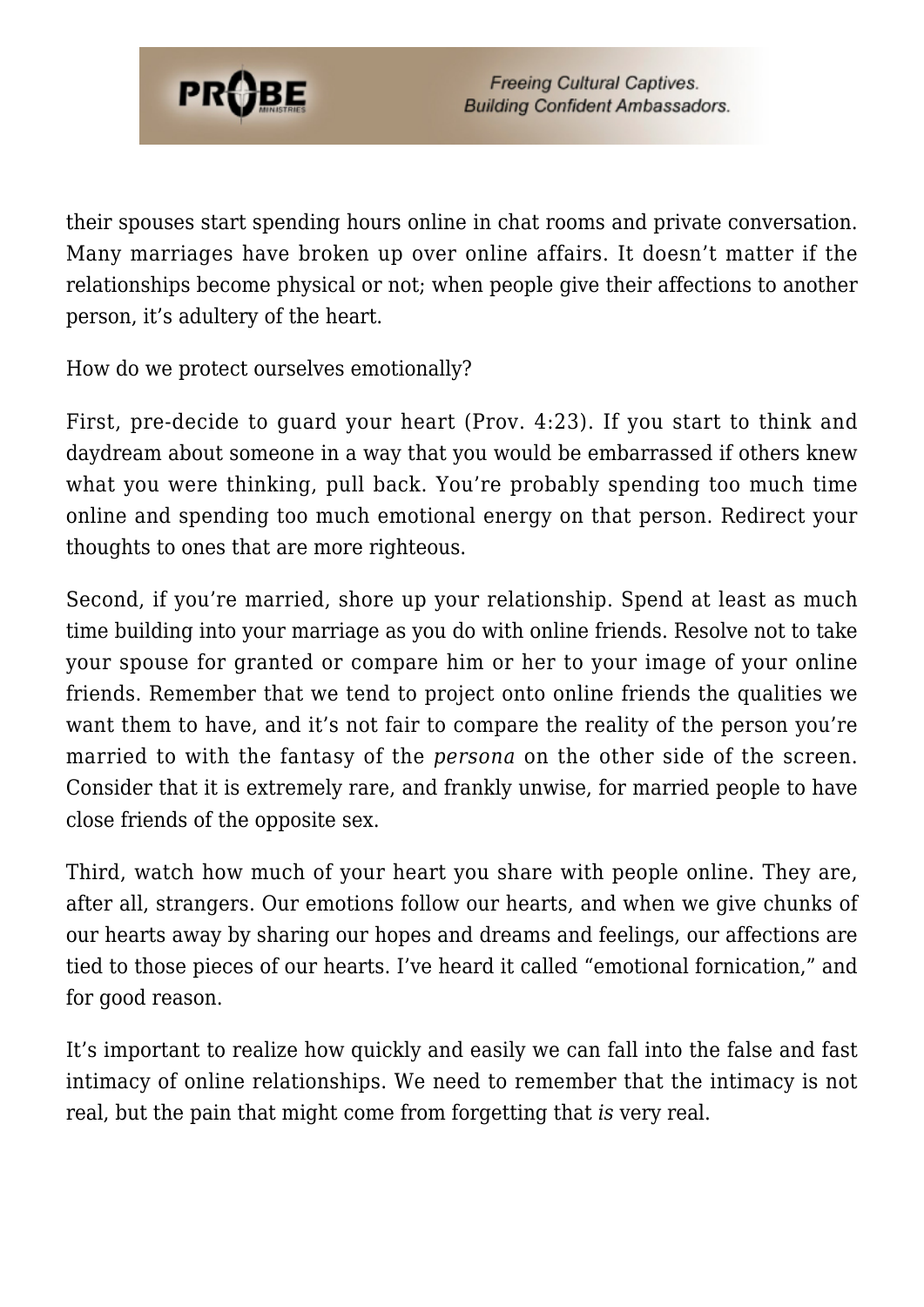

### **Protecting Ourselves Financially**

Every year, more and more people are buying and selling on the Internet. That means more opportunity for fraud, mischief and flat-out evil intentions. How do we protect ourselves financially? ${5}$ 

First, protect your online identity. Identity theft is a growing problem, and the Internet has only made it easier. Don't store your personal information or credit card numbers with online retailers. Reputable merchants will ask if you want them to keep track of your personal information so you don't have to enter it every time. It's not that hard or time-consuming, and it's a good way to protect yourself. Don't give out more information than is necessary, especially your social security number. You're not being paranoid. You're being wise.

Now let's talk about making a purchase online. You don't have to be afraid to do this if you're dealing with a reputable company or organization. Be sure you're dealing with a real company or organization. Look for a physical address and at least one customer service number. (Call it to make sure it's active.) Check out the company online at the Better Business Bureau (www.bbb.org).

Before entering personal information, make sure you're using a secure, or encrypted, connection. Look at the site's Web address. If it changed to "https," the 's' shows that it's secure. Although, not all secure connections use the https designation. The one thing you absolutely must see is that the padlock icon on your Web browser is locked.

Once you make your purchase, print a copy of your online order and keep it for the length of the return or warranty period. Your printed copy may be the only proof of your purchase.

Use a credit card instead of a debit card. Credit cards give you bargaining leverage if you need to dispute a charge–for instance, if the item never arrived. With debit cards, it's like spending cash; once the money is out of your account,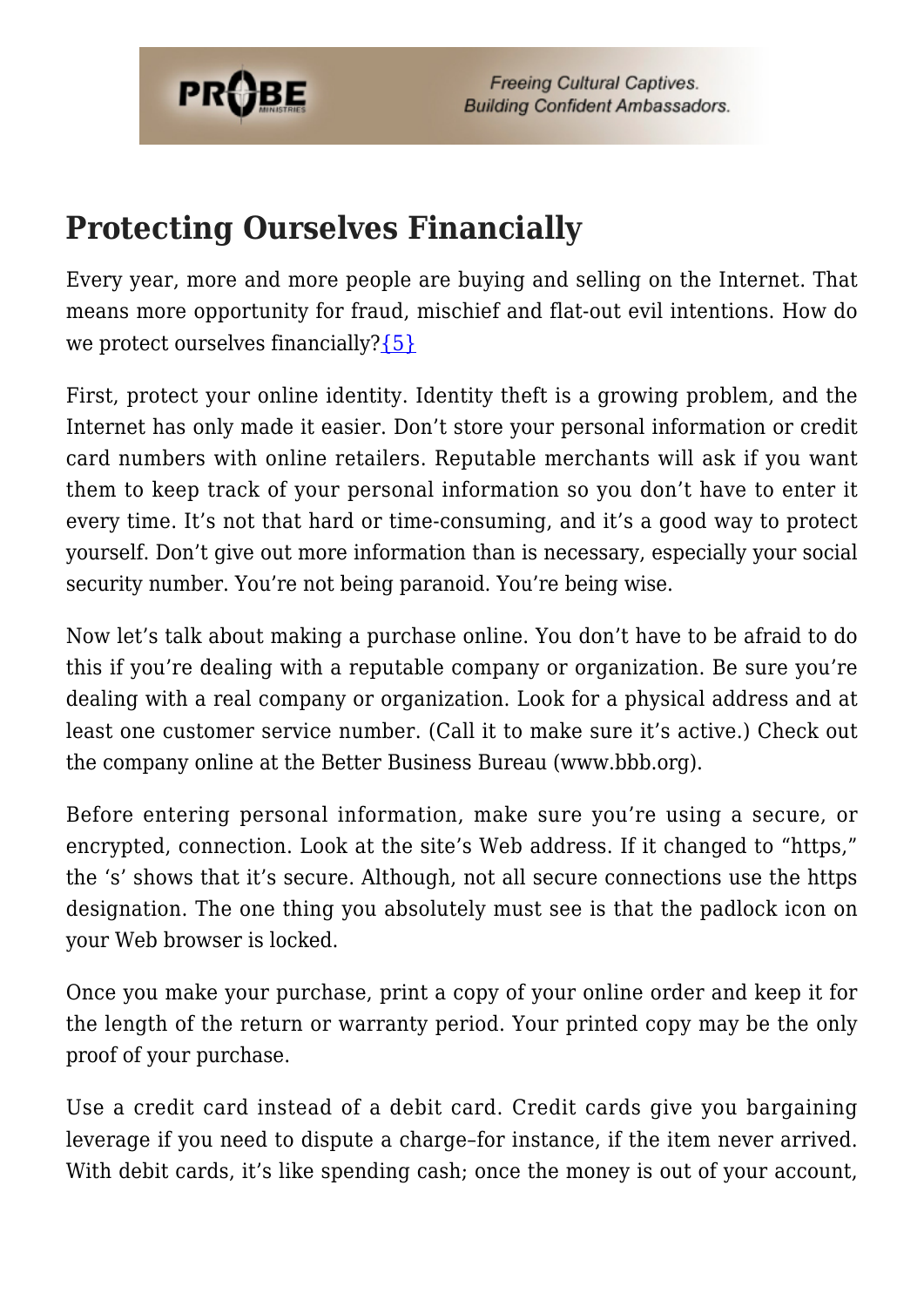

it's gone.

If you participate in online auctions like eBay or Amazon.com, be aware that auctions are the number one online scam today.  ${6}$  If you don't want to gamble, you can use a third-party escrow service where the seller doesn't get paid until the buyer receives and approves his purchase. The most money lost in Internet scamming is through the Nigerian money offers.[{7}](#page-36-4) "These offers, which used to come by airmail but now are increasingly arriving by email, promise millions of dollars in exchange for allowing your bank account to be used to safeguard someone else's riches. But the real intent is to take money out of your account, not put money in it." $\{8\}$ 

We need to be just as good stewards of God's money online as we do every other place.

## **Protecting Ourselves from Unnecessary Losses**

The rise of the Internet has opened new doors to all kinds of unnecessary losses from which the wise person protects himself or herself. Probably the biggest loss is time. And probably the biggest time-waster is chat rooms. They are not productive, and many are not safe because predators prowl there. They encourage a false sense of intimacy and community. Chat rooms are a way to spend time, but when we stand before the judgment seat of Christ, one wonders how much of that activity will withstand the fiery test and endure into eternity? (1 Cor. 3:12-15)

Another consumer of time is e-mail. The problem with this is that, like handwritten letters, some e-mail is valuable for true communication. And like newspapers, some is valuable for disseminating information. But a lot of time is spent forwarding messages that are actually hoaxes and urban legends. Like fake virus warnings, for instance. I get several of these a week, and often per day, urging me to forward the letter to everyone in my address book. Please, before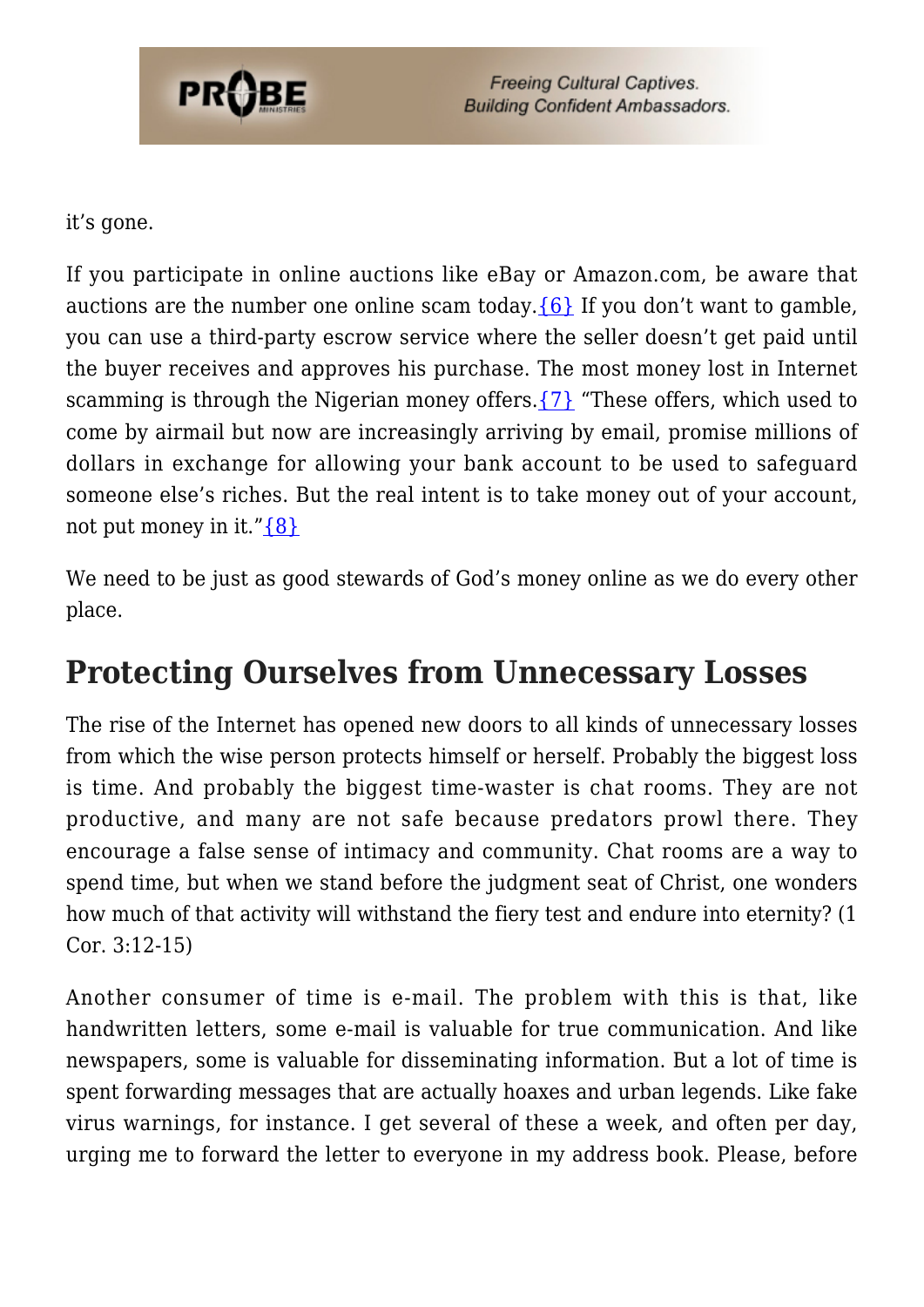

passing on a virus warning, check it out at one of the sites that expose virus warning hoaxes, like [www.Vmyths.com.](http://www.vmyths.com) And please don't waste your time or anybody else's by passing on e-mails that promise goodies in exchange for forwarding the message to a certain number of people. There is no such thing as e-mail tracking. Nobody will know if you forwarded the message, and you won't ever get the goodies.

But real viruses are a true threat, and they can wipe out data on your computer. That is a completely unnecessary loss because of the excellent virus-protection software available today, such as Norton Anti-Virus or McAfee VirusScan. Don't open e-mail attachments if you don't know what they are or if you don't know the person who sent them. (You generally  $\{9\}$  don't need to worry about opening the e-mail message itself, though. It's the attachments you need to be concerned about.) Many programs infect a person's computer and send out copies of themselves to people in their address books and the sender doesn't even know it's happening. I regularly receive messages containing viruses and worms from people I don't know because I'm the one who sends out our online newsletter, the *[Probe-Alert](https://www.probe.org/probe-alert/)*, and some people's infected e-mail programs automatically reply back with nasty surprises for my computer.

In this article we've looked at ways to protect ourselves and our families from online pornography and online predators. We suggested how to prevent emotional and financial disasters. And finally we've examined some unnecessary losses. Hopefully, you've found something that will help you pursue the worthy scriptural goal of "doing all to the glory of God," (1 Cor. 10:31) even in your online life.

#### **Notes**

<span id="page-35-1"></span><span id="page-35-0"></span>1. "The NetValue Report on Minors Online," *Business Wire*, December 19, 2000.

2. I enthusiastically recommend two Web sites for people addicted to porn and those who love them. The first is divided into two sections, targeted at both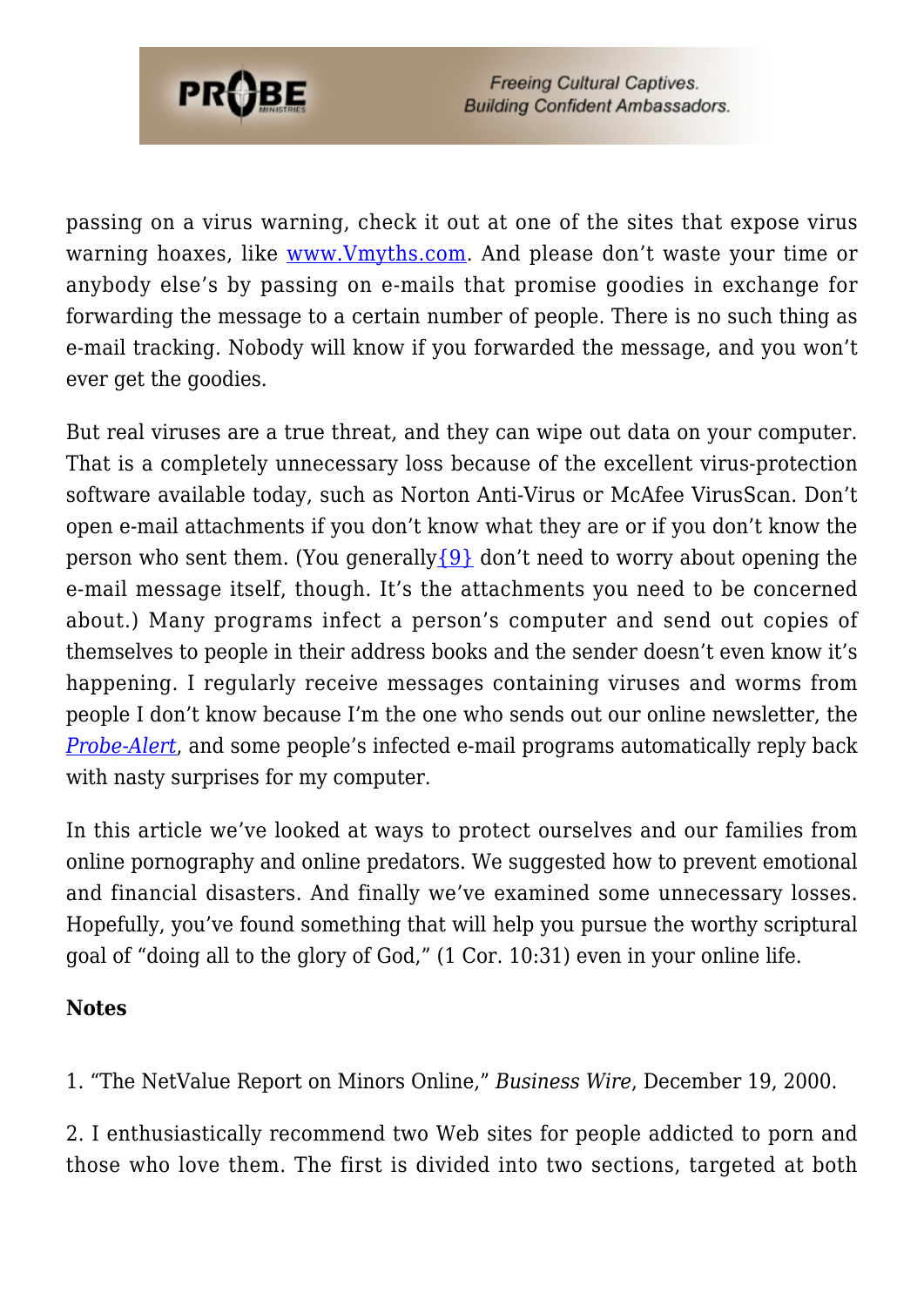

groups of people, with different articles on each. [www.pureintimacy.org.](http://www.pureintimacy.org) The second is [www.settingcaptivesfree.com](http://www.settingcaptivesfree.com), which features an online Bible study program ("Pure Freedom") through which many have found freedom from sexual addiction for the first time in their lives.

<span id="page-36-1"></span><span id="page-36-0"></span>3. <http://www.protectkids.com>

<span id="page-36-2"></span>4. <http://www.ozarkcountry.com/jerry>.

<span id="page-36-3"></span>5. The Kim Komando National Talkradio Show E-Zine, May 26, 2001.

<span id="page-36-4"></span>6. http://www.natlconsumersleague.org/susantestimony52301.html

<span id="page-36-5"></span>7. http://www.fraud.org/scamsagainstbusinesses/tips/nigerian.htm

<span id="page-36-6"></span>8. http://www.natlconsumersleague.org/susantestimony52301.html

9. There are exceptions, such as the Wscript.Kakworm that someone sent me. According to the Symantec web site, "The worm utilizes a known Microsoft Outlook Express security hole so that a viral file is created on the system without having to run any attachment. Simply reading the received email message causes the virus to be placed on the system." This shows the importance of running an up-to-date virus protection program, because I was alerted to the presence of the worm as soon as it arrived in my inbox and before I opened the e-mail message that contained it.

2001 Probe Ministries.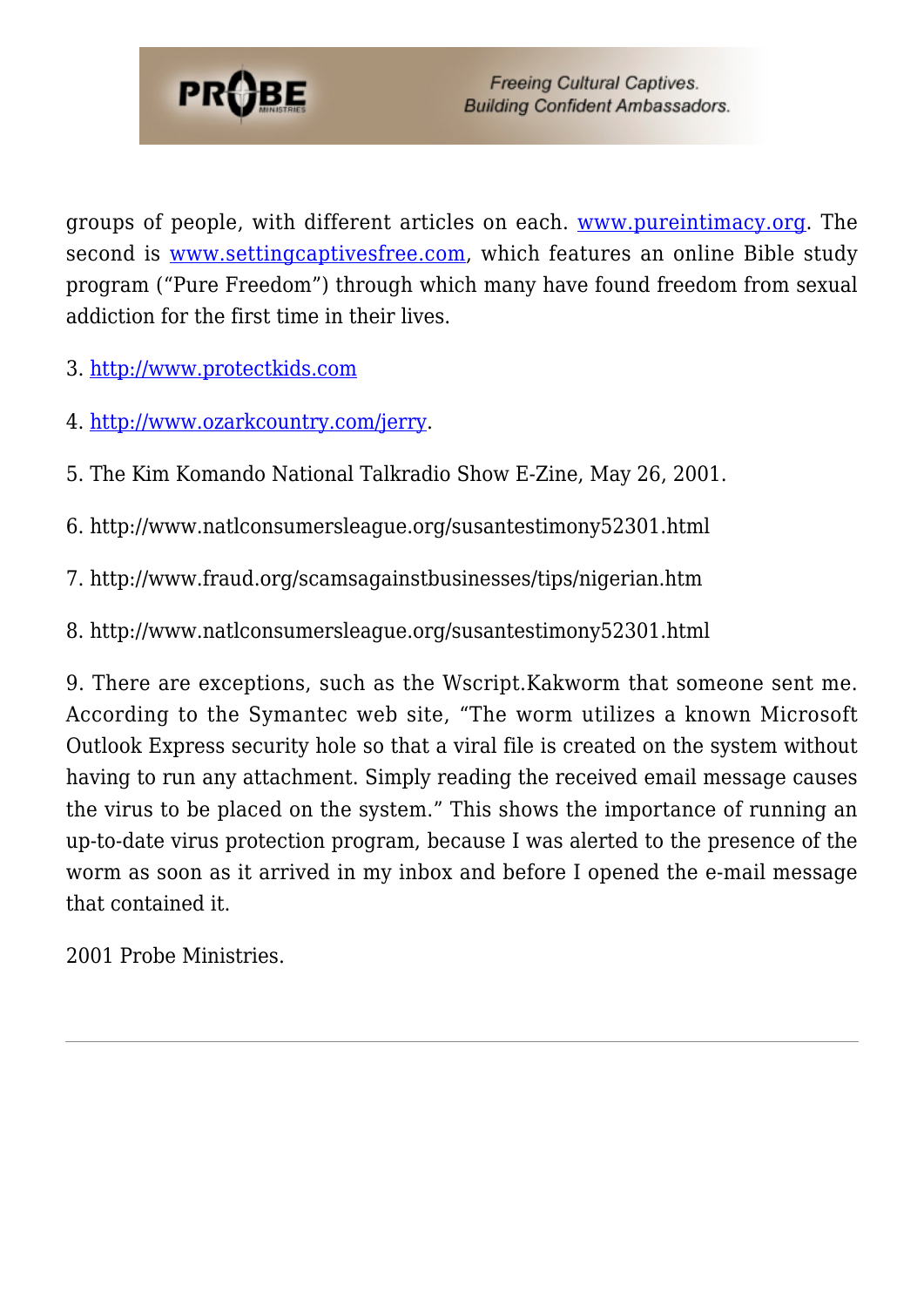

## **["Is it a sin for a married couple to](https://probe.org/is-it-a-sin-for-a-married-couple-to-masturbate-during-sex/) [masturbate during sex?"](https://probe.org/is-it-a-sin-for-a-married-couple-to-masturbate-during-sex/)**

Sue Bohlin

**Is it a sin for a married couple to masturbate during sex? In many cases a woman can't get an orgasm without proper stimulation.**

If a married couple is making love, then nothing they do together is considered masturbation. It's all part of holy sex. (Masturbation is self-pleasure by oneself.)

You're right, most women can't have an orgasm without stimulation, which is how God planned it, I think. . . .the idea being that her husband would be the one to give her pleasure that way. The Song of Solomon even has a verse about the wife asking her husband to do exactly that: "Let his left hand be under my head, and his right hand embrace me." (SoS 2:6).

Nothing a married couple does in the marriage bed is sin as long as it is mutually acceptable and it doesn't involve anyone else (for example, porn movies or fantasies that involve another person). I think God intends for us to experience far more freedom and enjoyment than a lot of people think! May I suggest you get an EXCELLENT book for married women called *Intimate Issues* by Linda Dillow and Lorraine Pintus. Absolutely the best book on the subject for women out there, I think. Please also see our article [What's God's Plan for Sex in Marriage?"](https://www.probe.org/whats-gods-plan-for-sex-in-marriage/)

Hope this helps!

Sue Bohlin Probe Ministries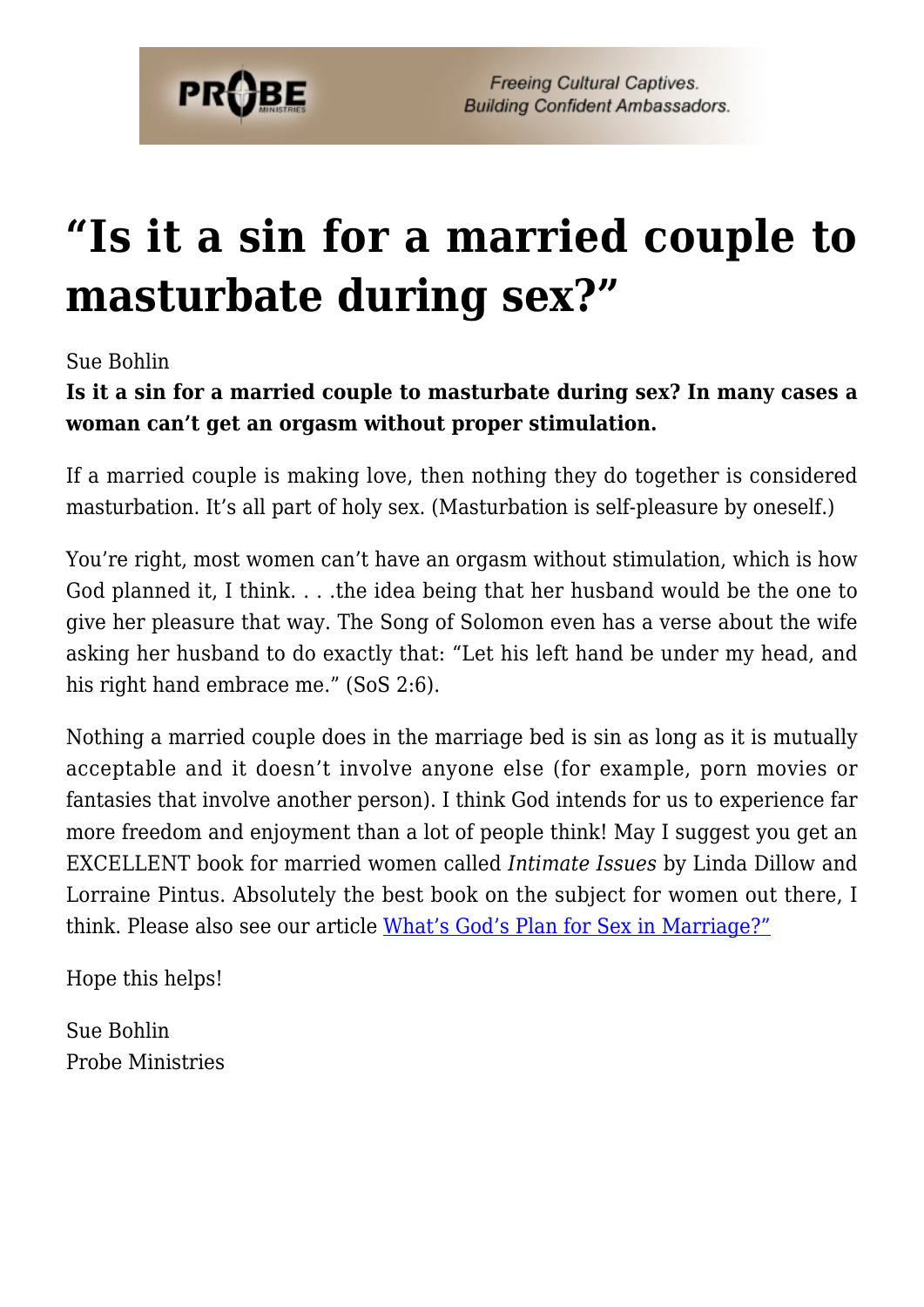## **["I Need Resources for My Porn](https://probe.org/i-need-resources-for-my-porn-addiction/) [Addiction"](https://probe.org/i-need-resources-for-my-porn-addiction/)**

Sue Bohlin

**I need help with a problem. I need a number I can call—to a ministry that doesn't exist—from what I have been able to research. It might also be that I am, well, a little crazy to expect a match for myself. Is there a ministry that you all are aware of for people to get, like a prayer partner, when you are basically a sex(porn) addict? I can not deny my Lord, but I can't seem to control myself with this sin, without compounding it into a greater sin. I hope that doesn't sound too odd. Any help would be appreciated.**

I do have some suggestions for you, and bless you for asking. Praise God, there IS help!!

Online, may I suggest these sites:

My favorite is Setting Captives Free, which has a blow-your-socks-off excellent online 60-day Bible study course (that is FREE!!) called "The Way of Purity." This Christ-centered course not only addresses the core issues that contribute to a porn addiction, but they provide online mentors for every student: [www.settingcaptivesfree.com](http://www.settingcaptivesfree.com)

Every Man's Battle has a great book, a great seminar to attend, and online support: [www.everymansbattle.com](http://www.everymansbattle.com)

Help in Breaking Pornography Addiction: [www.freed4life.me](https://www.freed4life.me)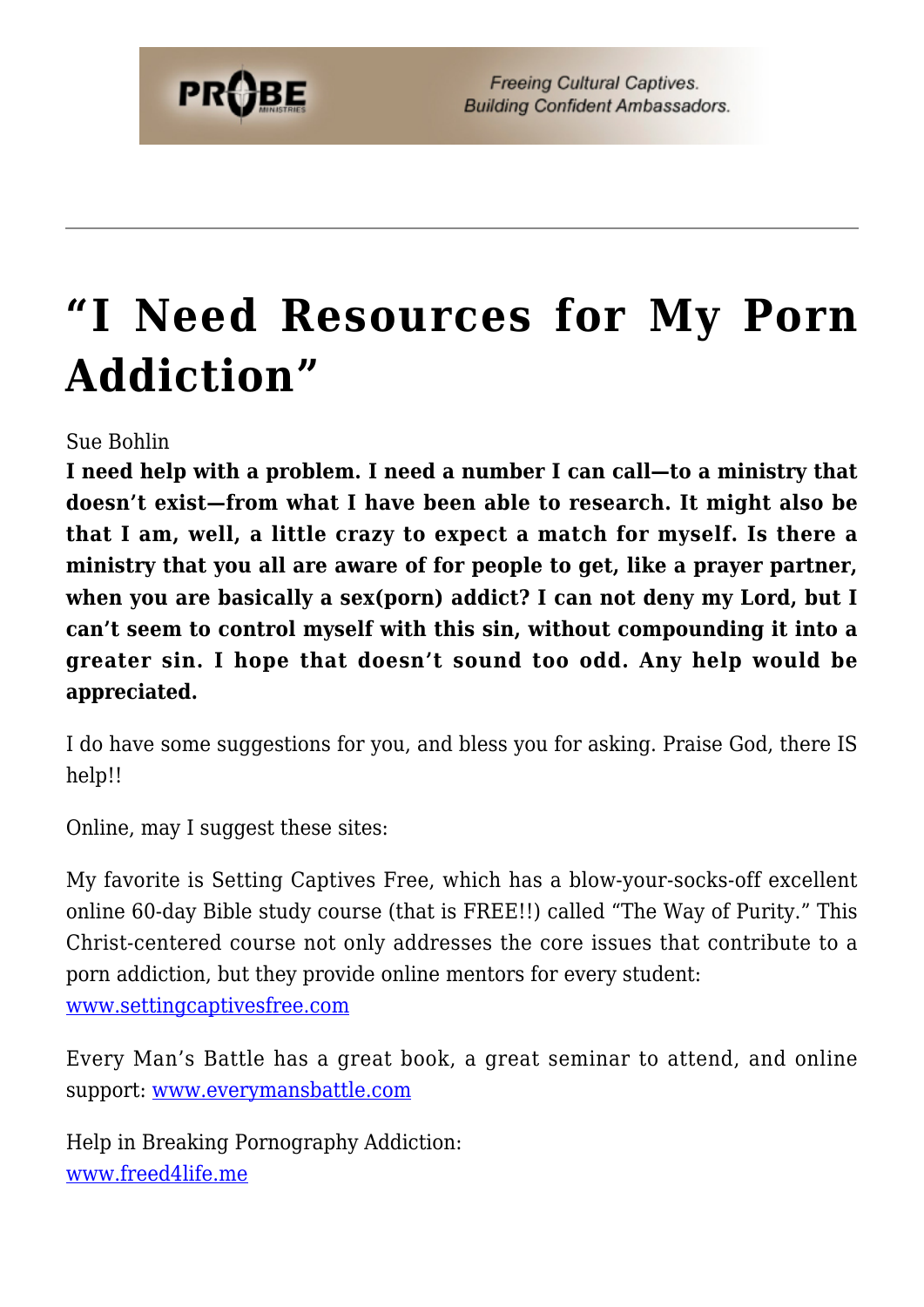

One other resource: Neil Anderson has helped MANY men with sex addictions through his book *A Way of Escape.*

I pray for you, that God will show you the way of escape through the glorious truth that your "old man" was crucified with Christ and the new you was raised with Him. . . and that the way out of this addiction is to stop trying harder (which I'm sure you are an expert at) and depend fully on Jesus to live HIS powerful, holy life through you. The way out of sexual addiction is "Christ in you, the hope of glory." (Colossians 1:27)

I do hope this helps.

In His grip,

Sue Bohlin

## **["How Do I Handle My Husband's](https://probe.org/how-do-i-handle-my-husbands-porn-addiction/) [Porn Addiction?"](https://probe.org/how-do-i-handle-my-husbands-porn-addiction/)**

#### Sue Bohlin

**For the past year or so, I have been recording and watching where my husband visits hardcore porn sites. This has been extremely painful for me. What is wrong with me? He never seems interested in me, I have provided a good sexual relationship for us. He tries to hide this, I have confronted him twice, each time to be told "they aren't real people"—YES they are! He stays up until 3 or 4 a.m. each night and views this stuff. He sleeps until 2 or 3 in the afternoon. We have a daughter who is four, I wish he would spend more time with us. I have also viewed conversations**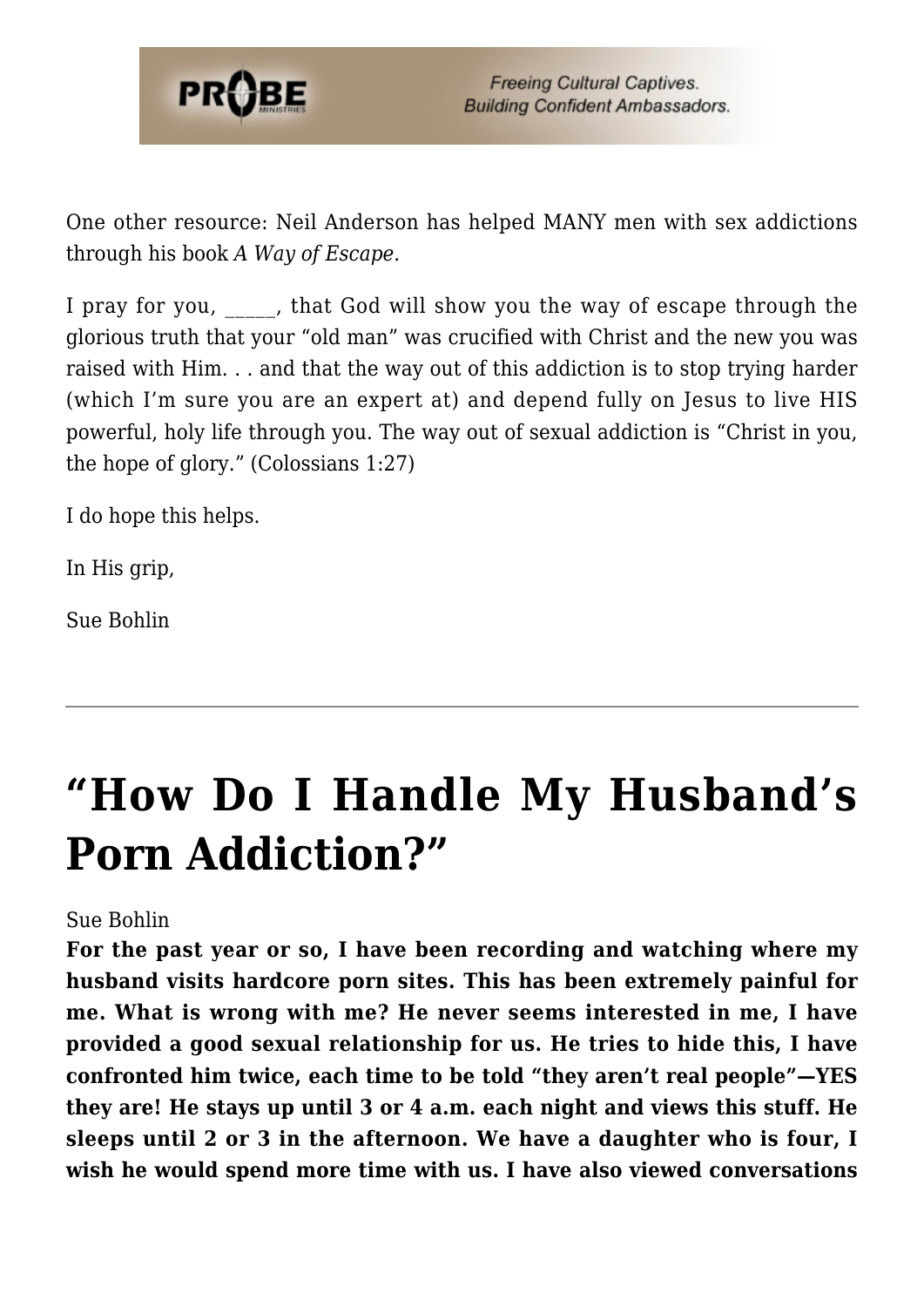

**he has had with coworkers regarding women he works with. I have viewed emails he has sent to online "whores" including pics and descriptions on what he wold like to do with them. I am tired and starting to feel a little numb to all this. My doctors have told me to "learn to accept it or just leave." This is a little more complicated than that. I have asked for counselling once — he is TOTALLY against it. I am about to give up and ask him to leave, do you think this is too excessive and that I should give him another chance? I am tired and don't want to deal with it anymore. I hate that porn has ruined our marriage. Thank God for my closest friends and for the occasional comment from other men. Help me, please.**

I am so very, very sorry that you have to deal with your husband's addiction. PLEASE KNOW—this is not about you. There is nothing wrong with you. This is about him. You could be as gorgeous as a supermodel with the world's most perfect body and he would still have the addiction, because it's doing something for him that is completely separate from you.

I want to suggest some excellent resources for you to help you cope with a situation you can't change AND to bring glory to God in the process.

Porn-Free.org has a helpful essay, "Help for Christian Spouses of Sex Addicts" at [www.porn-free.org/spousehelp\\_christian.htm](http://www.porn-free.org/spousehelp_christian.htm)

The Covenant Eyes blog has a helpful article, [7 Questions Wives of Porn Addicts](http://www.covenanteyes.com/2011/11/14/7-questions-wives-of-porn-addicts-often-ask-part-1-of-3/) [Often Ask](http://www.covenanteyes.com/2011/11/14/7-questions-wives-of-porn-addicts-often-ask-part-1-of-3/).

[Spouse Healing](https://salifeline.org/spouse-healing/) article from the Sex Addiction Lifeline Foundation.

The very wise, very experienced Renee Dallas has an excellent website called "Wifeboat" with a section for [wives of men with porn addiction.](http://www.wifeboat.com/category/wifesavers/wives-of-men-with-porn-addiction/)

There are several articles on CafeMom.com. Do a search for "wives of porn addicts": <u>thestir.cafemom.com/search.php?keyword=wives+of+porn+addicts</u>.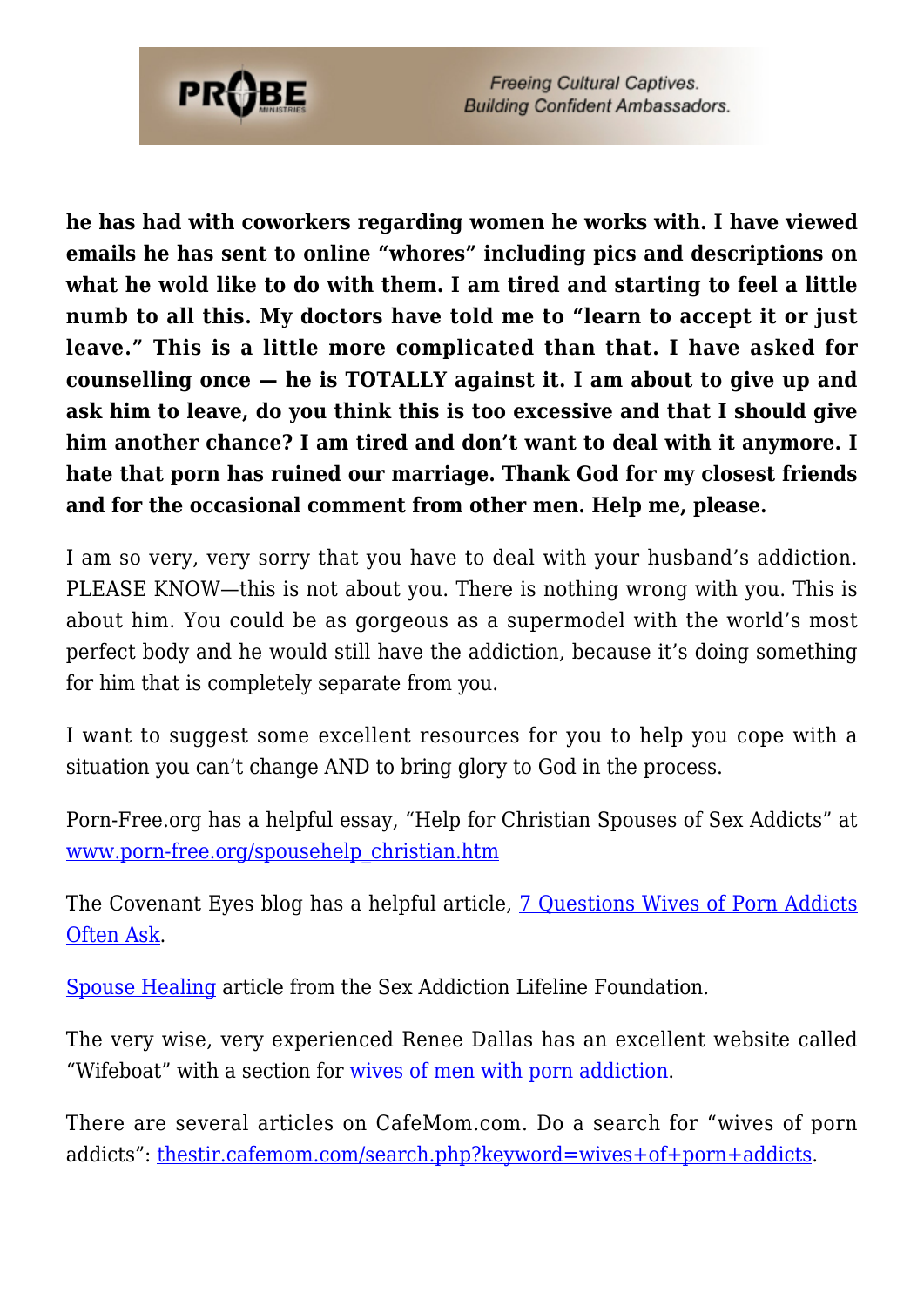

Henry Rogers, a dear friend of Probe, has written a wonderful book on this called *The Silent War*. Having researched this difficult topic thoroughly, he says the first thing wives need to know is that IT'S NOT YOUR FAULT. IT'S NOT ABOUT YOU.

In fact, in a chapter called "The Wounded Wife," he reprints "Emily's Story":

"I write this out of love. Love for the porn addict, love for his wife, and most of all for the children. I pray this chapter is used for God's glory and honor, that it might somehow prevent families from being destroyed.

"I remember listening to a panel of women James Dobson had on his radio program. They talked about being married for over 20 years and discovering their husbands were involved in pornography. It seemed so unfathomable to me that someone could be deceived for so long. I remember thinking how stupid those women were. Little did I realize I would be one of those women less than a month later.

"It was like a birth process. Pain, agony, sweat, tears, hours of intense hurt, and finally truth. My husband is a porn addict. I heard it. I reacted. For two weeks I was numb. Numb to after 20+ years knowing something was wrong, but not knowing what. A relief to finally know the truth. A relief to now live in reality in light and truth rather than the unreality of darkness and deception. My husband would never tell me the secrets of his past before our marriage. I always thought if I loved him enough some day he would tell me. If I loved him enough. . . .

"We always had a difficult marriage. My husband was always withdrawn and quiet. I thought I could help him. I was outgoing, attractive, and spontaneous. In our marriage I could never do anything good enough. I was constantly criticized and put down. I thought it was me so I started a self-improvement program, more counseling, more semi nars. I learned more was never enough. My world stopped, knowing something had died in me.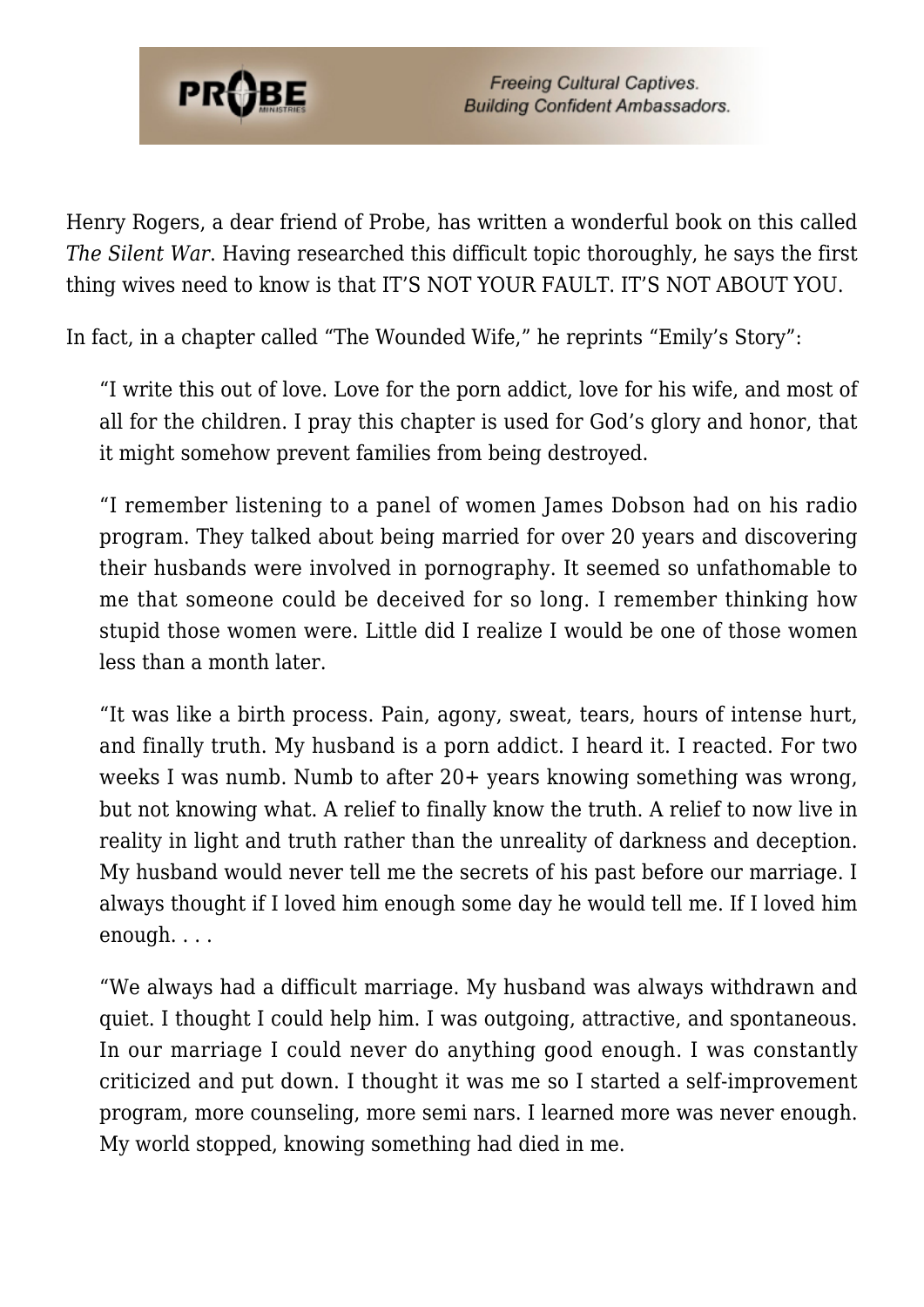

"My husband always seemed to be "tuned out" in another world. He worked long hours and often fell into bed at 2 a.m. I missed him. I begged him to come home. I raised the kids as he pursued his career. I told myself I needed to help him. I poured my heart and soul into his endeavor supporting and encouraging. There were still problems. When he was home he would go into his office and read his books, newspapers, and reports, and again I would cry myself to sleep. I had others confront him. I gave this man every chance to tell me about his pornography addiction. Lies weave other lies. Secrets kill. Comparisons kill. I feel every time he looked at an image and masturbated he took away a part of me that God intended to be mine. I remember seeing him masturbate and he was in his own world, set on his own pleasure, stimulated and excited by images of women he didn't know. It was a feeling of betrayal and heart-wrenching emptiness that a woman feels when she learns that her husband is living a lie.

"Pornography tears at the very thread of a woman and her femininity. My heart was ripped and uprooted thrown somewhere into a desert with no place to find refuge. It's as if I wasn't enough. Not sexy enough. Not beautiful enough. Not thin enough. Not exciting enough. Women get significance from their relationships with their husbands and when he turns to another for satisfaction it cuts her deeply at the core.

"I started buying sexy nighties, acting sexier, and suddenly I realized I was bowing down to an idol. It hurt that he chose not to tell me … to not allow me to come alongside him as his helper. To this day he refuses to see the pain that he caused. It amazes me as a wife how we are involved in every other area of a man's life his profit margin, his ability to manage, everything but when it comes to pornography, it's hidden in deception. A man's way seems right to a man. Porn addiction is very selfish. It takes and takes and doesn't give back. It's all for the user's pleasure.

"Another lie is that porn does not hurt anyone. Such a web of deception. 'And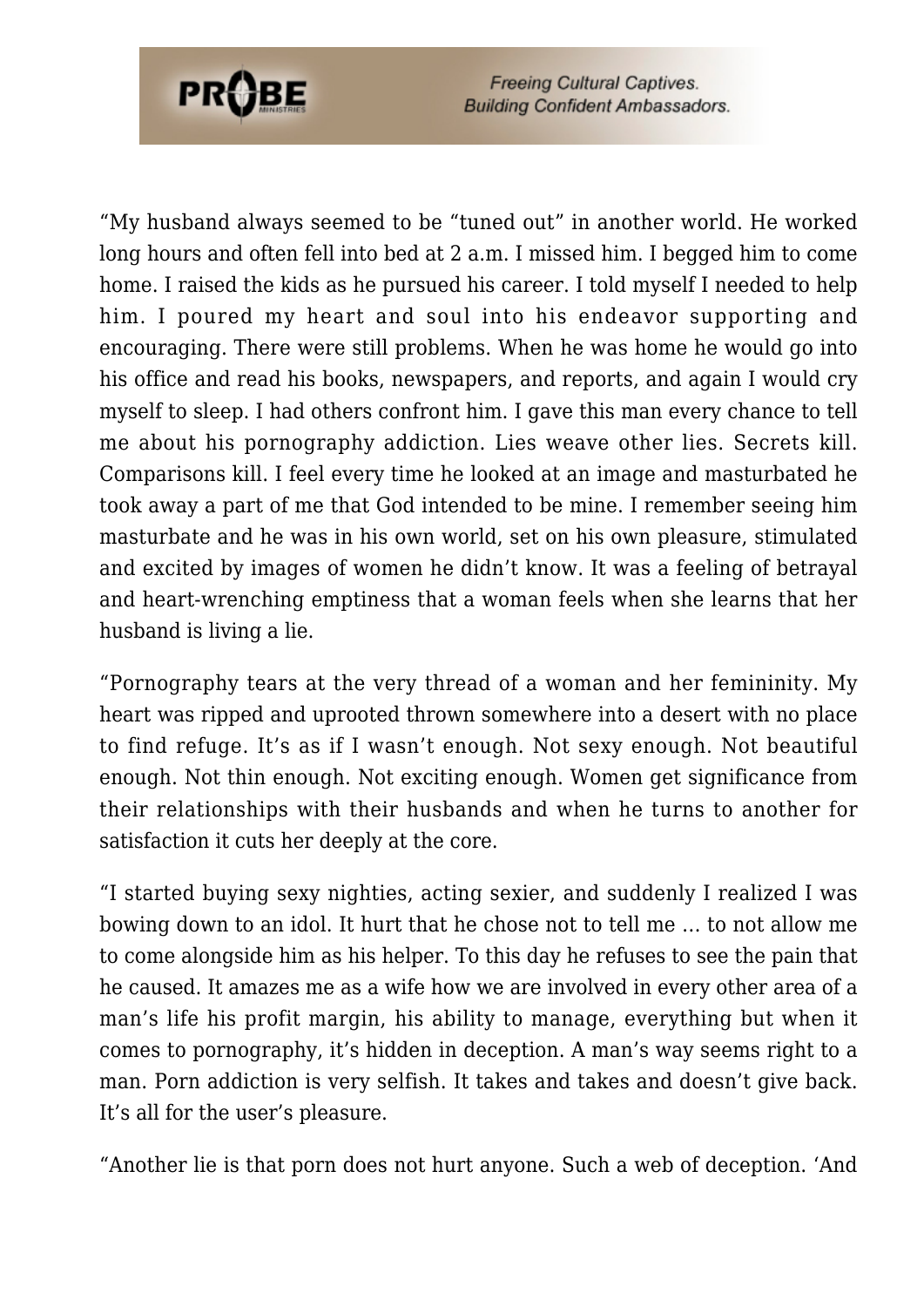

they, having become callous, have given themselves over to sensuality, for the practice of every kind of impurity with greediness' (Eph. 4:19). There are consequences and the stakes get higher. It takes one lie to cover another. It saddens me how men can compartmentalize this sin. He has the little wife over here with precious children and this nasty sin over here for his private time, justifying it because he still loves his wife and children. You can't walk simultaneously in the darkness and the light.

"I'm a wife. I'm a wife of a porn addict. I'm relieved to know what it is, though I always knew something was wrong. Tears. Pain. Disgust. Betrayal. To face the death of a husband would be better than this. A widow has the support of the church. A porn addict leaves shame and divorce. It would be easier if he were dead. We wouldn't have to face the public humiliation and shame.

"Today is a new day. It's early morning and I must get breakfast for my children. I take each day as it comes now. Just for today. My husband still chooses his sin and refuses to take responsibility for it. I have to let him go and let the Lord deal with him. I can no longer be his excuse, his enabler. It's a new day and I'm moving on and my Deliverer is by my side. He is faithful. He will never leave me nor forsake me. He will never break His promise. To a woman who has been betrayed, this is my comfort. Hear my cry."

The Lord bless you as you seek Him on this. Again, I am so sorry.

Sue Bohlin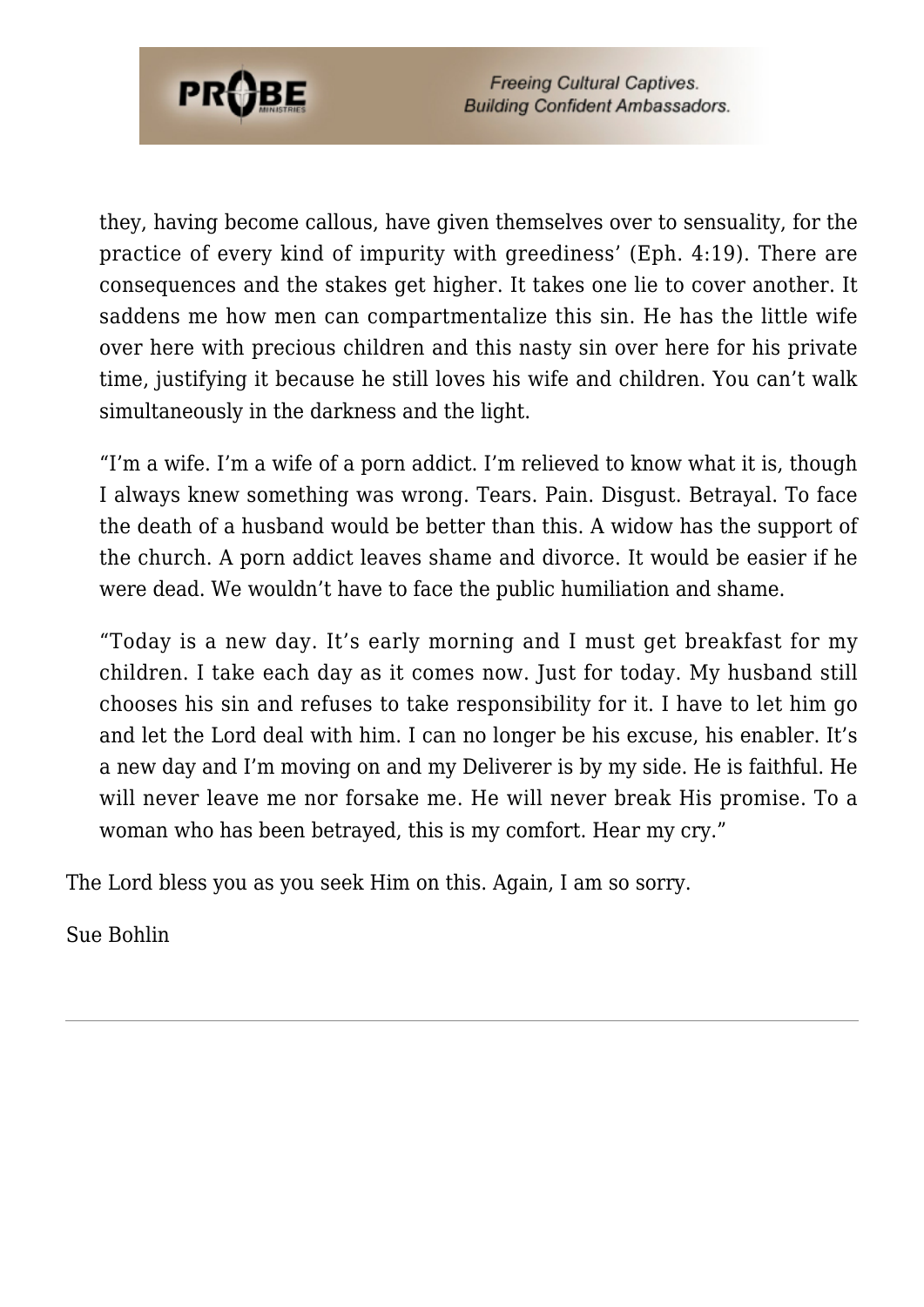

## **[The Value of the Internet for](https://probe.org/the-value-of-the-internet-for-christians/) [Christians](https://probe.org/the-value-of-the-internet-for-christians/)**

Sue Bohlin

Sue Bohlin's article, originally written in 1995, asks, How should Christians deal with this new culture force? There are many worthwhile places on the Internet for believers, and this essay is heavily documented with the electronic addresses. The dangers of pornography and unwise intimacy with computer-mediated relationships are also discussed.

## **An Exciting Technology**

The internet is a cultural force that is changing the way we live and communicate, but many people don't understand it. In this essay we'll examine the Internet as a tool for Christians to use to the glory of God while at the same time employing discernment to be wise in our use of a most exciting technology.

The internet is like our highway system, only it includes both the destinations as well as the roadways. Just as you can travel in a car over a series of connected interstates, state highways, city streets, farm-to-market roads, and gravel paths, the internet lets you travel electronically through a network of computers that lets you get just about anywhere in no time flat. The internet also includes the destinations in your electronic travels, much like different kinds of malls, where the stores are right next to each other. There are entertainment malls, where you can see pictures ranging from fine art in the Louvre ([www.louvre.fr](http://www.louvre.fr)) to breaking news stories,  $\{1\}$  watch video clips of live performances, and listen to speeches, [{2}](#page-35-1) music[,{3}](#page-36-0) and radio stations on the other side of the globe ([www.radio.com](http://www.radio.com) or [www.christianradio.com\)](http://www.christianradio.com). There are information malls where you can do research and gather information on everything from Caribbean vacations to the Crusades to castles. $\{4\}$  There are library malls where, instead of books, you can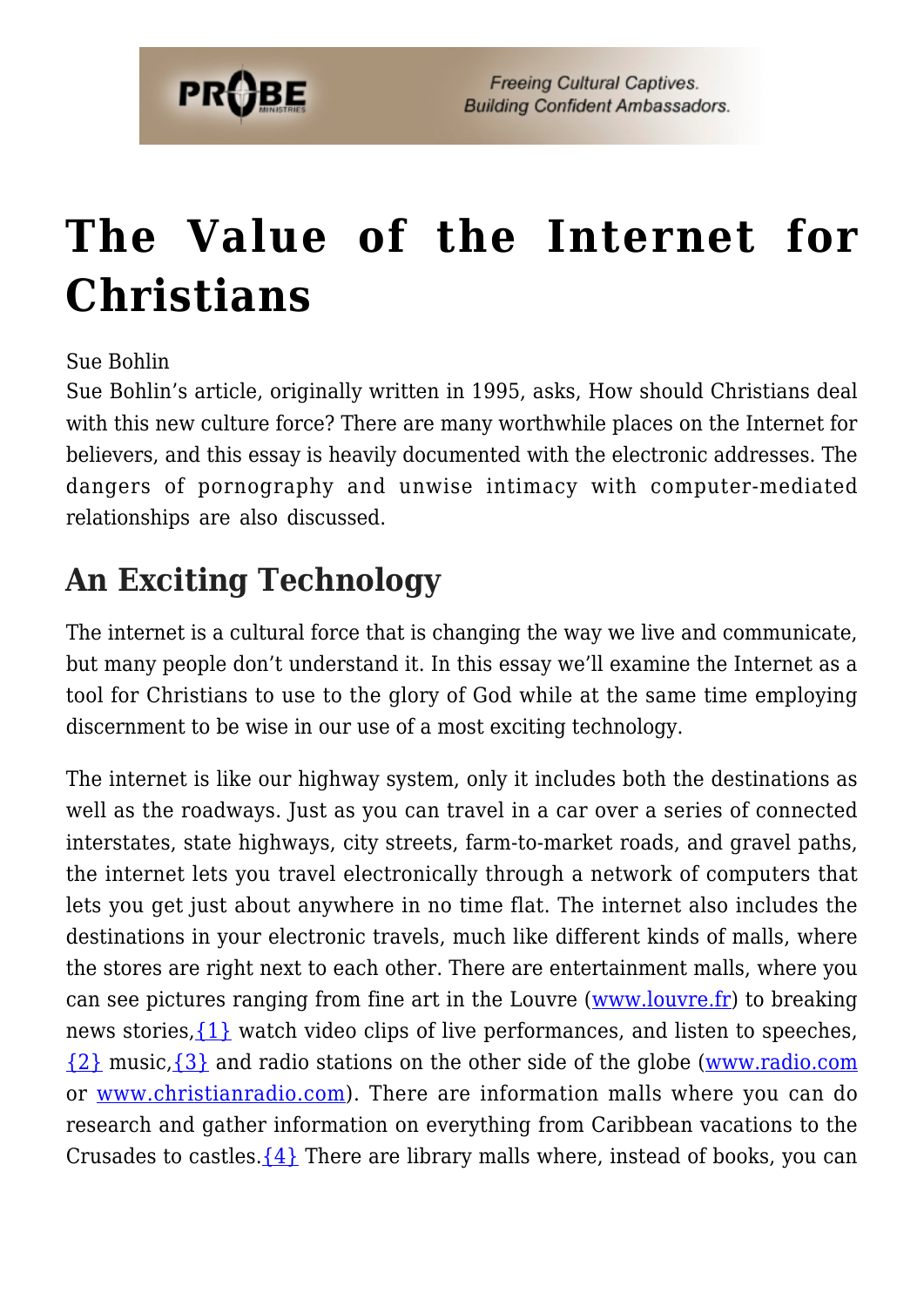

get files of everything from games to computer software to historical documents. $\{5\}$  And there are conversation malls where you can talk to people across town or around the world. ${6}$ 

The internet also provides almost instantaneous electronic mail, or e-mail, which allows people to communicate so quickly, easily, and cheaply that e-mails now outnumber physical mail aptly nicknamed "snail mail." You don't have to track down paper and pen, handwrite the note or letter (and these days, legible handwriting is becoming all too rare), find a stamp and then walk it to a mailbox. Instead, those who can type find that it's a lot faster to zip off a letter at a keyboard, type in an e-mail address, hit the "send" button, and bam! Your letter is in the other person's mailbox waiting for them to log on and read it.

You can also subscribe to electronic, automated mailing lists, which are a blend of newsletter and discussion group devoted to a single, specialized topic. My friend Bill, whose 8-year-old daughter Cheska lost a courageous battle with cancer, was grateful for the Brain Tumor list.  $\{7\}$  Subscribers to this list are people with brain tumors, those whose families or friends have brain tumors, and health-care professionals who treat these patients or do research into the disease. Bill gleaned exceedingly valuable information and leads on research and therapies. He also gave and received support and encouragement from this virtual community of people bound by a common tragic bond.

The instant, easy communication of e-mail also made it possible for Cheska to receive prayer support from literally around the world. By sending prayer updates to a little more than 200 people, her father discovered that by word of mouth and computer, thousands of people all over the globe prayed for her. I discovered that same wonderful phenomenon when sending out requests for prayers and cards to the Barbershop (singing) community for my father during his battle with cancer, and he was delighted to receive encouragement from all sorts of people he didn't know.The internet is one of the most exciting developments that the world has ever seen. Many Christians are both fearful and ignorant of it, though we don't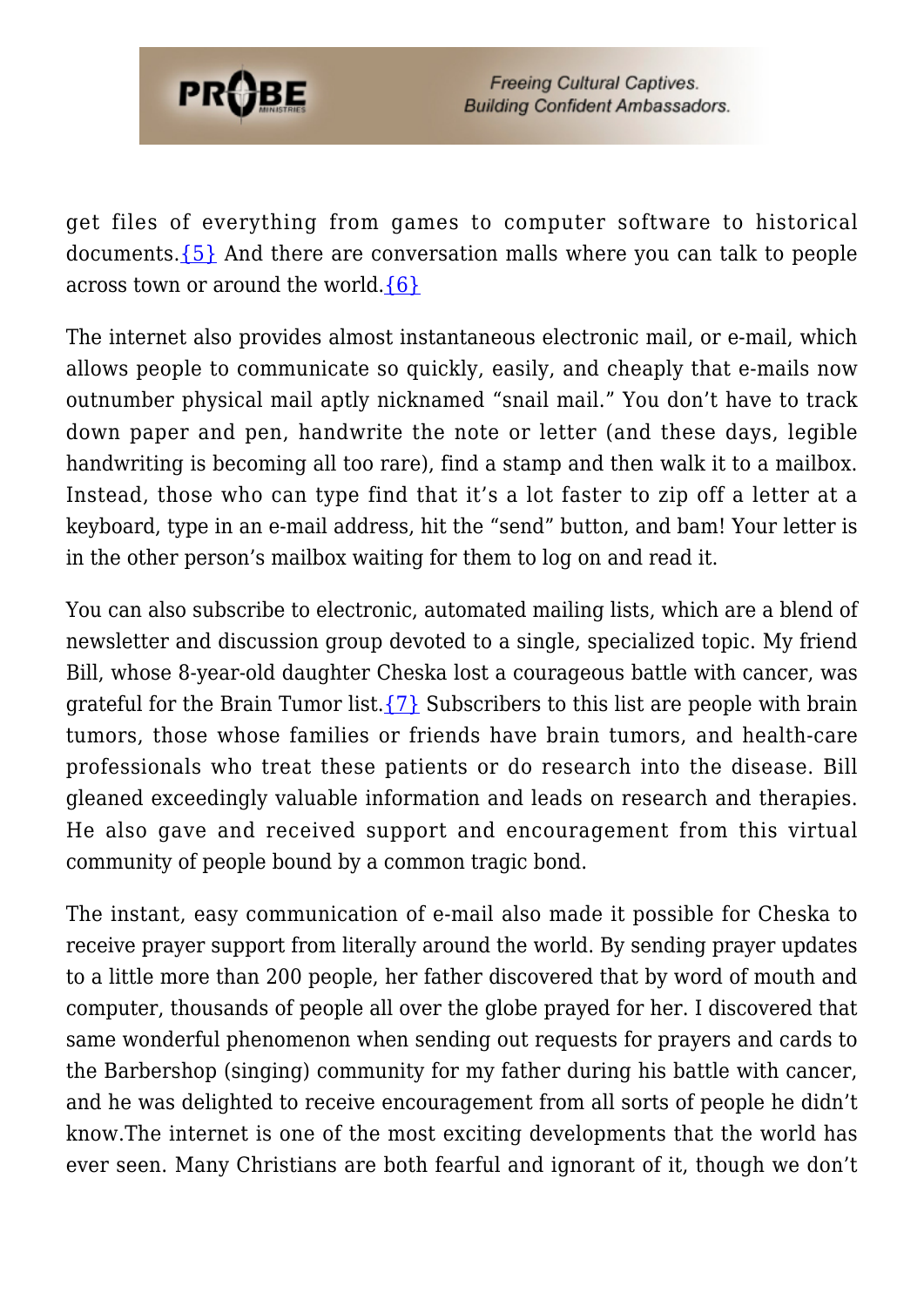

have to be. Like any other kind of technology, the internet is morally neutral. It's how we use it or abuse it that makes the difference.

## **Home-Schoolers and Missionaries**

The technology of the internet has been a tremendous boon to families. Many of them have discovered that the internet's rich informational resources have provided a way to share common interests. One father and his son like to surf the World Wide Web to explore their passions for the Civil War and astronomy.  $\{8\}$ Another father-son duo used the internet to decide what historical places they would visit while planning a battlefield tour. Many families have enjoyed researching their vacation destinations before leaving home. In our family, we used the internet to learn as much as we could about Costa Rica before our son headed there on a missions trip. Our other son, researching a paper for school on the artist M.C. Escher, found biographical information and examples of his artwork on the World Wide Web. It yielded excellent information and saved us a trip to the library, making both of us happy campers!

Many home-school families have discovered the benefits of the internet. There is a great deal of information online that can supplement lessons and provide resources for the parent teacher. Online encyclopedias,[{9}](#page-36-6) newspapers and libraries $\{10\}$  offer more information to home-schoolers than has ever been available before. But for many families, the best part of the internet (as well as forums on the online services like CompuServe and America Online) is the support and interaction they can enjoy with other home-schoolers. Families in the most remote corners of Canada can enjoy an electronic camaraderie with those in suburban Atlanta and even military families in Germany. They share insights and experiences with each other as well as brainstorming together on problems and challenges such as finding a different way to teach a child having trouble grasping a concept, or what to do with a special needs child. "Plugged-in" homeschool families report that the encouragement of their online home-school communities is often what keeps them going.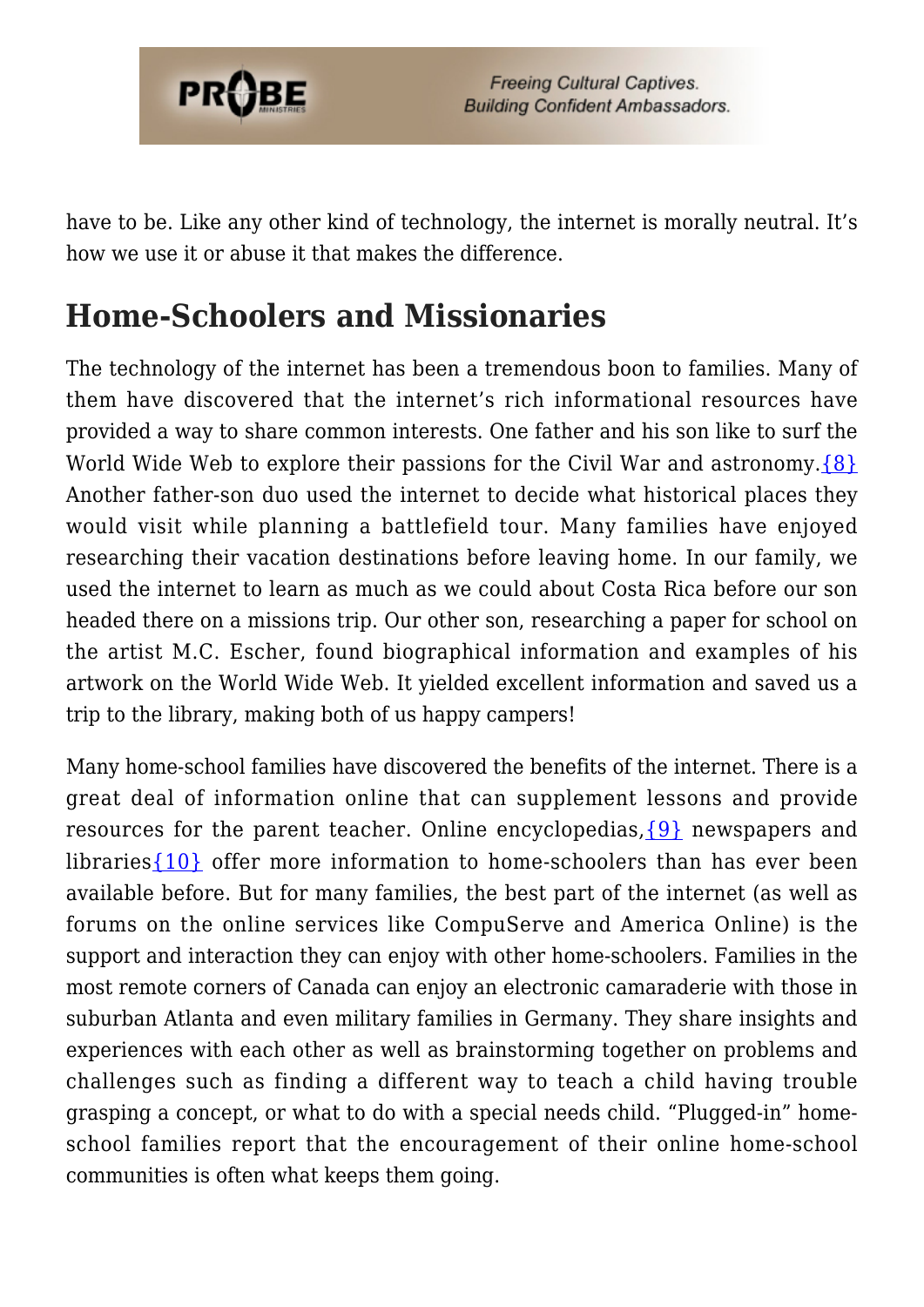

As video capabilities become cheaper and more accessible, home-school families look forward to networking with others in some learning exercises. A family's geographical location won't make any difference in a virtual (electronic) classroom.

For missionaries and mission organizations, the internet has become a huge blessing. Radio and satellite links give missionaries in even the most remote outposts access to instant, inexpensive, reliable communication with their organizations and families via e-mail. The internet has shrunk the world, and missionaries no longer have to feel so isolated. One missionary in the former Soviet Union told me via e-mail that she was very grateful for almost instant access to loved ones as well as mature, wise believers who can encourage and guide her as she deals with the challenges of missions work. But the best thing, she said, was that she can ask people to pray specifically and immediately for needs and problems, and start seeing answers within hours instead of weeks or months. A missionary battling discouragement, homesickness and weakness, not to mention the intensity of spiritual warfare, can summon real-time prayer assistance from the other side of the world and experience very real support and a sense of being truly connected to the larger Body of Christ.

Whether a parent is saying goodbye to a child headed for the mission field, a foreign military post, or even to college in another part of the state, the internet has made it easier to separate knowing they can stay in close contact with their loved ones, in a world that has grown considerably smaller as the internet has grown larger.

### **Dangers on the Internet**

The internet provides a wealth of information, but not all the information is edifying or wise. Much of it is downright silly, but some of it is actually dangerous. Fortunately, you don't have to worry that you'll turn on your computer and a pornographic picture will fall out of your monitor into your home; however,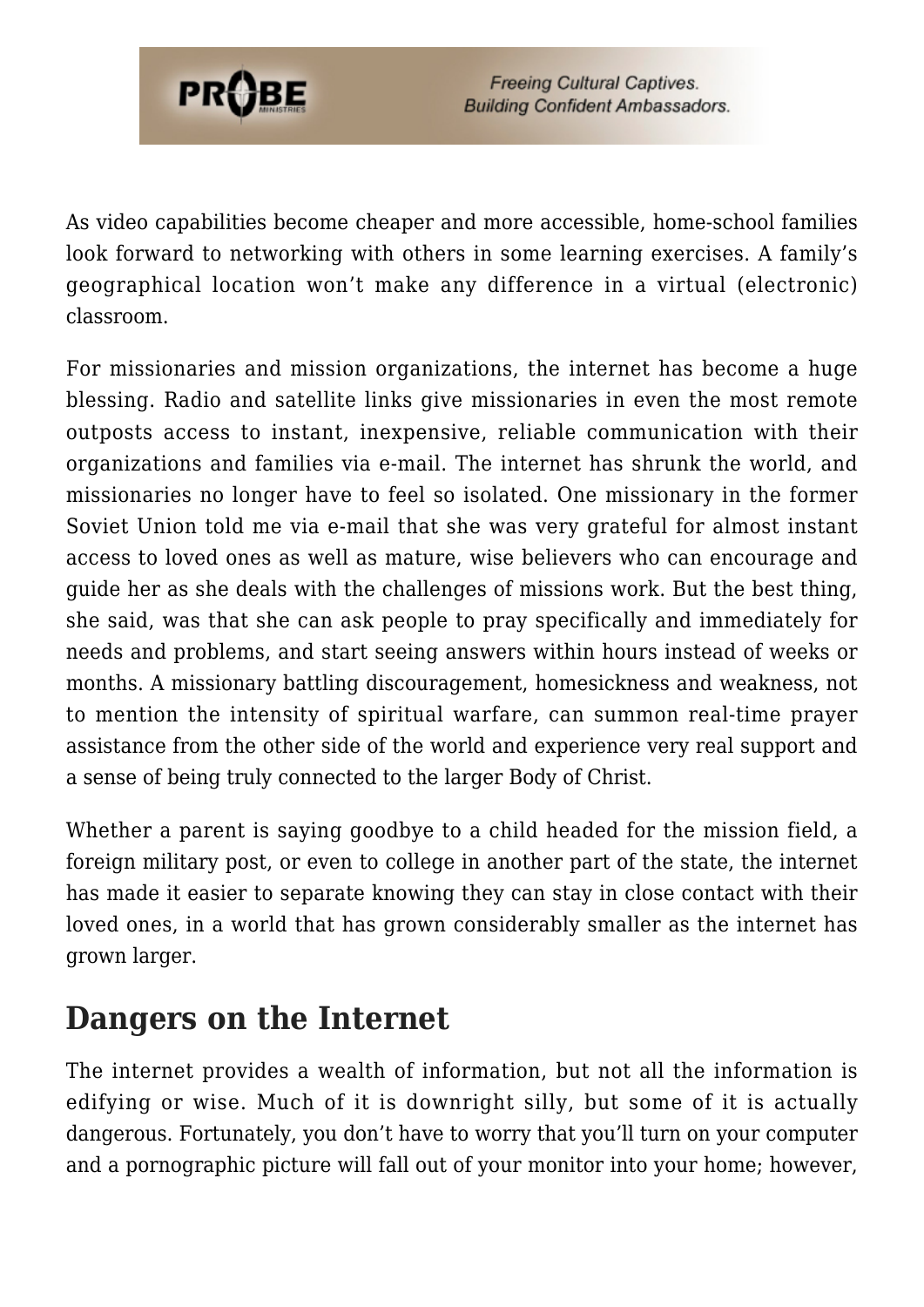

porn pushers are getting increasingly aggressive in finding ways to send their pictures to unsuspecting people, often children.

The key to protecting our children from online pornography is the same way we protect them from printed pornography: parental vigilance. Parents need to know what their children are doing at the computer, which is why it's wise to keep the family computer in a public place. And it's also wise to become computer and internet literate ourselves. But there are some powerful tools to help parents and schools keep adult-oriented material away from children: software programs that filter out objectionable sites and prevent access to them. There are several filtered internet service providers (ISP), where the filter resides on a remote computer. This is the safest and most effective system, much harder for technically savvy kids and teens to circumvent than a filtering program that you install on your own computer.

Just having a filtering program isn't enough. Some programs work so poorly that they're actually worse than nothing at all because they give a false sense of security. Not all filtering software is created equal! Nothing will ever take the place of parental involvement and vigilance, and that will always need to be our first line of defense. But what about when our kids are at school? Administrators are very much aware of the dangers of the internet, while desiring students to have access to the incredible resources it offers. Many school districts are in the process of developing Acceptable Use Policies that will provide stringent parameters for student internet access. It's essential that parents check on the policies of both their children's schools and the local public libraries, which often provide unfiltered access to both adults and children out of a misguided (in my opinion) allegiance to the concept of no censorship.

Another danger of a very different kind also requires our vigilance. There are a lot of computer viruses floating around on the internet, which are transmitted when you transfer a file from a remote computer to your own (downloading), or from an infected diskette to a clean one.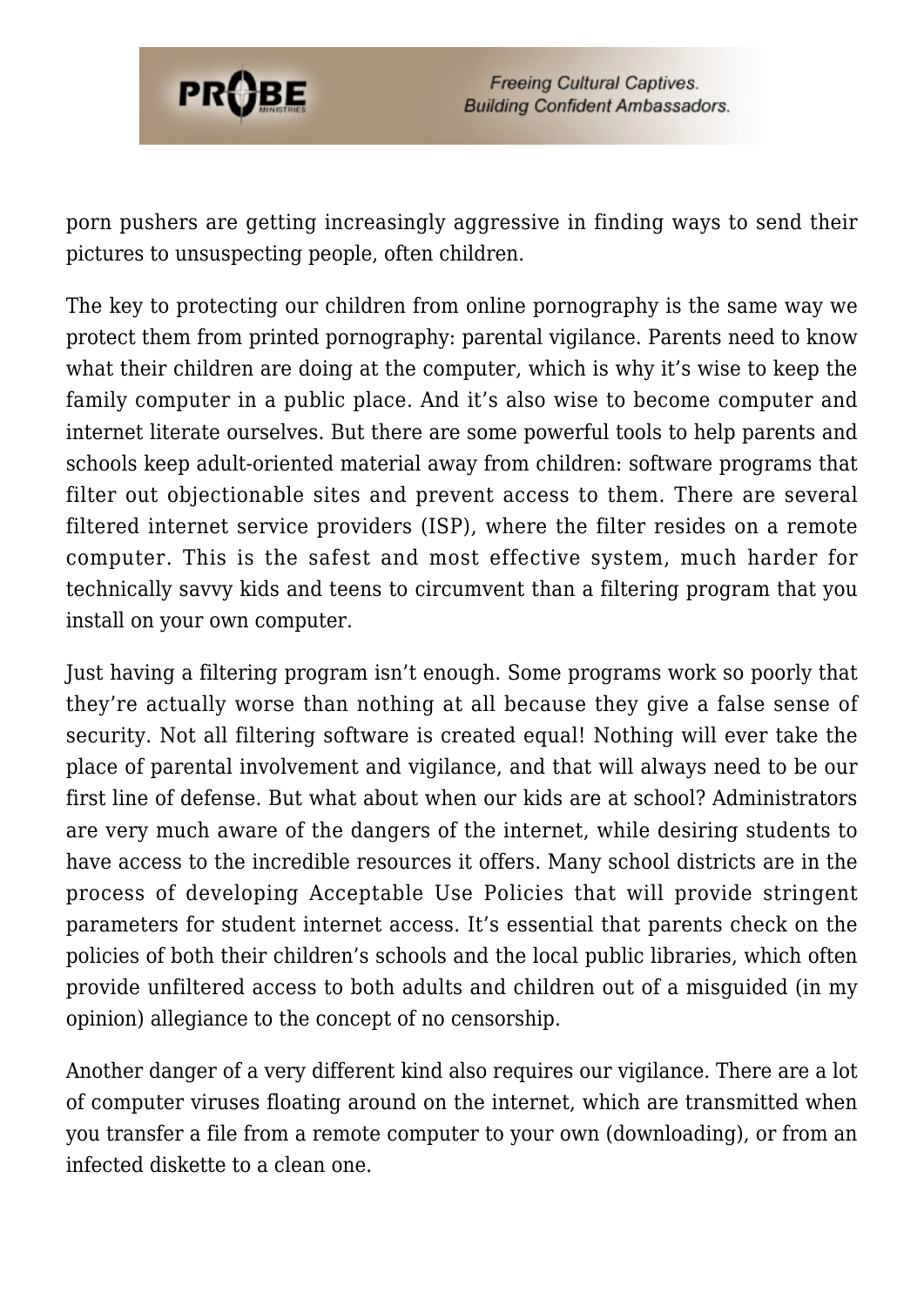

A virus is an invisible program, written by programmers ranging from mischievous to mean-spirited, that attaches itself to a file and wreaks some degree of havoc on an unsuspecting person's computer. It's important to use software that scans your hard disk and diskettes for viruses and then destroys them. I used to neglect to keep checking my computer for viruses, and when I turned it on the day of Michelangelo's birthday, March 6, the virus of the same name wiped out all my data—mine and a few other thousand people's! A little caution goes a long way. Be sure to use, and update, virus protection software by good companies such as Norton or McAfee.

## **Online Communication**

Both Ann Landers and Dear Abby have run an increasing number of letters in their advice columns about spouses who emotionally or physically abandoned their families after meeting people through the computer. Those who have never developed a relationship with someone who lives on the other side of a screen and a telephone line have a hard time understanding how such a thing could happen, but there is an electric thrill in the immediacy of computer communication, as if a radio personality suddenly started conversing with you through your radio.

The dynamics of computer conversation are vastly different from face-to-face discussion. There is no non-verbal element, which comprises 93% of our communication. When body language and tone of voice are missing, and words are all you have to work with, words become much more important. And words, especially those of a direct and personal nature, are very powerful. But words on a screen are enough to allow friendships to sprout up quickly and mature under the right circumstances. Many people count their online friends, some of whom they've never met, as among their most cherished relationships. And many Christians are grateful for the depth of fellowship with other believers they have found through the computer.

However, it's important to understand how online relationships differ from those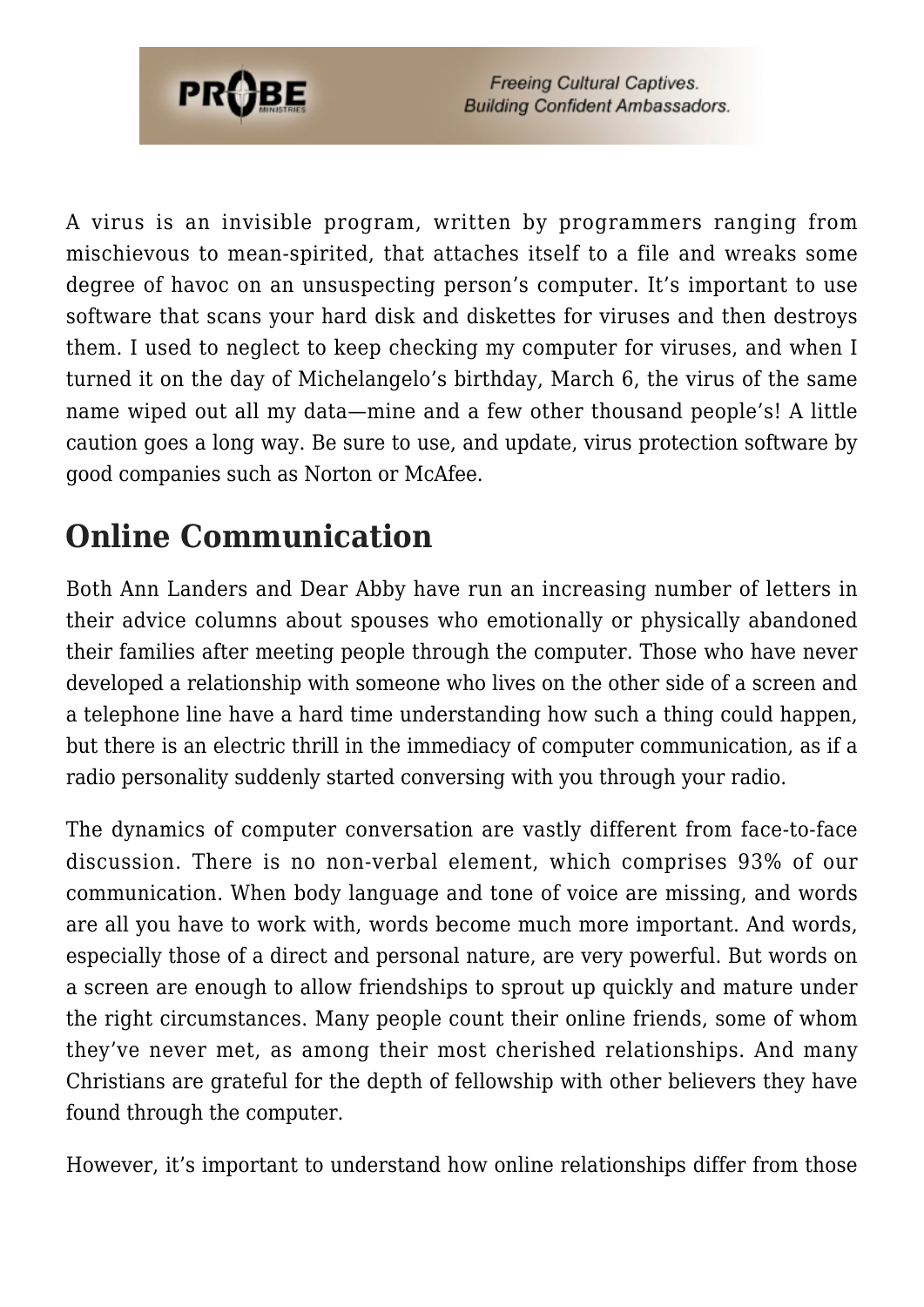

in the "real world." Because we have very limited information about the people we communicate with, we project our preconceptions and fantasies onto them, quite unconsciously. Real life can be ordinary and drab compared to the idealized image we relate to on the screen. One person finally realized that the reason she preferred her online friends to her real-life ones was that, as she put it, she "had imbued them with magic."

That's why there are emotional potholes in cyberspace. A false sense of emotional intimacy is easily achieved when all you have to work with is words and thoughts and feelings. What is missing is the fullness of another person's whole personality and the context of his or her three-dimensional life. Therefore, what people experience is generally not true intimacy, although a relationship can indeed be extremely intense and most people are unprepared for the level of intensity that can characterize online communication. Sometimes, though, that experience of emotional intimacy can come at the cost of intimacy in one's "real life" relationships. Many husbands and wives feel shut out of their spouse's heart and mind because they spend hours a day at the computer, communing with unseen people with whom they readily share their deepest selves.

Women are especially vulnerable in online communication for two reasons: first, because God made us verbal creatures, and we respond deeply to words. And words are everything in cyberspace. Secondly, women are vulnerable because of the pervasive loneliness in our culture. Even those in marriages and families experience unmet needs for attention, warmth, and interaction. Many women are starving for romance, and any attention from a man can feel like the romance they're starving for. When a woman receives focused attention from a man who is listening to her heart as well as her words, it can feel like the romance God designed her to receive, and that's why a frightening number of women become infatuated with men they've never even laid eyes on, although this happens to men as well. The word of God tells us to guard our hearts (Proverbs 4:23), and this is wise advice for all online communications and relationships.